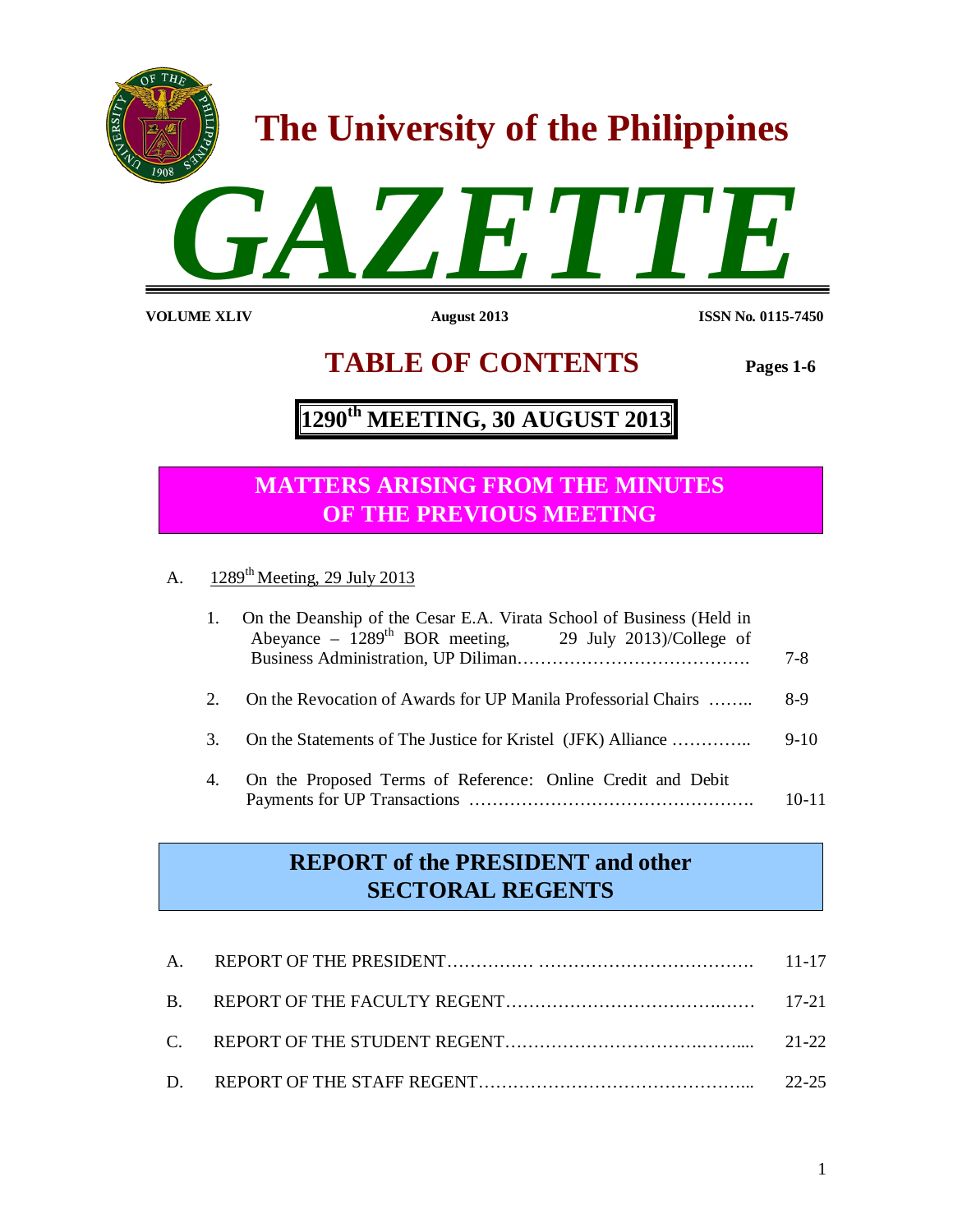# **MATTERS SUBMITTED FOR APPROVAL BY THE BOARD**

# **ACADEMIC MATTERS**

| Establishment and Awarding of a Professorial Chair to be known as the Sun<br>А.<br>Life Brilliance Award at the College of Science (particularly for the BS in<br>Mathematics course), and the School of Statistics (particularly for the BS in |                                                                                                                                          |           |  |
|-------------------------------------------------------------------------------------------------------------------------------------------------------------------------------------------------------------------------------------------------|------------------------------------------------------------------------------------------------------------------------------------------|-----------|--|
|                                                                                                                                                                                                                                                 |                                                                                                                                          | 25        |  |
| B.                                                                                                                                                                                                                                              | Establishment of the Analog Devices Inc. Microelectronics Design<br><i>Professorial Chair at the College of Engineering, UP Diliman </i> | $25 - 26$ |  |

# **FISCAL MATTERS**

| A.            |                | Programming of UP Diliman CY 2012 Excess Income under the Revolving     | 26 |
|---------------|----------------|-------------------------------------------------------------------------|----|
| <b>B.</b>     |                | Reprogramming of Unexpended Balances of UP Diliman in the Amount of     | 26 |
| $\mathcal{C}$ |                | Request of the Staff Regent for the following:                          |    |
|               | $\mathbf{1}$ . | Release of the Second Merit Incentive for 2013 in the Amount of         | 27 |
|               | 2.             | Release of the $3rd$ and $4th$ Tranches of Rice Subsidy for 2013 in the |    |

## **ADMINISTRATIVE MATTERS**

| A. |       |
|----|-------|
|    | 28-30 |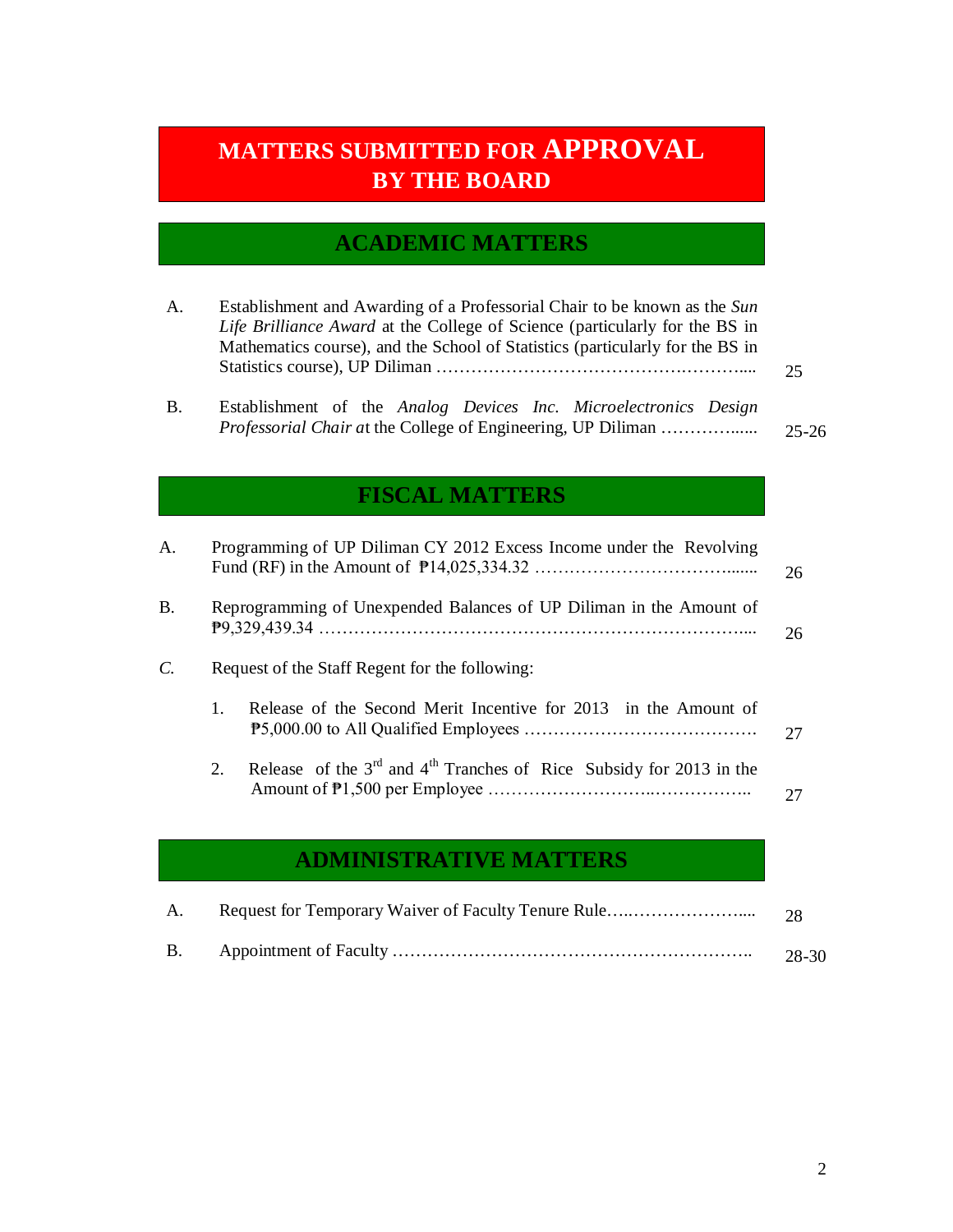# **MATTERS SUBMITTED FOR CONFIRMATION BY THE BOARD**

# **ACADEMIC MATTERS**

| A. |                   | Confirmation of Graduation Ad Referendum of Ms. KRESTIA VICTORIA<br>Y. LLANTO for the Degree of Bachelor of Science in Mining Engineering,                                                           | 31 |
|----|-------------------|------------------------------------------------------------------------------------------------------------------------------------------------------------------------------------------------------|----|
| B. |                   | Academic Agreements/Contracts                                                                                                                                                                        |    |
|    |                   | <b>UP Diliman</b>                                                                                                                                                                                    |    |
|    | 1.                | Agreement on Academic Cooperation (First Renewal) between the<br>University of the Philippines through the College of Engineering and<br>the Ecole Nationale Superieure Des Beaux-Arts, Paris        | 31 |
|    | 2.                | Memorandum of Agreement between the University of the<br>Philippines through the College of Education and the Department of                                                                          | 32 |
|    | 3.                | Two (2) Memoranda of Agreement between the University of the<br>Philippines and the Philippine Council for Health Research and                                                                       | 32 |
|    | 4.                | Memorandum of Agreement between the University of the<br>Philippines through the College of Home Economics and the CNA                                                                               | 33 |
|    | 5.                | Project Contract between the University of the Philippines through<br>the College of Engineering and the JICA Project Office for ASEAN<br>Network/Southeast Asia Engineering Education<br>University | 33 |
|    | 6.                | AUN/SEED-Net Cooperative Framework between the University of<br>the Philippines and the AUN/SEED-Net Member Institutions                                                                             | 33 |
|    | <b>UP Visayas</b> |                                                                                                                                                                                                      |    |
|    | 1.                | Memorandum of Understanding between the University of the<br>Philippines Visayas and the Aquaculture Department of the                                                                               | 33 |
|    |                   | <b>UP Open University</b>                                                                                                                                                                            |    |
|    | 1.                | Understanding between<br>Memorandum of<br>the University of the                                                                                                                                      |    |

Philippines Open University and the Hanoi Open University (HOU), Vietnam………………………………………………………………..

34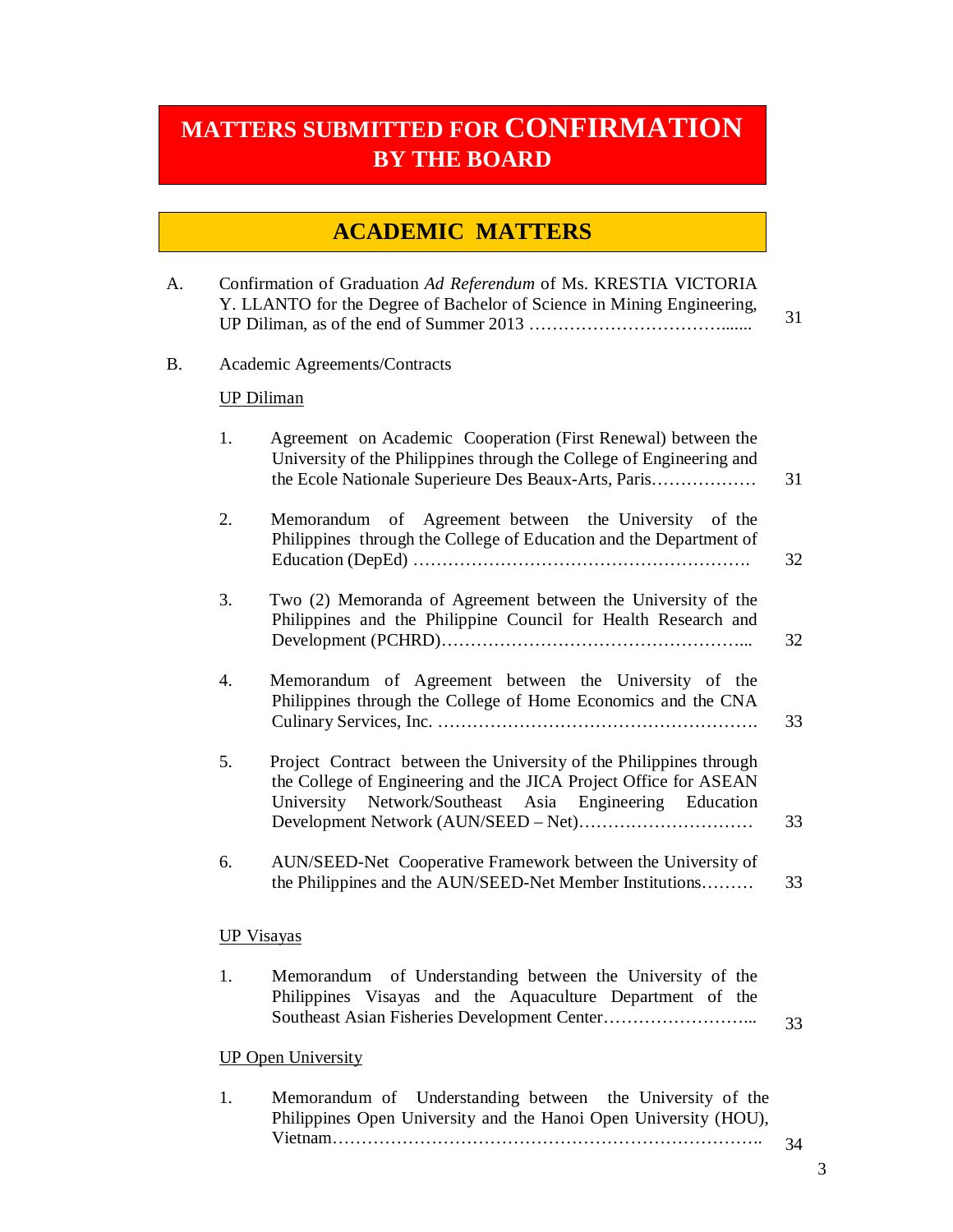- 2. Memorandum of Understanding between the University of the Philippines Open University and the Southeast Asian Regional Center for Graduate Study and Research in Agriculture (SEARCA)………… 34
- 3. Memorandum of Agreement between the University of the Philippines Open University and the Smart Communications, Inc. ….. 34

# **MATTERS SUBMITTED FOR INFORMATION OF THE BOARD**

- A. Deed of Donations
	- 1. Deed of Donation between the University of the Philippines Foundation, Inc. (Donee) and the Sun Life Financial – Philippines Foundation, Inc. (Donor) ……………………………………………. 34-35
	- 2. Deed of Donation between the U.P. Engineering Research & Development Foundation, Inc. (UPERDFI) (Donee) and the Analog Devices Gen. Trias, Inc. (Donor) …………………………………....... 35
- B. Delegated Authority to the President subject to INFORMATION of the Board
	- 1. Contracts/Agreements

### UP Diliman

| a.             | Extension of Contract for Services between the University of<br>the Philippines Diliman and the Glocke Security Systems, Inc. | 36 |
|----------------|-------------------------------------------------------------------------------------------------------------------------------|----|
| b.             | Supplemental Contract for Security Services between<br>the<br>University of the Philippines Diliman and the Glocke Security   | 36 |
|                | <b>UP Open University</b>                                                                                                     |    |
| a.             | General Construction Agreement between University of the<br>Philippines Open University and R.C. De Villa Construction $\&$   | 37 |
| b.             | Consultancy Contract and Amendatory Agreement between the<br>University of the Philippines Open University and Mr.            | 37 |
| $\mathbf{c}$ . | Contract for Security Services between the University of the<br>Philippines Open University and the Organic Security and      | 37 |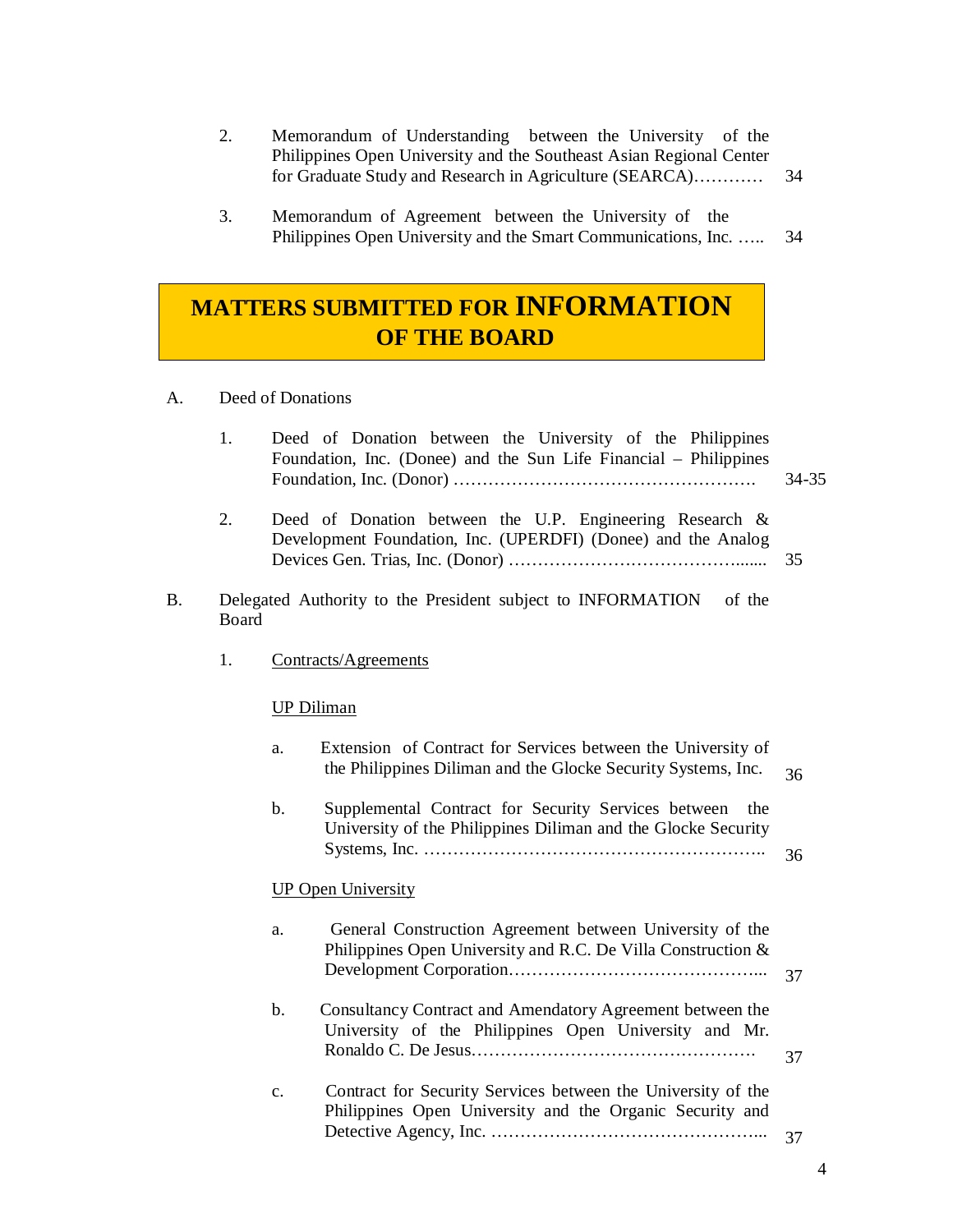2. Notice of Award

## UP Open University

| Ammarsons Construction Services Incorporated: BAC |  |       |
|---------------------------------------------------|--|-------|
|                                                   |  | 37-38 |

# **OTHER MATTERS**

| A.        | Request of President Alfredo E. Pascual for Authority to Travel to Burundi,<br>Africa from 28-30 October 2013 to Attend the Board of Trustees Meeting of | 38      |
|-----------|----------------------------------------------------------------------------------------------------------------------------------------------------------|---------|
| <b>B.</b> |                                                                                                                                                          | 38-39   |
| C.        |                                                                                                                                                          | 39      |
| D.        | On the Participation of Athletes in the University Athletic Association of the                                                                           | $39-40$ |

# **ADMINISTATIVE ORDERS**

| A.        | <b>ADMINISTRATIVE ORDER NO. PAEP 13-73:</b><br>Moratorium on Authority                                                                                                                                               | 41        |
|-----------|----------------------------------------------------------------------------------------------------------------------------------------------------------------------------------------------------------------------|-----------|
| <b>B.</b> | ADMINISTRATIVE ORDER NO. PAEP 13-75: Prof. Nestor O. Rañeses,<br>Assistant Vice President for Administration as Officer-in-Charge of the                                                                             | 42        |
| C.        | ADMINISTRATIVE ORDER NO. PAEP 13-76: Ad Hoc Committee to<br>Prepare a Proposal for a Pacific Center for Biodiversity and Resilience                                                                                  | $42 - 43$ |
| D.        | ADMINISTRATIVE ORDER NO. PAEP 13-77: Dr. Lilian A. de las Llagas,<br>Secretary of the University and of the Board of Regents for the Search<br>Committee for the Deanship of the School of Management, UP Mindanao – | 43-44     |
| Ε.        | ADMINISTRATIVE ORDER NO. PAPE 13-78: Constitution of a<br>Committee to Review Proposals for the Creative Work and Research<br>Scholarship Program (CWRSP) and Monitoring of Deliverables                             | 44        |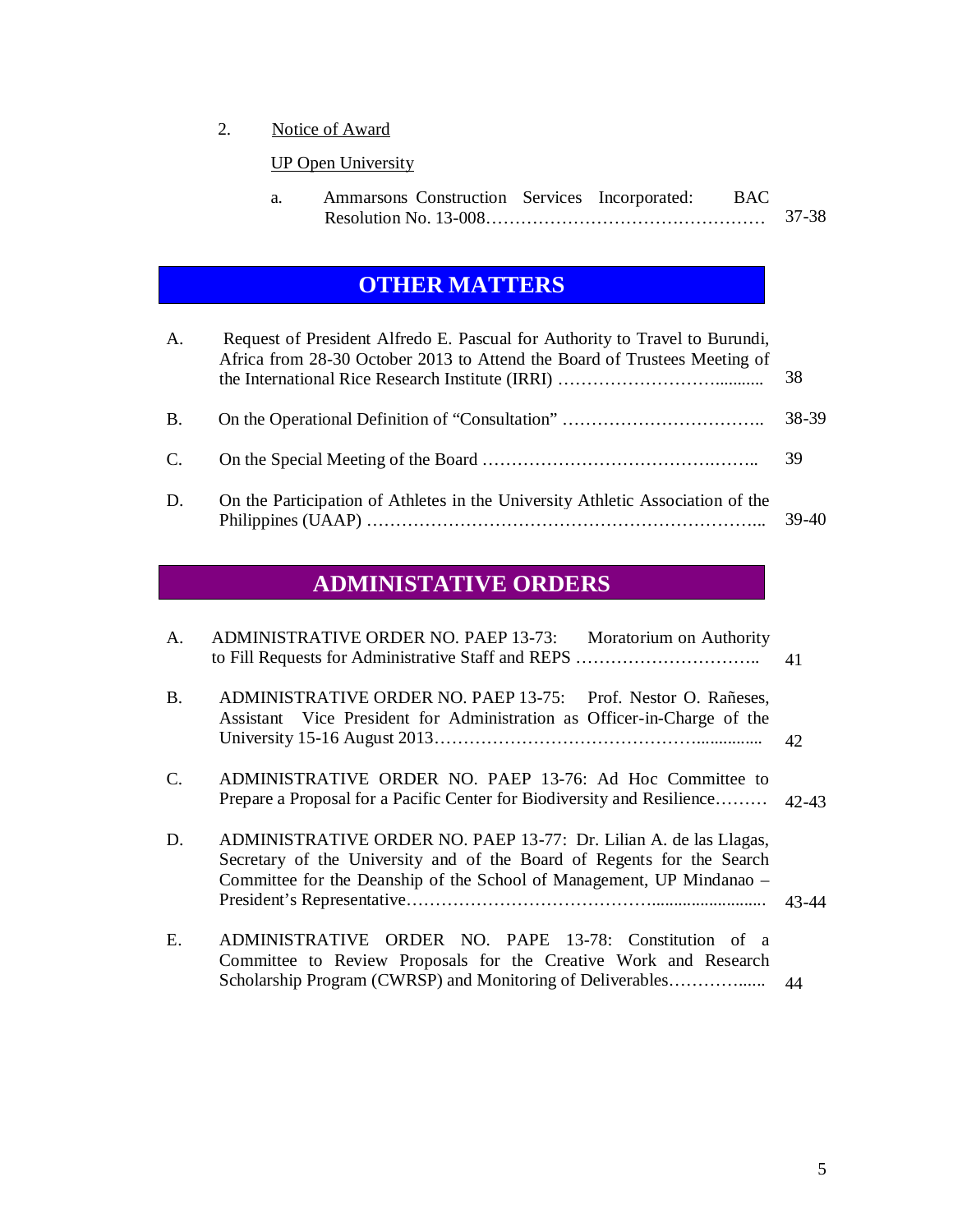# **MEMORANDA**

| $\mathsf{A}$ . | MEMORANDUM NO PAEP 13-21: UP System Strategic Workshop 3                                                                                | 45        |
|----------------|-----------------------------------------------------------------------------------------------------------------------------------------|-----------|
| <b>B.</b>      | MEMORANDUM NO PAEP 13-22: Request for authority to travel to<br>Burundi, Africa from 28-30 October 2013 to attend the Board of Trustees | $45 - 46$ |
| C.             | MEMORANDUM NO PAEP 13-23: Queries on the Faculty Medical Arts                                                                           | 46-47     |
| D.             | MEMORANDUM NO PAEP 13-24:<br>Actions on the<br>Follow-up<br>Academic Excellence Discussions at the UP Strategic Workshop 3              | 47        |
| Ε.             | MEMORANDUM NO PAEP 13-25: Proposal to Change UP Academic<br>Calendar.                                                                   | 48        |

### **oo0oo**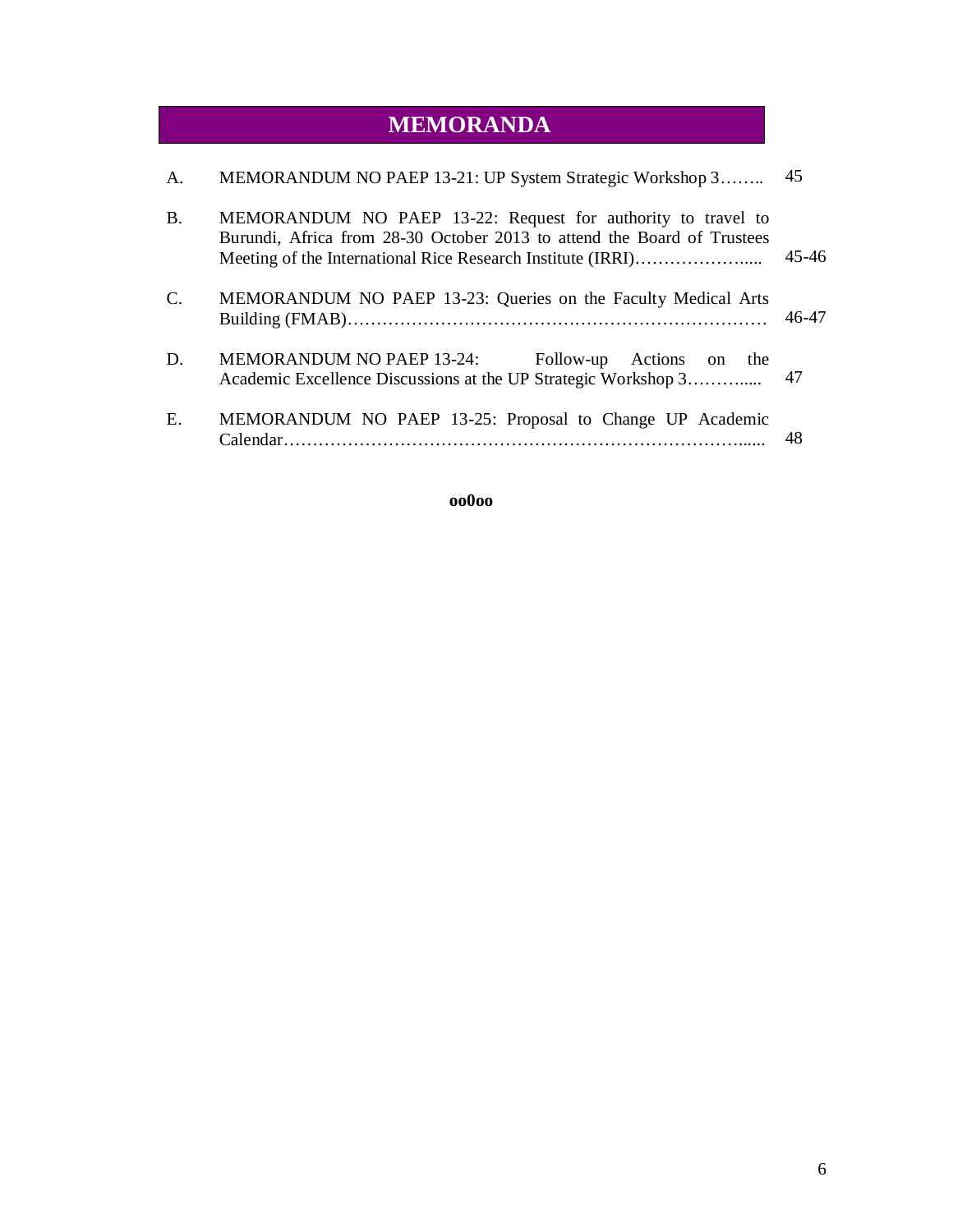# **DECISIONS OF THE BOARD OF REGENTS**

# **1290th MEETING, 30 AUGUST 2013**

## **MATTERS ARISING FROM THE MINUTES OF THE PREVIOUS MEETING**

### **A. 1289th Meeting, 29 July 2013**

**1. On the Deanship of the Cesar E.A. Virata School of Business (Held in Abeyance – 1289th BOR meeting, 29 July 2013)/College of Business Administration, UP Diliman** 

> **Board action**: For the component unit to complete the Search Process until the September Board meeting.

Highlights of the Discussion

The Board was informed about the search process for the new Dean of the Cesar E.A. Virata School of Business. The search has been extended and is expected to be completed by September when the Board meets for its next meeting.

On the renaming of the College of Business Administration, a question was raised regarding the deadline citing concerns and apprehensions from the different constituents of the college. The concerns raised will be fully addressed by the originating College.

There were two issues at hand regarding the renaming of the CBA:

- a. To require the CBA administration to answer the issues that were raised by the Board, and
- b. For the University to craft guidelines on the renaming of an institution.

These two issues are independent of each other. The CBA can only answer questions that are specific to them. As to the crafting of the University guidelines, these have to be formulated and presented to the Board.

It was confirmed to the Board that the renaming of CBA to Cesar E.A. Virata School of Business was a stand-alone proposal in the absence of specific guidelines. As such, the experience in the renaming of the CBA could be used in developing guidelines.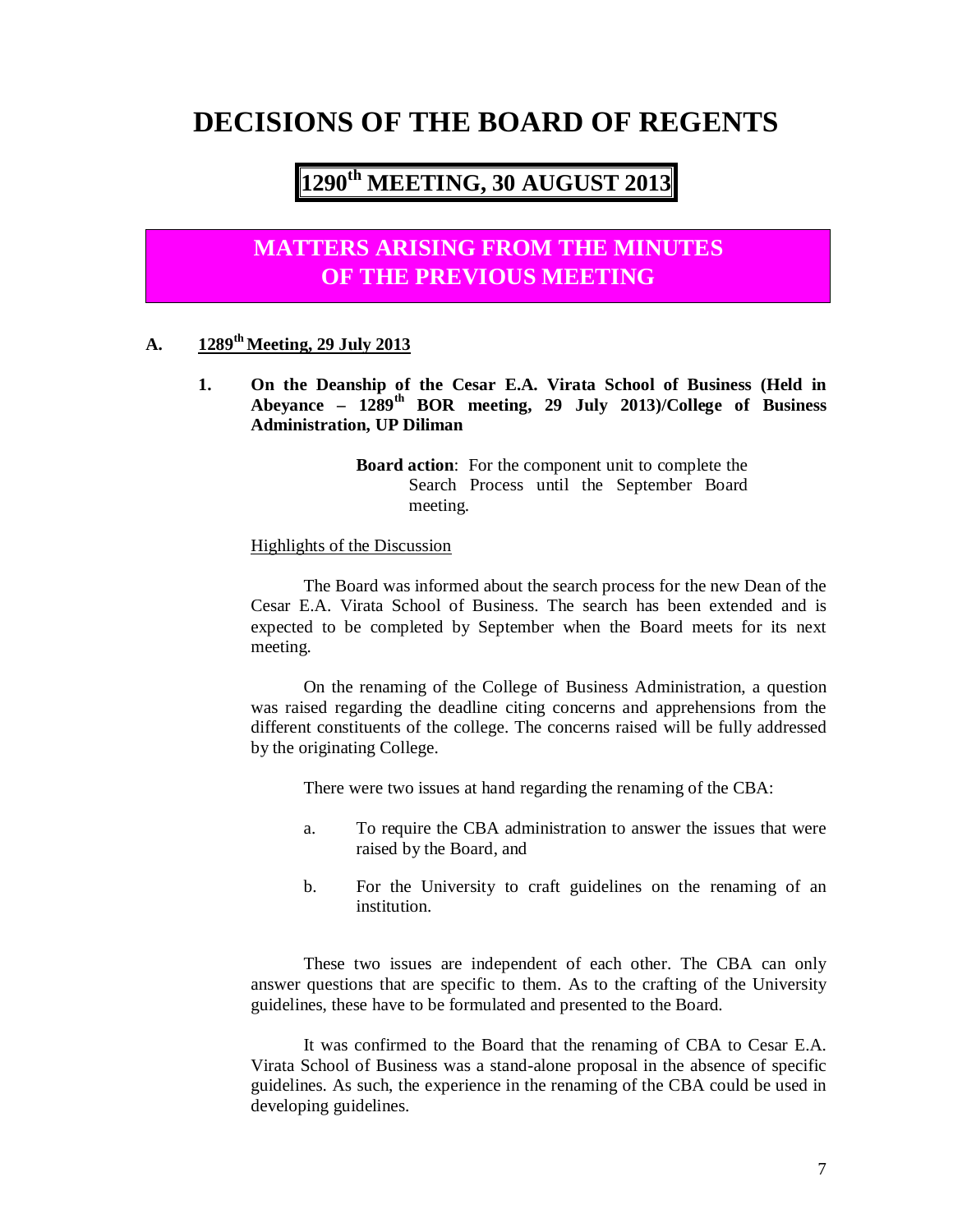A committee will also be formed and tasked with developing the guidelines, looking at the best practices of US Universities. In the US, the renaming of Universities is within the context of donations and their guidelines cover the naming of properties, facilities, programs and units in the university. UP will benchmark its guidelines vis-à-vis the practices of these universities.

However, the guidelines to be crafted are expected to assist the Board in its future decisions but may not be totally consistent with the decision made by the Board on the renaming of the college.

In a meeting with some of the faculty members of the CBA, they said that they are waiting for the excerpt of the minutes from the last BOR meeting, and as soon as the excerpt is made available, they will convene and take appropriate action on the matter.

### **2. On the Revocation of Awards for UP Manila Professorial Chairs**

**Board action**: The Board authorized the UP Manila Chancellor to revoke the UP Manila Professorial Chairs.

#### Highlights of the Discussion

The Board was briefed on the practice of UP Manila, which started a few years ago, to allocate certain professorial chairs for administrators. The current administration of UP Manila feels that this practice is contrary to the principles of awarding professorial chairs to faculty members, in recognition of their academic performance. In the case of the directors of the UP Manila School of Health Sciences, the Board has approved separate incentive packages for its faculty members. These incentives or compensation schemes may be developed for administrators but they should not be in the form of professorial chairs.

The Board was presented with the motion to approve the proposal of the UP Manila administration to revoke the awards of professorial chairs to the Chancellor, directors, and other officials of UP Manila, who were granted these awards.

In the previous meeting, the Board was presented with three (3) options. One of the main concerns about this issue is that the Board had approved these professorial chairs a couple of years ago and now the same Board is being asked to revoke these professorial chairs. While there are specific guidelines for the award of professorial chairs, these were endorsed to entice faculty administrators to do research, come up with a public lecture and research output since they cannot compete with other faculty members. It was proposed to the Board to either change its name or call it a faculty grant or research grant – if the purpose is to make these administrators come up with research outputs. Otherwise, another option is to completely remove the incentive for administrators and make professorial chairs more competitive. UP Manila could always defer granting these awards if the fund source is not enough.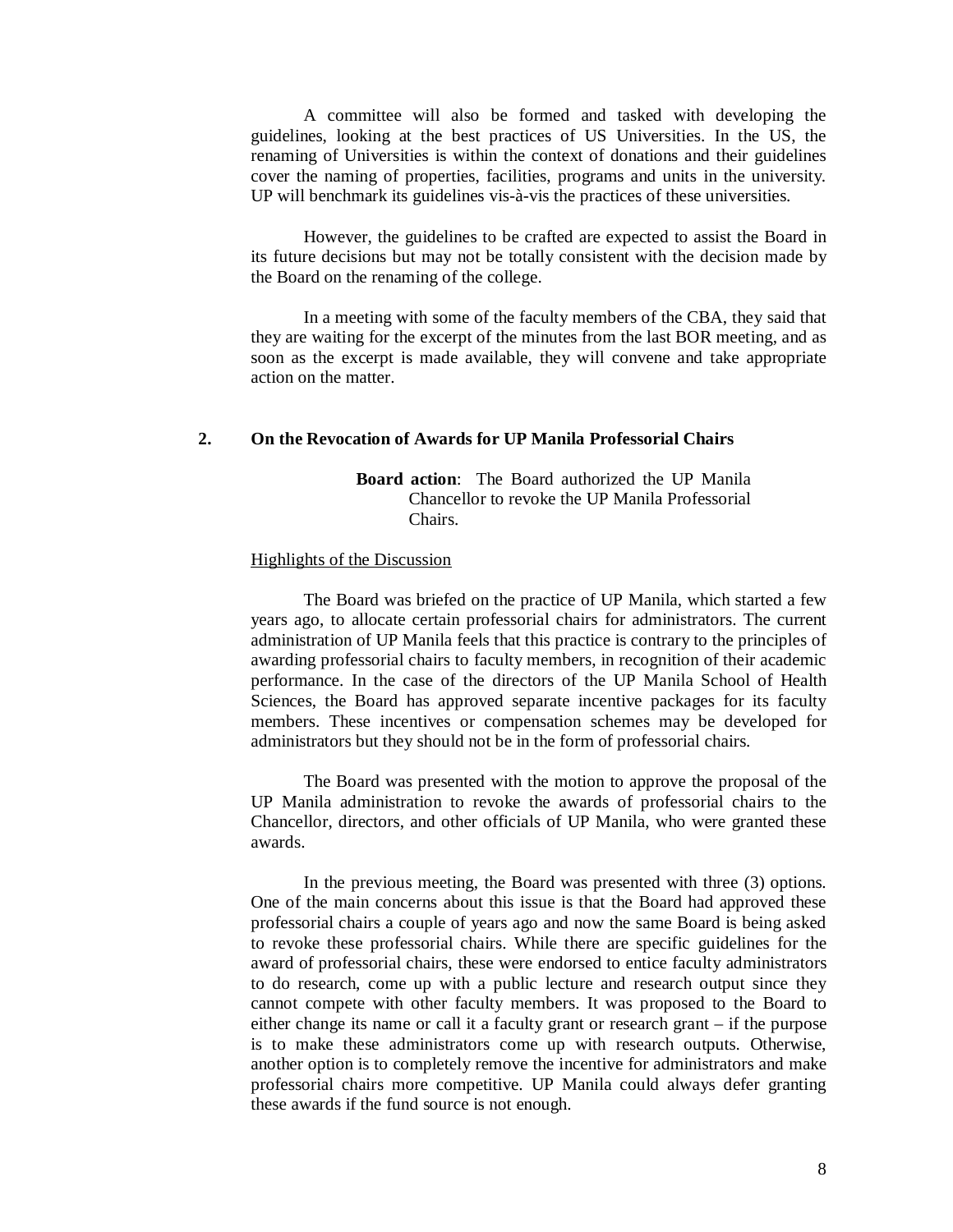According to President Pascual, this was meant to correct the previous practice of UP Manila. The President is also suggesting considering given an alternative award for UP Manila administrators. However, this depends on the decision of UP Manila.

The Board was informed that there are existing professorial chairs in UP Manila that are earmarked for faculty administrators. These are private-driven donations with a condition that these are for a specific type of position, e.g. Dean of the College of Medicine, etc.

President Pascual moved that the Board authorize the UP Manila Chancellor to revoke the professorial chair awards for administrators as proposed by the Board.

As a result of the discussion, the administrators of UP Manila would be requested to develop a separate package for their administrators. However, it should be noted that administrators are eligible to compete for the award of professorial chairs based on their academic performance.

#### **3. On the Statements of The Justice for Kristel (JFK) Alliance**

| <b>Board action:</b> For the President to reconcile the different |  |  |                                                                                                                                                                                                                                                                                                                                    |  |  |  |
|-------------------------------------------------------------------|--|--|------------------------------------------------------------------------------------------------------------------------------------------------------------------------------------------------------------------------------------------------------------------------------------------------------------------------------------|--|--|--|
| views of the following:                                           |  |  |                                                                                                                                                                                                                                                                                                                                    |  |  |  |
| Chancellors and their constituents;<br>$a_{\cdot}$                |  |  |                                                                                                                                                                                                                                                                                                                                    |  |  |  |
|                                                                   |  |  | $\mathbf{r}$ $\mathbf{r}$ $\mathbf{r}$ $\mathbf{r}$ $\mathbf{r}$ $\mathbf{r}$ $\mathbf{r}$ $\mathbf{r}$ $\mathbf{r}$ $\mathbf{r}$ $\mathbf{r}$ $\mathbf{r}$ $\mathbf{r}$ $\mathbf{r}$ $\mathbf{r}$ $\mathbf{r}$ $\mathbf{r}$ $\mathbf{r}$ $\mathbf{r}$ $\mathbf{r}$ $\mathbf{r}$ $\mathbf{r}$ $\mathbf{r}$ $\mathbf{r}$ $\mathbf{$ |  |  |  |

- b. The Committee tasked to review Articles 330, 430, and 431 of the UP Code; and
- c. The Justice for Kristel Alliance

#### Highlights of the Discussion

c.

The statement of the JFK Alliance involved the revision of three (3) codal provisions, which have been in existence for decades. President Pascual created a committee to review Articles 330, 430, and 431 of the Revised University Code and to suggest appropriate recommendations that will make University rules, procedures and practices responsive to the needs of students, particularly those who are less privileged.

After the Committee came up with a set of revisions, President Pascual instructed the Chancellors to come up with their suggestions and positions on the three (3) codal provisions after due consultations with their constituents. However, the views on the matter are highly divergent. The President promised that he would take responsibility for revising the codal provisions, taking into account the varying views.

Student Regent Melgarejo requested to have the revisions completed by September 2013. She noted that the JFK Alliance had passed its version of the revised codal provisions since Summer 2013.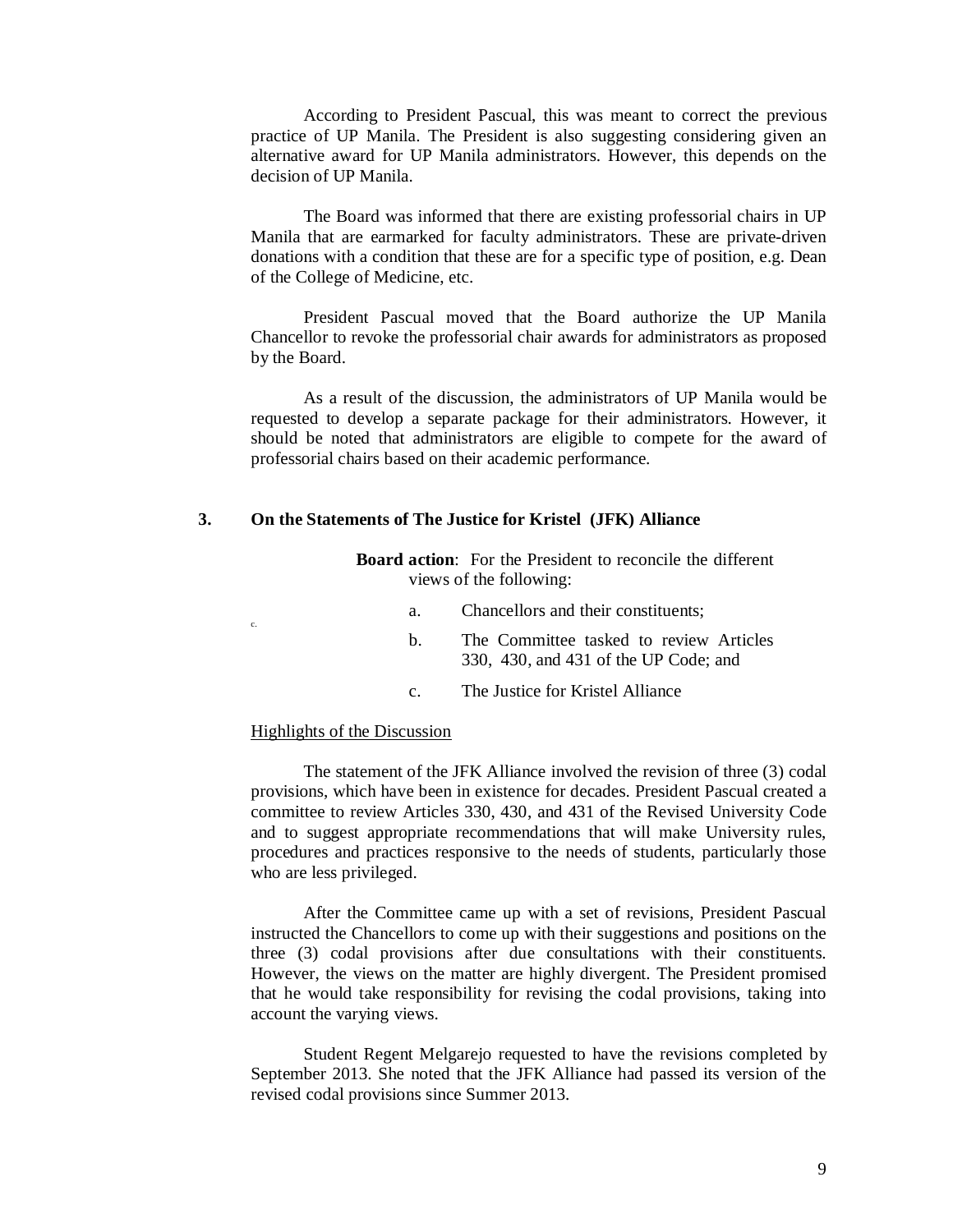President Pascual agreed that the matter must be settled by September 2013. However, he advised Student Regent Melgarejo to inform the JFK Alliance not to expect the revised codal provisions would be exactly as they proposed. The President stressed that it is imperative to reconcile the differing views so that the University could come up with a common revision for the Board's consideration.

The Board was asked for clarification on the rewording of the Codal Provisions – whether the University already has policies to avoid the recurrence of cases similar to that of Kristel Tejada, or will the University wait until the revisions have been finalized?

President Pascual explained that the University had taken the following remedial actions:

- a. The Board had passed a policy that clearly states that **No qualified student will be denied UP education due to financial incapacity**;
- b. The President has authorized the Chancellors to extend the deadline for the registration of students; and
- c. The President has issued an Administrative Order authorizing the Chancellors to allow student loans of up to 100% of tuition and other fees.

In conclusion, the President said that the Chancellors are now equipped with all the means to make sure that no student in need will be denied enrolment in UP.

The Board was also informed that the study on the proposed revision is still in progress.

Regent Senator Cayetano requested to be provided with the list of UP students classified under the last three brackets, especially Bracket D considering that Bracket E students are already fully covered.

President Pascual highlighted that the work to reform the tuition fee system started way before the Kristel Tejada incident. The incident underscored and supported the University's goal of instituting STFAP reforms.

Regent Chief Justice Puno requested the administration to furnish the Board with copies of all the position papers on hand. He conveyed his particular interest in the position taken by the students since this sector is most affected by any change in University policies that the Board makes.

### **4. On the Proposed Terms of Reference: Online Credit and Debit Payments for UP Transactions**

**Board action: APPROVED**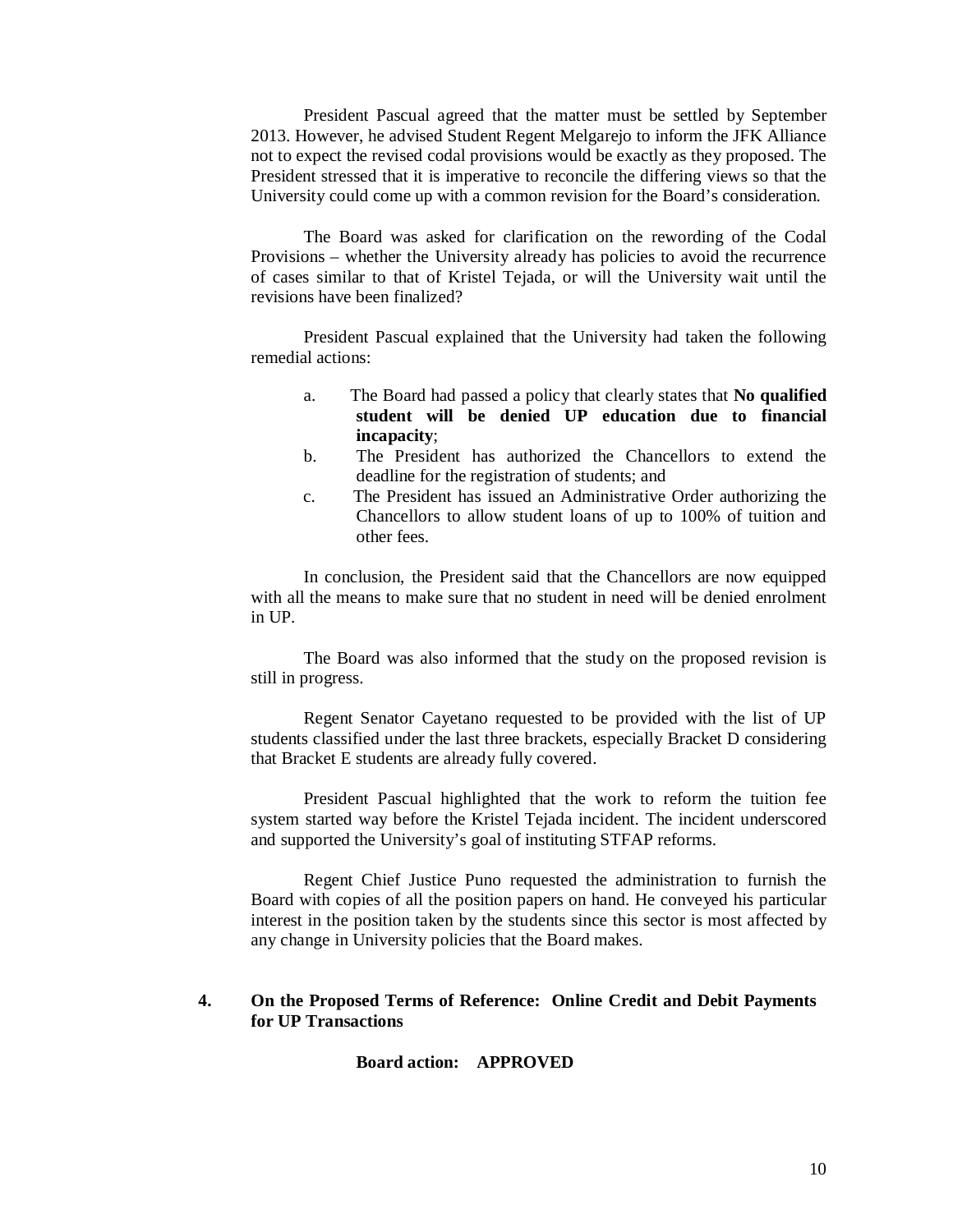#### Highlights of the Discussion

The Board was informed about the proposal's intent, which is to adopt a set of Terms and Conditions that the administration will require the different units of the University to observe when they enter into arrangements for Online Debit/Credit Payments. The Terms and Conditions being proposed are based on the Terms and Conditions included in a Joint Department Order of the Department of Finance and the Department of Trade and Industry. The University is essentially adopting these Terms of Reference set out in the Joint Department Order.

Vice President Maragtas Amante reported that the Constituent Units have been asked to comment and provide inputs on the matter. This was also discussed in the System's Fiscal Policies and Operations Committee and a set of terms was recommended to assess the various competing offers from financial institutions, including government authorized banks. This will allow the University to have a reference in assessing competing offers, in order to maximize the benefits to the University.

## **REPORT of the PRESIDENT and other SECTORAL REGENTS**

### **A. REPORT OF THE PRESIDENT 29 July 2013 – 29 August2013**

#### **"UP Strategic Workshop 3, 15-17 August, Tagaytay City**

Two and a half years into our term, and confident that we have set in motion our initiatives towards Operational Excellence (one of two thrusts of the UP Strategic Plan 2011-2017), at this workshop, we focused our discussions on our strategic initiatives for Academic Excellence. External factors of course also came into play: the steady march of globalization, the anticipated impact of the K-12 reform in Philippine basic education, and the ASEAN integration by 2015. With the Chancellors, the dean of UP Cebu, the Vice Presidents and the University Secretary, we (a) took stock of what we have accomplished so far (see summary of the Progress Report on Initiatives to Pursue Academic Excellence on pages 12-13), and (b) further refined the execution plans for the things we would want to achieve in the next 6 months and the second half of our term, such as:

1. Streamlining of UP's academic programs. Something drastic has to be done. UP has just too many degree programs (546 of them) and resources are being spread thinly. But how do we decide which ones should go. The group decided to adopt one common assessment instrument – a combination of an existing internal one (the internal Academic Assessment and Development System or iAADS) and an external one (the ASEAN University Network Quality Assurance assessment instrument, or AUN-QA model). Said unified instrument (intended to be selfadministered by the various academic units) was a subject of a memorandum I issued to the Chancellors on 24 August, shortly after the workshop.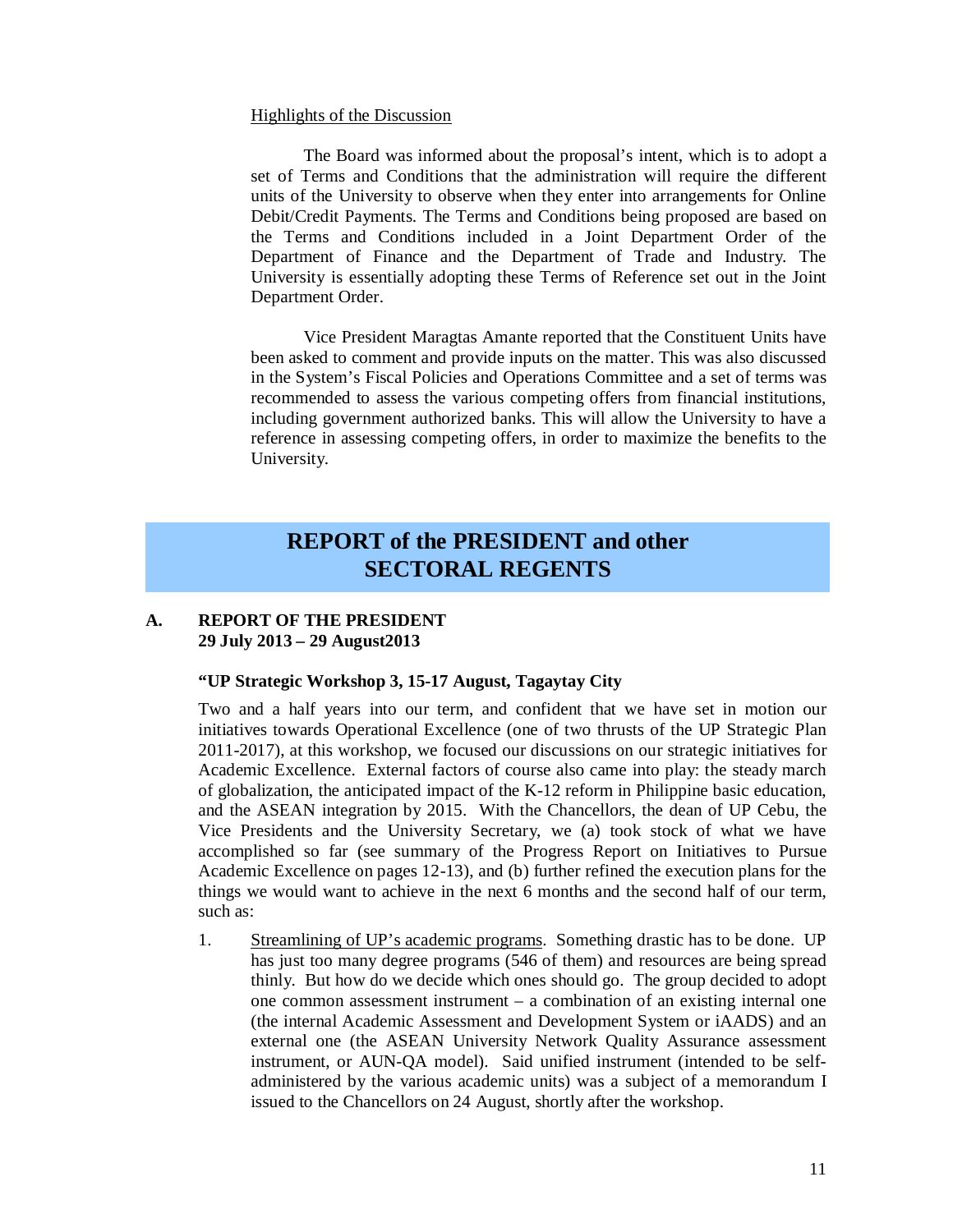- 2. Strengthening of CU niches. Even before they go into full-blast academic program review, and while the instrument is being worked out by a System-wide committee of academic affairs officials, the CUs are expected to do some soul searching to set or reset their areas of focus, always bearing in mind that resources are limited. There are commonly regarded niches for each CU (e.g., UPM in the health sciences; UPLB in agriculture, forestry, and veterinary medicine; UPV in fisheries and ocean sciences; etc.). Are these still true or realistic, are we still the leader in each of these fields, or have new developments left us behind while we were busy praising ourselves? Everybody at the workshop agreed that each CU's priority academic programs will depend largely on the defined niche.
- 3. Measurement of success. Progress should be measurable. It seems that at no other point in our history has the pressure to produce the numbers in support of our claim of achievements been that strong. During the workshop, some Chancellors got a little confused by the so many frameworks and measures they have to live up to. In addition to the UP Strategic Plan 2011-2017, DBM is imposing the Key Results Areas of the Aquino Social Contract and the need to deliver immediate impact. DBM is also imposing certain Major Final Outputs (MFOs) for purposes of the Performance-Based Bonus. There is also the Civil Service Commission's call for Agency Performance Review. I assured the Chancellors that our direction is clear as laid out in the Strategic Plan which is anchored on the UP Charter of 2008. We must insist on the institutional and financial autonomy of UP as provided for in our Charter. Nevertheless, we will cooperate and show how our activities support the programs of the government, as they necessarily should.
- 4. Commitment to publication. One specific policy we are considering, based on the sharing of best practices among CUs, is to make the commitment to publish as a prerequisite to endorsement and approval of research proposals.

### **Progress Report on Initiatives to Pursue Academic Excellence (Feb. 2011–Aug. 2013)**

### **1. To transform UP into a research-intensive university**

- PhD faculty replenishment and faculty development: 22 foreign-trained PhD faculty recruits; 23 Visiting Professors; more than 45 foreign and local MS and PhD fellowships; international linkages to intensify research and increase MS and PhD graduates , such as ASEA UNINET (network of ASEAN and European universities), Korea Foundation fellowships, USAID GRIFN(Global Research & Innovation Fellowship Network) program, USAID STRIDE (Science and Technology, Research and Innovation for Development); 3 faculty conferences (on faculty manual, development plan, work load credit, promotions and tenure, internationalization);
- Increased funding for research, creative work and public service projects: 26 EIDR (Emerging Interdisciplinary Research) projects; 88 Creative Work and Research Grants; 6 Philippine Genome Center grants funded by OVPAA; 4 CIDS policy paper grants funded; 9 CHED R&D grants; ~20 PCARI grants approved in principle; research projects funded by DOST, DOH, etc.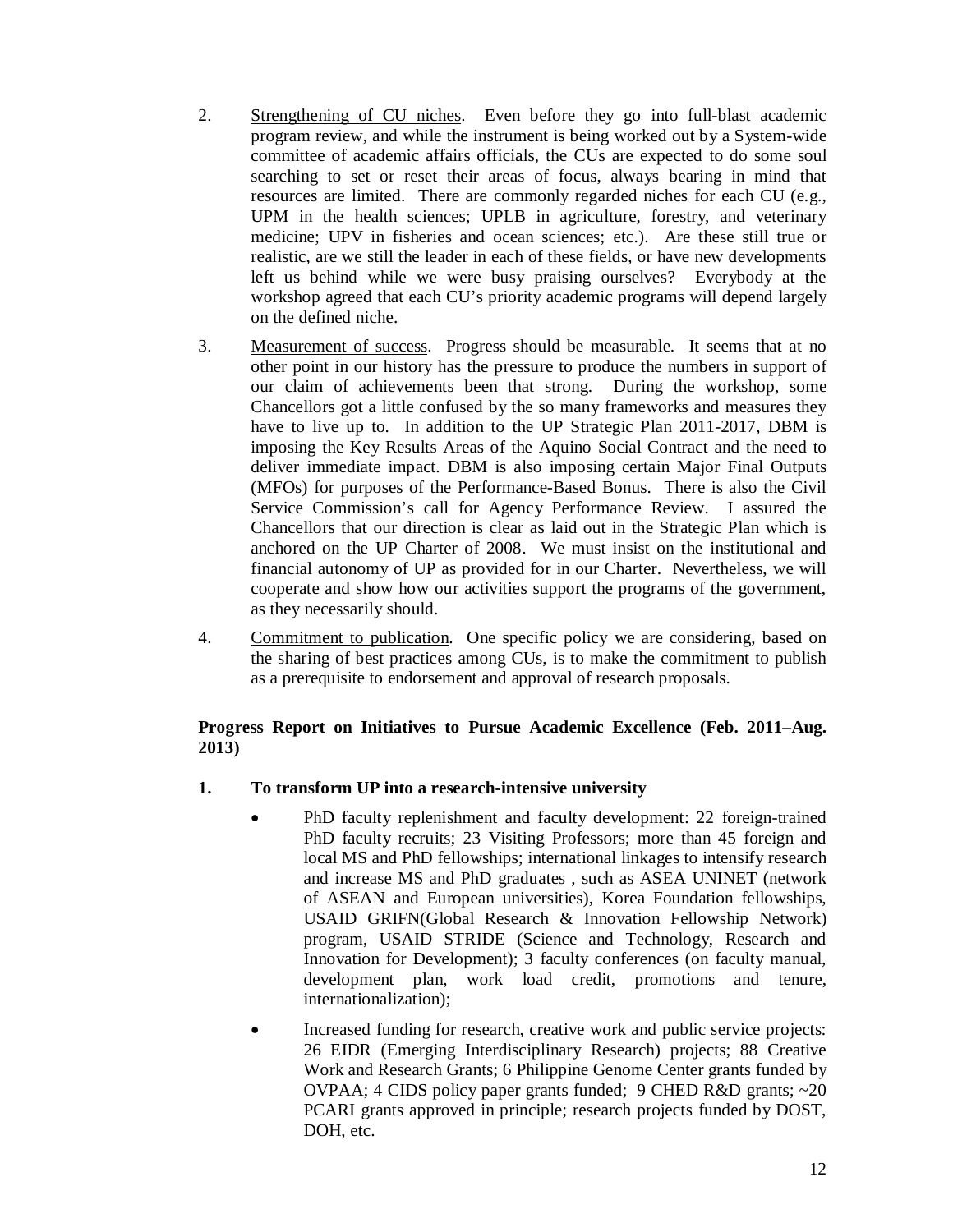- Incentives and awards: 688 International Publication Awards; 28 Arts Productivity System (APS) awardees; 70 Scientific Productivity System (SPS) awardees; 17 DOST Scientific Career System (SCS) awardees; 76 System-level Research Dissemination Grants (2011-2012)
- Research support: writing of research manual; consolidation of journals and their transformation to online e-journals; improvement of research and academic content of UP websites; research symposia on selected themes; research planning workshops; scientific paper writing workshops
- Research and creative work infrastructure: research instrumentation and other facilities (NMR facility, techno incubation core facilities, super computer); initiated Culture Infrastructure Development Program (CIDP); initiated facilitation of R&D procurement
- **2. To modernize pedagogy:** e-learning materials (4 videos); VISSER (Versatile Instrumentation for Science Education and Research) R&D program; DULE (Developing University Leaders & Educators) program in the Philippines (academic leadership and teaching-learning training program sponsored by National University of Singapore, Temasek Foundation and CHED); Gawad Pangulo Awards (annual) for Progressive Teaching-Learning
- **3. To formalize system-wide quality assurance:** iAADS (Internal Academic Assessment and Development System) (completion across CUs ranging from 15% to 100%); AUN QA (ASEAN University Network Quality Assurance) program (UPD BS Civil Engineering completed; UPD BS Statistics, BS HRIM and UPLB BS Biology programs next in line); academic degree programs review and streamlining (ongoing); Academic Program Improvement (API) Fund (available for smaller CUs); professional licensure exams (>90-100% passing in large CUs); international rankings (2013 QS AUR 67, WUR 380); K-12 and GE foundations of quality tertiary and graduate education (new GE and advanced/majors courses being planned)
- **4. To intensify internationalization:** AUN-ACTS (Academic Credit Transfer System) student exchange program (5 undergraduate students to Thailand and Singapore); MOUs and MOAs with implementation plans; participation in internationalization workshops and conferences; hosting of international conferences and symposia; plan for internationalization office
- **5. To rationalize student admissions system and policy:** review and revision of UPCAT equation; study group on UP admission system, review of STFAP application process, brackets and benefits

### **UP Budget 2014**

1. **Performance Informed Budget** PIB). PIB is a budgeting approach that is being used by the government starting 2014.With this, the Department of Budget and Management (DBM) is proposing a PhP2.26 trillion national budget for 2014. The PIB requires government agencies "to strengthen the link between planning and budgeting and to simplify the presentation of the budget." With PIB, the DBM hopes that agencies will "see more clearly how their activities fit in the broader development plan" of the government and be encouraged to "collaborate with other agencies in achieving common goals," thus reducing overlaps and eliminating duplication or inefficient spending across the bureaucracy.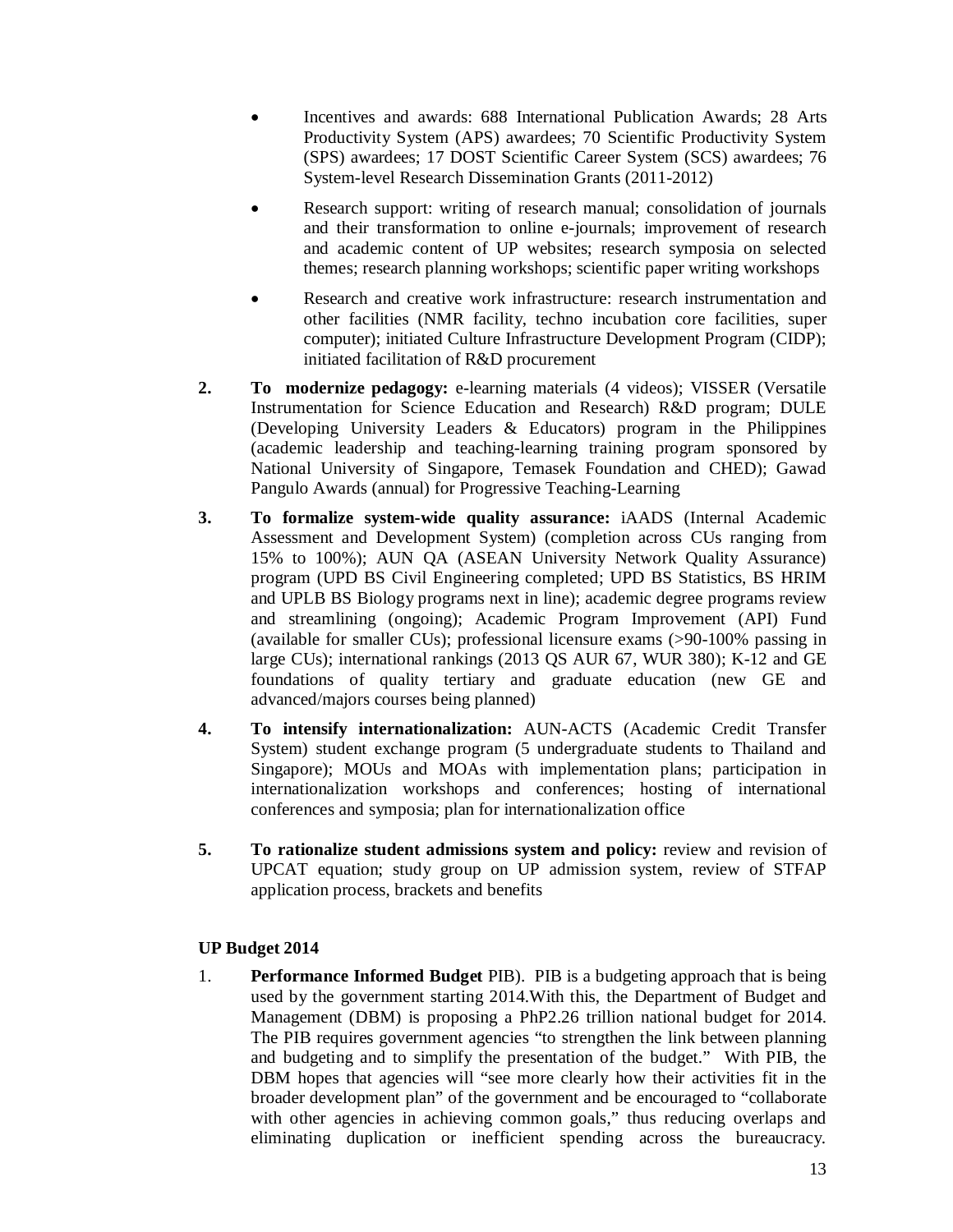Monitoring is expected to be easier with PIB as it will provide Congress with a tool to check on whether each agency is delivering the results they had committed to.

Happily, this approach is not entirely new to UP, particularly to our administration, as we have started with using the budget as a planning tool of the UP System and its constituent units a year earlier, i.e., starting 2012 for the 2013 budget.

- **2. First Budget Hearing at the House of Representatives (HoR).**We went through the first budget hearing with the HoR Committee on Appropriations early this week (27 Aug), together with CHED and the SUCs. We had prepared a presentation highlighting the contributions of UP in achieving the Key Results Areas of the Aquino Social Contract and detailing our budget against the DBMimposed MFOs. Copies of our slides were distributed to the committee members. Although the hearing took the whole day (9:30 AM to 5:30 PM), we did not get the chance to make our presentation due to time constraint.
- **3. Capital Outlay (CO) Budget.** In the 2014 National Expenditure Plan (NEP) submitted by DBM to Congress, there was no specific CO budget allocated to UP nor to any of the other SUCs. Instead, a lump sum of P5 billion for CO and scholarships is shown under the SUC section of the NEP. CHED and DBM are now working on the individual allocations of the SUCs. On 5 August, I wrote UP BOR and CHED Chair Licuanan to request that the CO budget for PGH be taken from DOH, not from the UP System.

### **UPCAT for 2014 incoming freshmen**

Tougher competition for admission to UP next school year is in the offing. Excluding test takers in the Middle East, around 83,000 took the test early this month – a 9% increase over last year's number.

### **Update on STFAP Reform**

The survey to test the MORES instrument has been completed and the survey data are now being evaluated. It is turning out that family income figures from the survey are problematic. We might have to go back to the family income as declared in the original UPCAT applications of the students. This is causing another delay. The final reform proposal will be presented to the BOR in the September meeting.

### **Review of Articles 330, 430, and 431 of the UP Code**

There are still wide disagreements as to how the revisions of the codal provisions (which are perceived as being anti-poor students) will be worded. At the same time, consultation results from some CUs are being awaited. I will assume the responsibility for finalizing the revisions and present them to the BOR in the September meeting.

### **Other Events**

 1 August: I received Dr. Hyun-seok Yu, president of the Korea Foundation (KF), who was in the country in connection with our hosting of the "Fifty Years of Korean Contemporary Printmaking Exhibition". KF provides UP faculty with fellowships for PhDs in Korean universities.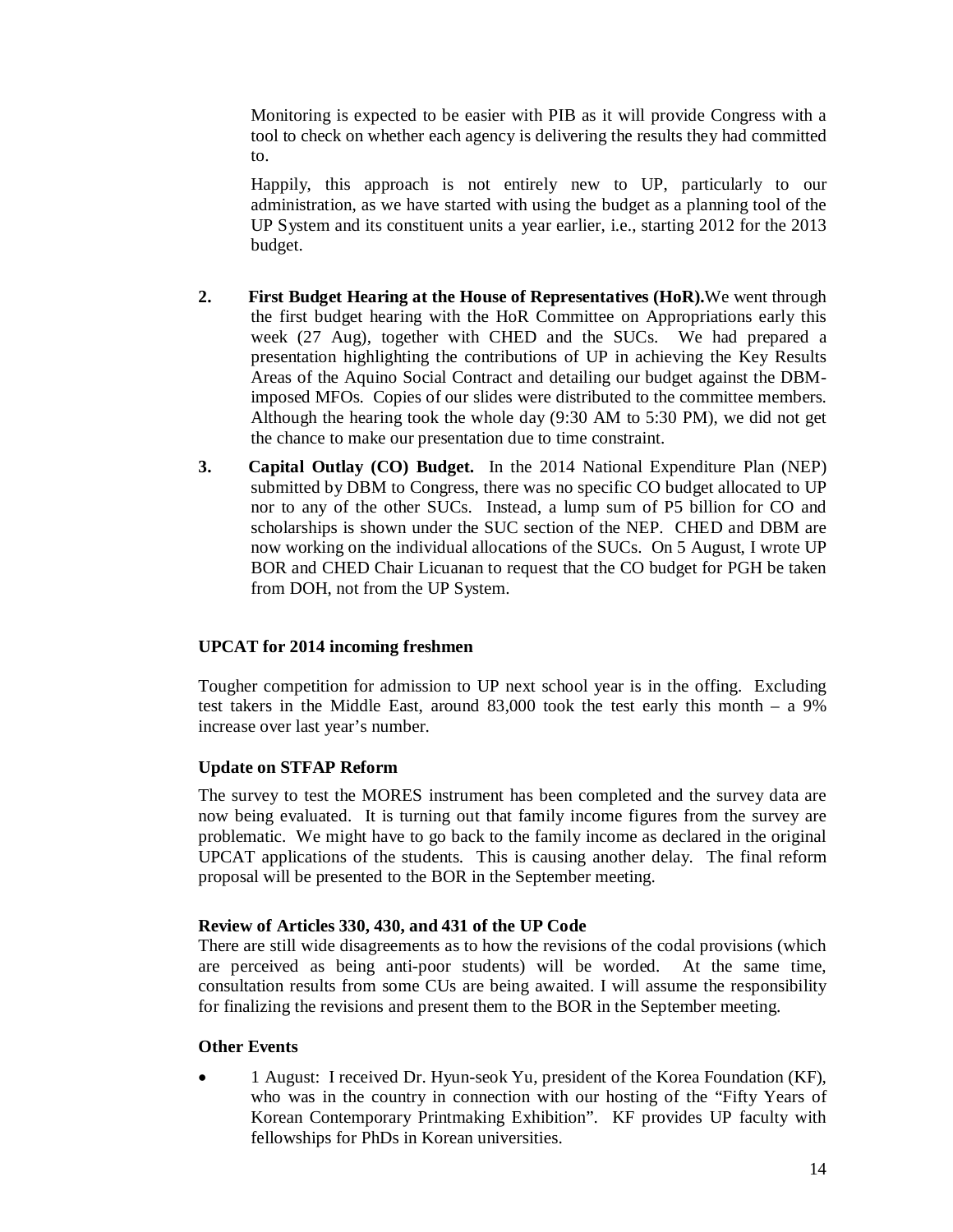- 7 August: We recognized 26 UP Artists with the UP Arts Productivity System (APS) awards at a Ceremony held at Ang Bahay ng Alumni.
- 7 August: I addressed the UP College of Business Administration Alumni Association during the induction ceremony for their new set of officers. This was held at the UP Executive House.
- 8 August: I delivered a lecture entitled, "Leadership in a Changing Educational Environment" at the general assembly of the Network of CALABARZON Educational Institutions, Inc. held at the PHINMA Training Center in Tagaytay City. The NOCEI is composed of 28 HEIs from various provinces of CALABARZON.
- 12 August: I received Dr. Elmar Steurer of the University of Applied Sciences, Neu-Ulm, Germany who was then in the country to explore cooperation possibilities with Philippine companies and universities with proven track-record in the field of renewable energy. His courtesy call was arranged by the UP Institute for Small Scale Industries (UP ISSI) which hosted a stakeholders' meeting on renewable energy for SMEs on 13 August.
- 13 August: I gave the keynote message at the 3-day UP System's first Disaster Risk Reduction and Management (DRRM) Orientation Course for the University. This was organized by the UP Padayon Office and held at the UP ISSI. The organizers dubbed the course "Sakunang Darating, Saklolo'y Tayo Rin." We are organizing a DRRM committee for each of our UP campuses. Our own experience in UP is expected to inform our public service efforts related to DRRM.
- 13 August: I gave the keynote address entitled, "Challenges and Opportunities of the 2015 ASEAN Integration" at a roundtable workshop-discussion on "Priming Philippine SMEs for the 2015 ASEAN Integration" hosted by the UP ISSI held at Virata Hall, UPD Campus.

Alfredo E. Pascual 30 August 2013

### Highlights of the Discussion

In line with the paradigm of one UP, each Constituent University cannot be a comprehensive University. The System as a whole is comprehensive because each CU has identified niches. These niches would be strengthened because the CUs would further review and refine their niches, e.g., UP Manila in Health Sciences; UP Los Baños in Agriculture, Veterinary Medicine and Forestry; UP Visayas in Fisheries and Ocean Sciences; UP Diliman in Law, Education, Engineering, and Sciences.

One of the members of the Board pointed out that since the degree programs are being assessed, it can be assumed that the objective is to lessen the number degree programs being offered by the University. However, it also does not rule out changing and modernizing the existing degree programs. It was noted that some degree programs of UP are still the same as twenty (20) years ago. In other universities, there are more specialized courses that are more attuned to modern times.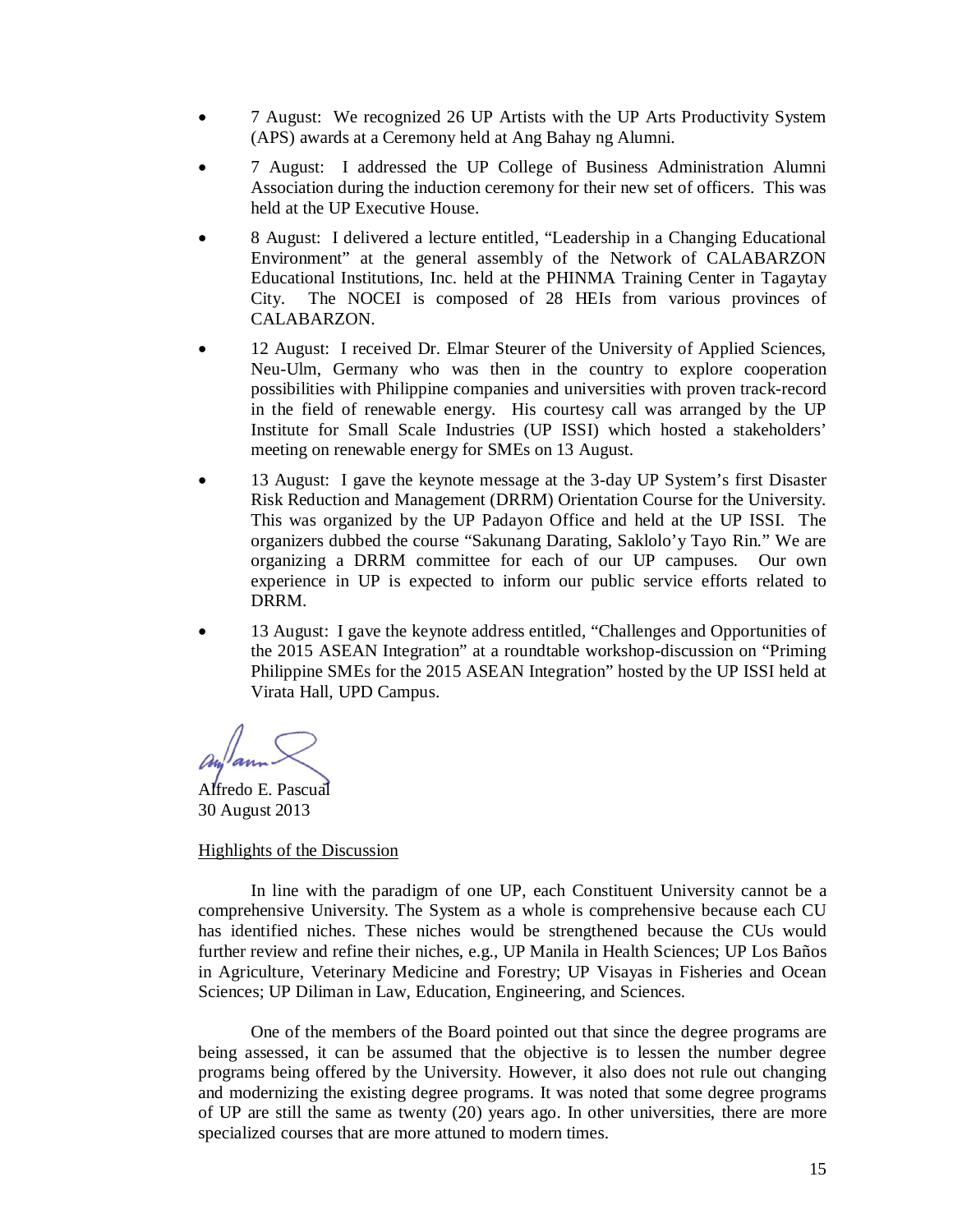The task of adopting an external assessment instrument (i.e. AUN-QA) is formidable, given that the President only has 3.5 years remaining in his term and the resistance to change of some people in the University. However, President Pascual is hoping to plant the seed, develop the framework, and conduct model programs for the University assessment. For example, the Institute of Civil Engineering (ICE) was recently assessed by an external party comprised of a team of Malaysian, Singaporean and German professors. The Administration intends to do the same assessments for other programs in the University.

Chair Licuanan asked whether new forms of engineering are going to be offered and not just the classical Civil Engineering.

President Pascual answered affirmatively and added that there are demands for new skills that need to be addressed. As such, the University, together with the leadership of CHED, is now enhancing courses in Informatics. However, this is not an easy task because of the resistance from traditional academic programs.

Senator Regent Cayetano requested the Board to prioritize and streamline the academic programs of the University in order to make them more modernized and relevant. The President is enjoined to utilize his full resources to make this happen.

Regent Chief Justice Puno inquired about the 2014 National Expenditure Plan (NEP) and asked if the UP Budget has been increased or has suffered a deduction.

In reply, President Pascual described the three components of the UP Budget. Currently, CHED and DBM are working on the allocation of P2.5 billion.

- a. Personal Services there were adjustments to account for some increases in the number of filled positions
- b. MOOE there was a slight upward adjustment of around 3% to account for inflation.
- c. Capital Outlay instead of a direct allocation to UP under the NEP, the CO for all SUCs has been lumped together in a single account.

Chair Licuanan announced that out of that Php2.5 billion budget, Php1 billion would go to UP; however, PGH would get a bigger share. As such, CHED will try to get the budget of PGH from the Department of Health so that UP can get the full amount.

President Pascual also reported that he had been trying to get DBM and others to recognize that PGH should be treated separately from the academic units of the University because PGH is essentially a public service unit that operates similar to other government hospitals.

President Pascual also believes that Congress and DBM have not fully realized that UP is the National University as declared in the UP Charter. Therefore, UP should not be lumped together with SUCs (state universities and colleges) when it comes to budget appropriations.

Chair Licuanan gave a feedback on the UP Budget from her meeting with DBM. She pointed out that UP as the national university has to think of other ways to be competitive. DBM was not enthusiastic about increasing the UP budget because UP has internally-generated income; however, most of these are already earmarked for specific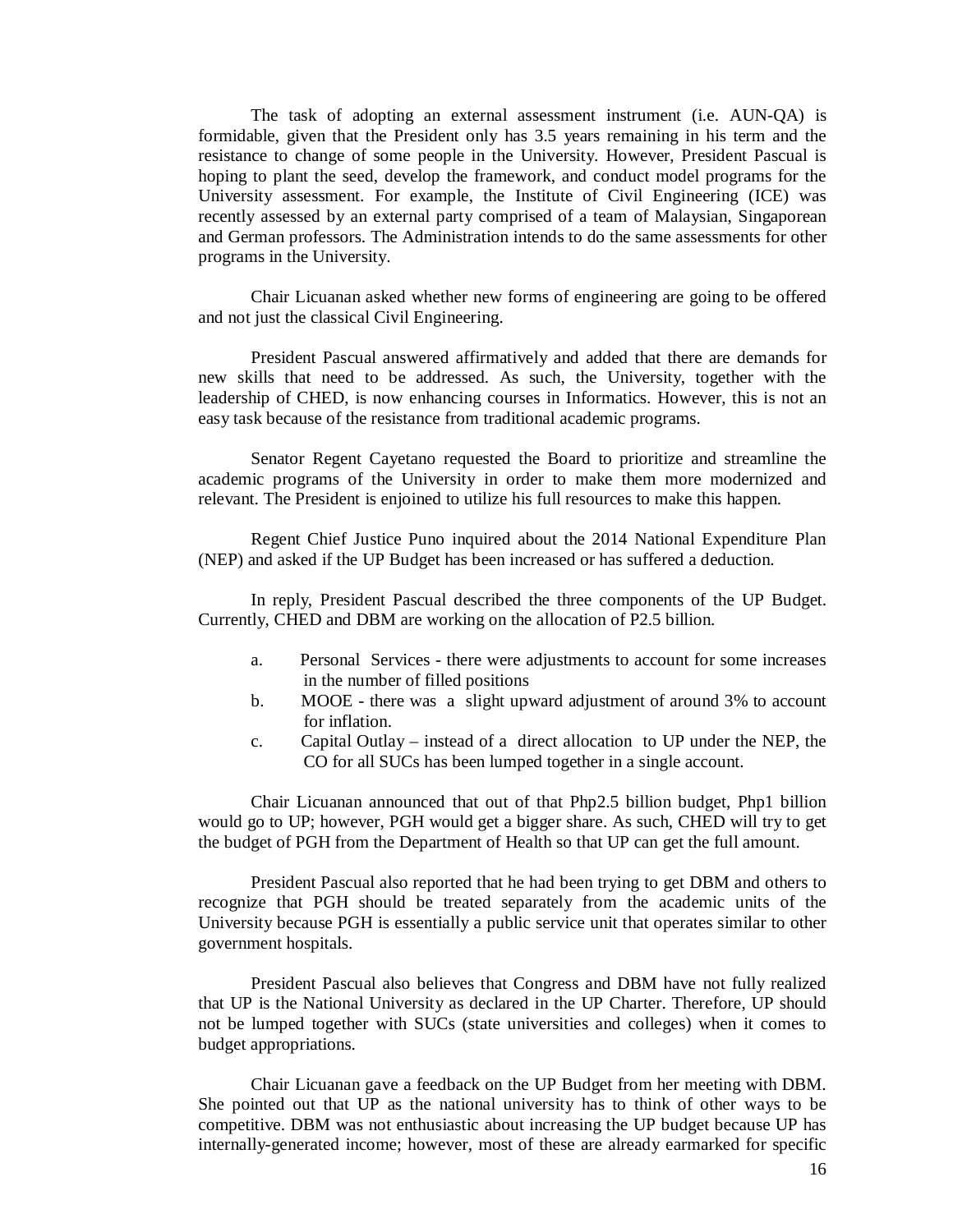projects/activities. DBM was able to identify which are already earmarked because of the existence of endowment funds. DBM also claimed that UP has unspent money and its expenditure process is slow moving.

President Pascual replied that UP is intentionally building up an endowment fund that can support the operations of the University over and above what the government provides. He recalled that there has never been an instance that the government had given the whole budget that UP had asked for. With respect to the pace of expenditure of UP, he explained that this is due to the requirements of the Procurement Law. Hence, there are efforts to address these requirements including registration with PEZA to facilitate the process.

One of the members of the Board asked if there was a possibility that the budget of UP would be lower than the budget last year. Chair Licuanan promised that the UP budget would not be reduced, but did not give assurance that it would increase significantly.

President Pascual mentioned that the UP Strategic Plan guides the University's operations. Although the University is getting a lot of impositions on its planning such as: (a) the Key Result Areas of the Aquino Social Contract; (2) the Major Final Outputs imposed by DBM for purposes of the Performance-Based Bonus; (3) and the Agency Performance Review of the Civil Service Commission, President Pascual assured the Chancellors that the University's direction is clear because its Strategic Plan is anchored on the UP Charter.

President Pascual also encouraged everyone to help in safeguarding UP's institutional and financial autonomy as provided for in the UP Charter. He assured the Board that UP's activities support the Government Social Contract of the President of the Philippines.

Regarding the UP budget, President Pascual informed the Board that the Performance Informed Budget (PIB) had been introduced in the 2014 budget process. This involves formulating the budget based on expected performance outputs.

Regarding the UPCAT for the incoming freshmen of 2014, President Pascual reported a 9% increase in the number of test-takers. However, student admission will remain at 12,500. Out of 12,500, only 60-65% would be expected to register at UP.

### **B. REPORT OF THE FACULTY REGENT August 30, 2013**

"A. Consultation with the faculty of UP Visayas Tacloban

I met with the faculty of UP Visayas Tacloban on August 15, 2013. I told them I have been going around the campuses to find out what the faculty's concerns are. Hopefully, before the year ends, I will summarize common issues with system wide implications and come up with policy recommendations. Operational issues/concerns are immediately submitted to the Chancellors for appropriate action.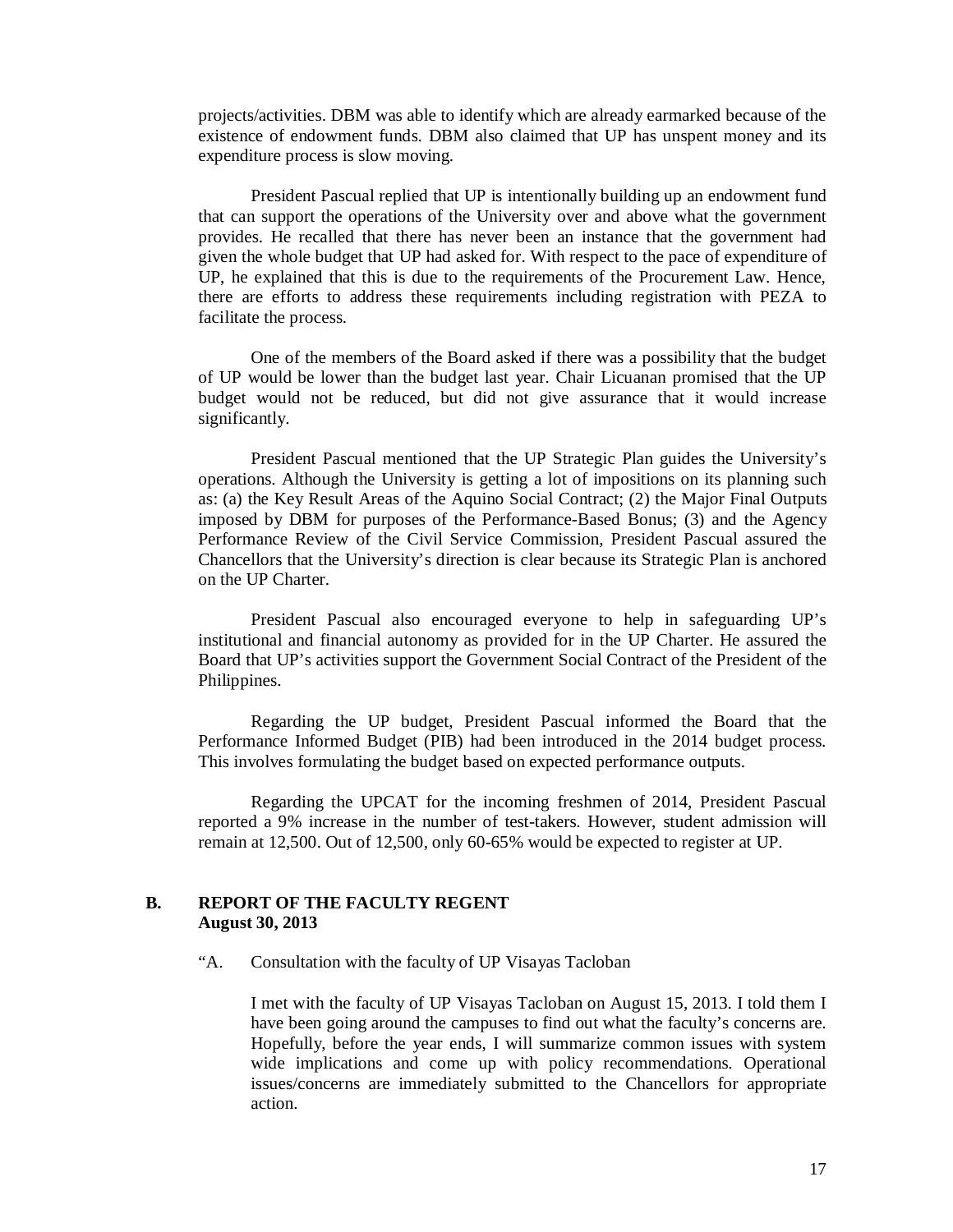Hereunder are the issues/concerns raised by the faculty of UP Visayas Tacloban:

- 1. What is the latest on the Performance Based Bonus (PBB)?
- 2. There is a need for an Academic Managers' Academy to train new faculty administrators.
- 3. Review the Expanded Sick Leave Benefits of Faculty and look at the possibility of granting it to those who go on optional retirement.
- 4. Clarify guidelines on study leave for faculty. Can one who teaches accounting and who is pursuing law apply for leave with pay while preparing for the Bar Examinations?
- 5. Update the University Code.
- 6. Come up with IRR for the UP Charter of 2008.
- 7. Review the selection process for deans and directors. The present process has become very political. Is a PhD a requirement for deanship?
- 8. Clarify guidelines for hiring of new faculty members, e.g. when do we give the rank of Instructor 2, or Assistant Professor 1, etc.
- 9. There should be an orientation of new faculty members to include among others the UP Grading System, Mentoring System, etc.
- 10. Look at the issue of overload. It is difficult to assign research load credit to faculty because of the problem of overload.
- 11. Study the possibility of assigning credit load for faculty doing creative work.
- B. Consultation with the faculty of the School for the Health Sciences

I had the consultation with the faculty of the School for the Health Sciences on August 16, 2013. Hereunder are the concerns raised:

- 1. The faculty are required to pursue post graduate studies in "reputable" schools. Since they could not come to Manila for their postgraduate studies, they want to be clarified on what the University considers the "reputable" schools in the region. They are requesting for a list of these reputable schools.
- 2. There should be clearer guidelines for promotion especially on the number of steps that a faculty being recommended for promotion could get.
- 3. What are the requirements for putting up a journal? The faculty plans to come up with their own journal.
- 4. How does one become a peer reviewer?
- 5. The University should consider the fact that the SHS has its own academic calendar since it operates on a quarterly basis. The faculty are not able to enjoy the summer teachers' leave. Is it possible that this be made cumulative?
- 6. Since the faculty could not go to PGH for their annual medical physical exam, is it possible that they be provided funding for this so they can have this exam in Tacloban?
- 7. Explore the possibility of housing benefits for the faculty.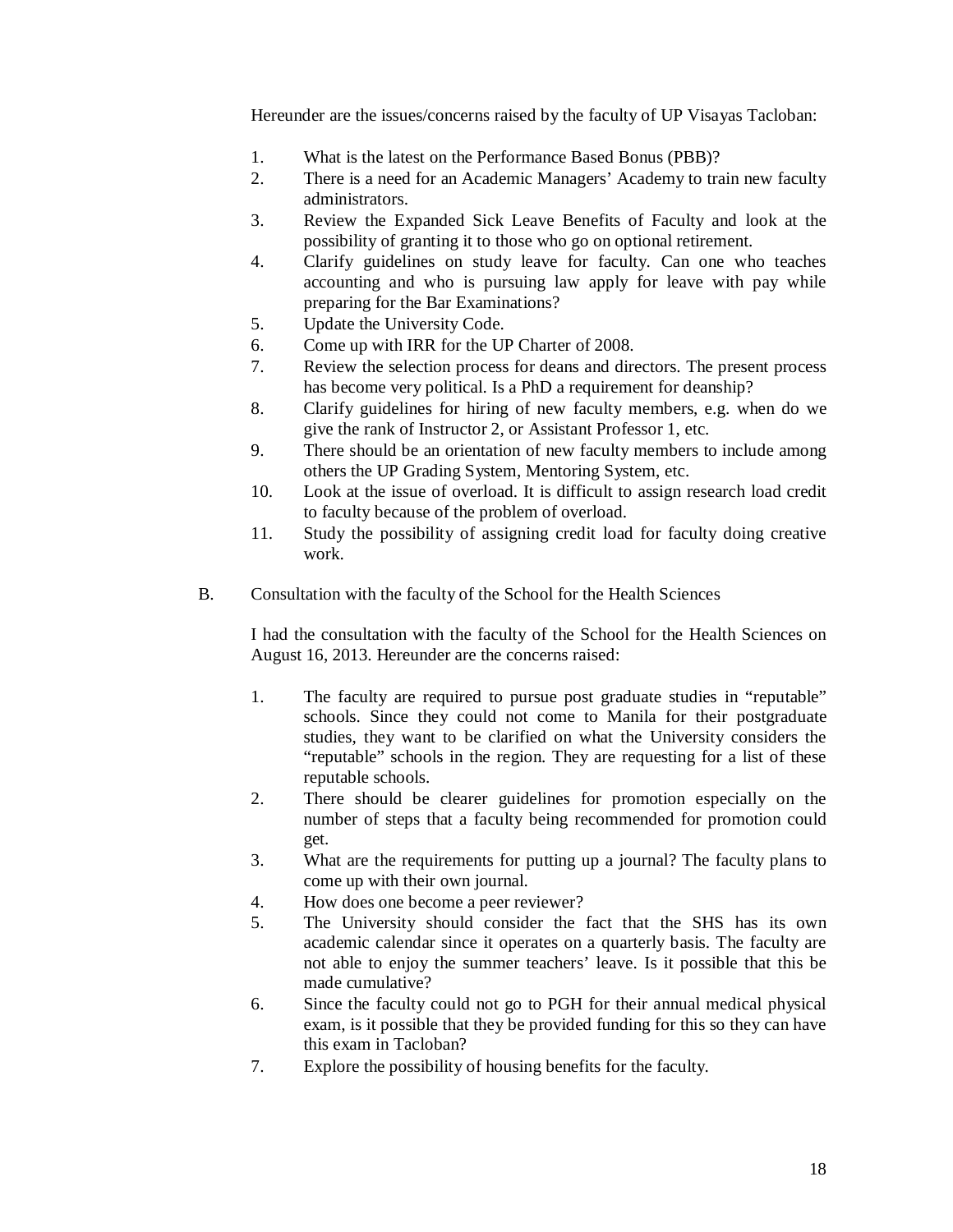- C. Other Concerns Brought to the Attention of the Faculty Regent
	- 1. Review Free Tuition Policy for Faculty. Is it possible to grant free tuition for faculty enrolled in more than 6 units?
	- 2. Re-examine the SET. Is it valid as a promotion tool? When is the appropriate time to administer it?
	- 3. Provide incentives for faculty teaching graduate courses."

#### Highlights of the Discussion

Faculty Regent Abadingo informed the Board that since she assumed office in January 2013, she had been holding dialogues and consultations with faculty members of the different campuses of the University. After she completes her consultations, she promised to report on all the issues and concerns, which have System-wide implications in order to come up with appropriate policy recommendations. Currently, the priority concerns raised in the consultations are the following:

- Selection of Deans and Directors
- Criteria for Selecting Professors Emeriti
- Guidelines for Extension of Faculty Members beyond age 65

Faculty Regent Abadingo mentioned that for other operational details, these matters are usually taken up with the concerned Chancellors, either in writing or through personal discussions.

Regent Chief Justice Puno sought clarification on item number 7 (Review the Selection Process for Deans and Directors) of the report of Faculty Regent Abadingo, which says "The present process has become very political." He asked Faculty Regent Abadingo to clarify the meaning of the statement that the process has become political.

Faculty Regent Abadingo clarified that this concern was raised by UPV Tacloban faculty members. These faculty members have the impression that the Search Committee is biased because the members of the committee are appointed by the Chancellor. The Chancellor then recommends to the President, who in turn recommends to the Board. They have the notion that the Board simply approves whoever the President and Chancellor recommend because there were times when their choice was not appointed.

Faculty Regent Abadingo assured these faculty members that this is not the case because the Board also discusses, debates, and argues. She noted that a similar issue has been raised in other campuses. One faculty even commented that the Search Process is divisive. Faculty Regent Abadingo recommended having this topic discussed during the Special Board Meeting.

Chair Licuanan agreed and confirmed that this matter should be taken up during the said meeting.

Referring to comments that the search process has become "political," President Pascual replied that the matter would be political if the faculty members would insist that their choice should prevail. However, the process cannot be considered as political when a committee makes an assessment of the candidates based on clear criteria, and the Chancellor makes an informed and clearly explained choice.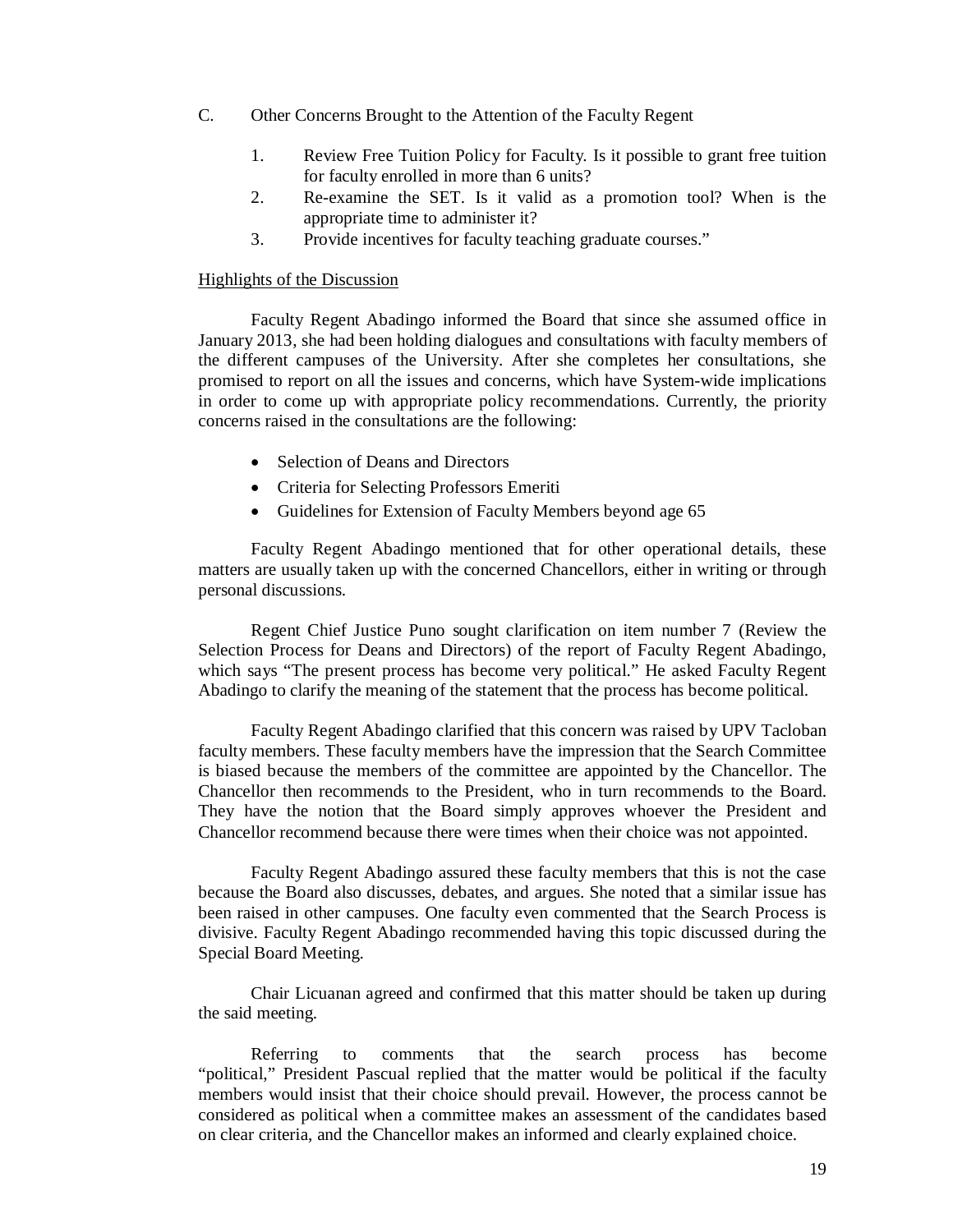Regent Chief Justice Puno added that the real mistake is when the selection is not based on merits.

Faculty Regent Abadingo emphasized that given the recurrence of these issues in various campuses she had visited, the real sentiment was to review the Selection Process for Deans and Directors.

The President explained that based on the UP Charter, the prerogative to recommend a Dean for consideration of the Board lies with the administrators, following a process of consultation with the constituents of the concerned college. The Administration must ensure that whoever is chosen would also be acceptable to the faculty. Since the Dean will work with the faculty and the Chancellor, the Dean should be acceptable to both; however, merit is the main consideration. The Board always makes decisions based on a clear recommendation.

Chair Licuanan told the President that some would always be critical of the incumbent. She noted that there are different processes involved and different colleges have different ways of doing it. She suggested that the Board should discuss about setting standards for the Search process to lessen doubts on the University's leadership. If the rules are clearly stated, everyone would follow. She noted that Search Committees are formed, which is indicative of flexibility; however; this also generates suspicions.

Regent Senator Cayetano asked how she could get the answers to the questions listed in the report of the Faculty Regent.

Faculty Regent Abadingo reported that some of those questions have been answered and explained to the faculty because she already got the answers from President Pascual (e.g. updates on the PBB, K-12 Program, and the ASEAN Integration). On questions she could not answer, that these would be discussed with the President. She also plans to summarize the issues common to the System and draft a proposal on how these issues could be responded to. She enumerated some specific issues such as the review of the Expanded Sick Leave of Faculty and suggested further policy review in order to come up with appropriate policy recommendations.

For the benefit of the Regent Senator's point of clarification, President Pascual highlighted an earlier decision of the Board, which stated that matters arising from consultations of the Sectoral Regents must be discussed with the appropriate administrators as there is only one line of administration in the University. The points being highlighted by the Sectoral Regents in their reports are only for advanced information and need not be resolved at the level of the Board until these have undergone the layers of administrative processes.

Senator Regent Cayetano suggested that in the upcoming Special Meeting of the Board, there should also be a discussion on the rationalization of the Student Admission System.

Regent Chief Justice Puno, uncertain on how consultations were being conducted, suggested that every concerned Regent should be accompanied by an administrative staff to make sure that any concern raised during the forum would be immediately responded to. He believed that the concerns that have been raised might have been properly addressed already by the President.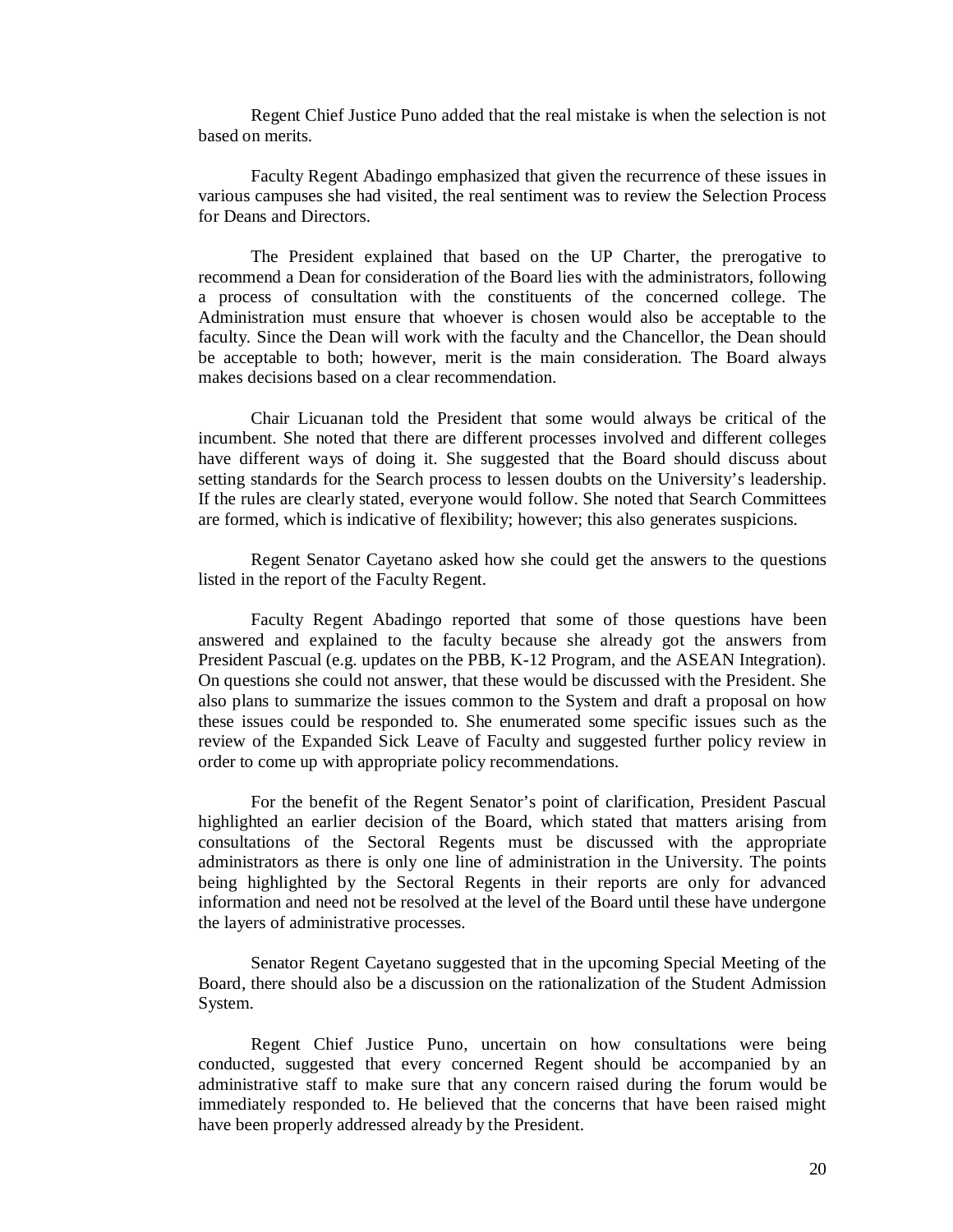Faculty Regent Abadingo assured Regent Chief Justice Puno that before she went to Tacloban, she met with President Pascual for a discussion of specific concerns. She informed the Board that questions related to local concerns were referred to Campus officials, who attended the consultation

Regent Chief Justice Puno asked who else were present during the consultations as these consultations would involve facts and figures.

Faculty Regent Abadingo explained that there were times the Vice-Chancellors are present and they appreciate that the consultations bring out details needing their attention.

### **C. REPORT OF THE STUDENT REGENT** 30 August 2013

### "**On Democratic Governance and Genuine Student Representation**

### Dialogue with UPD Chancellor Saloma

For this month, I was able to sit down with several student leaders from UP Diliman and Vice Chancellor Tan during the dialogue with UPD Chancellor Saloma. During the said dialogue, we were able to discuss several matters: 1) proposed revisions to the UP Code (Articles 330, 430 and 431; 2) the UP budget for FY 2014; and 3) student concerns in UP Diliman.

### UP Diliman All Leaders' Conference

In coordination with the UPD USC Student's Rights and Welfare (STRAW) Committee, we were able to hold a meeting with the organization heads of UP Diliman to discuss our analysis on the 2014 UP budget and the national budget. Aside from that, the conference also served as a venue for the organization heads to raise various issues and concerns. The Office will work closely with the STRAW Committee to address the concerns of UPD students.

### **Continuing the Struggle for Students' Right to Education**

### CHED and SUC Budget Hearing

Along with other student leaders, I was able to attend the CHED and SUC budget hearing held at the Andaya Hall, South Wing Building of the House of Representatives.

### **On Democratic Rights**

### Cases of Students Affected by the PGH Memo 2012-256

Cases have been reported to my Office that students were required to pay a down payment before being admitted to the PGH Infirmary. It is alarming that our very own students are having difficulty in getting medical attention because of the down payment.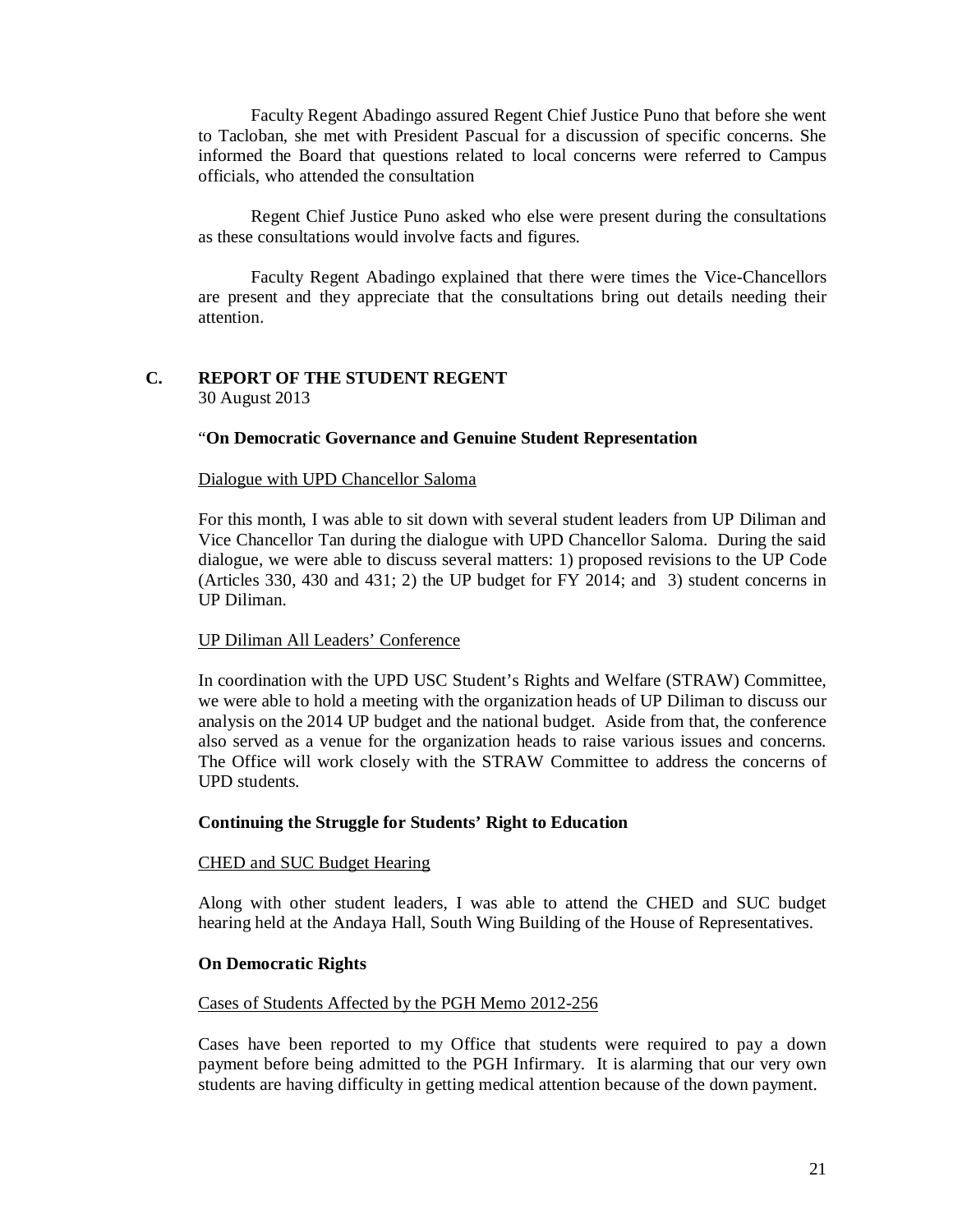It has also come to my attention that only UP Manila students are excluded in paying the said down payment. But in the spirit of being one UP, the same rules should be applied to other UP students studying outside the Manila campus as we do not want any of our students to be denied of their right to immediate health services.

### **Other Activities**

### Tulong Kabataan Relief Operations

The Office together with UP Multi-Sectoral Alliance initiated a relief operations drive to aid the victims of Typhoon Maring. The said operations was able to distribute relief packs to the affected areas in Metro Manila."

### Highlights of the Discussion

Student Regent Melgarejo gave an account of her activities, which included the discussion with Chancellor Saloma and other student leaders, who drafted their own version of Articles 330, 430, and 431 of the University Code. The suggestion is that these inputs should be considered by the President as reference material.

Student Regent Melgarejo also proposed the suspension of requiring down payment from UP students who would be admitted in PGH, citing the case of a UPLB student who passed away in April 2013. In her opinion, the requirement for a down payment had contributed to her death. She asked the Board for an immediate action on her proposal.

President Pascual emphasized that these concerns and issues had already been addressed by the Administration of PGH. He also pointed out that the rules on patient admission are explicit. President Pascual further said that this case has already been investigated and the full report has been submitted. This matter does not require further Board action.

### **D. REPORT OF THE STAFF REGENT August 30, 2013**

- "Consultations at UP Los Baños particularly with the Director of the Department of Biotechnology who have problems with two personnel whose work performance were affected after their return from hospitalization.
- Visited Los Baños Chancellor Rex Victor Cruz and was invited to the forthcoming REPS Conference on 20 August 2013.
- Met with UP Vice President for Administration Maragtas S.V. Amante and discussed the following:
	- Memorandum of Agreement between UP and different hospitals in the country in connection with the Financial Assistance Program for Hospitalization Expenses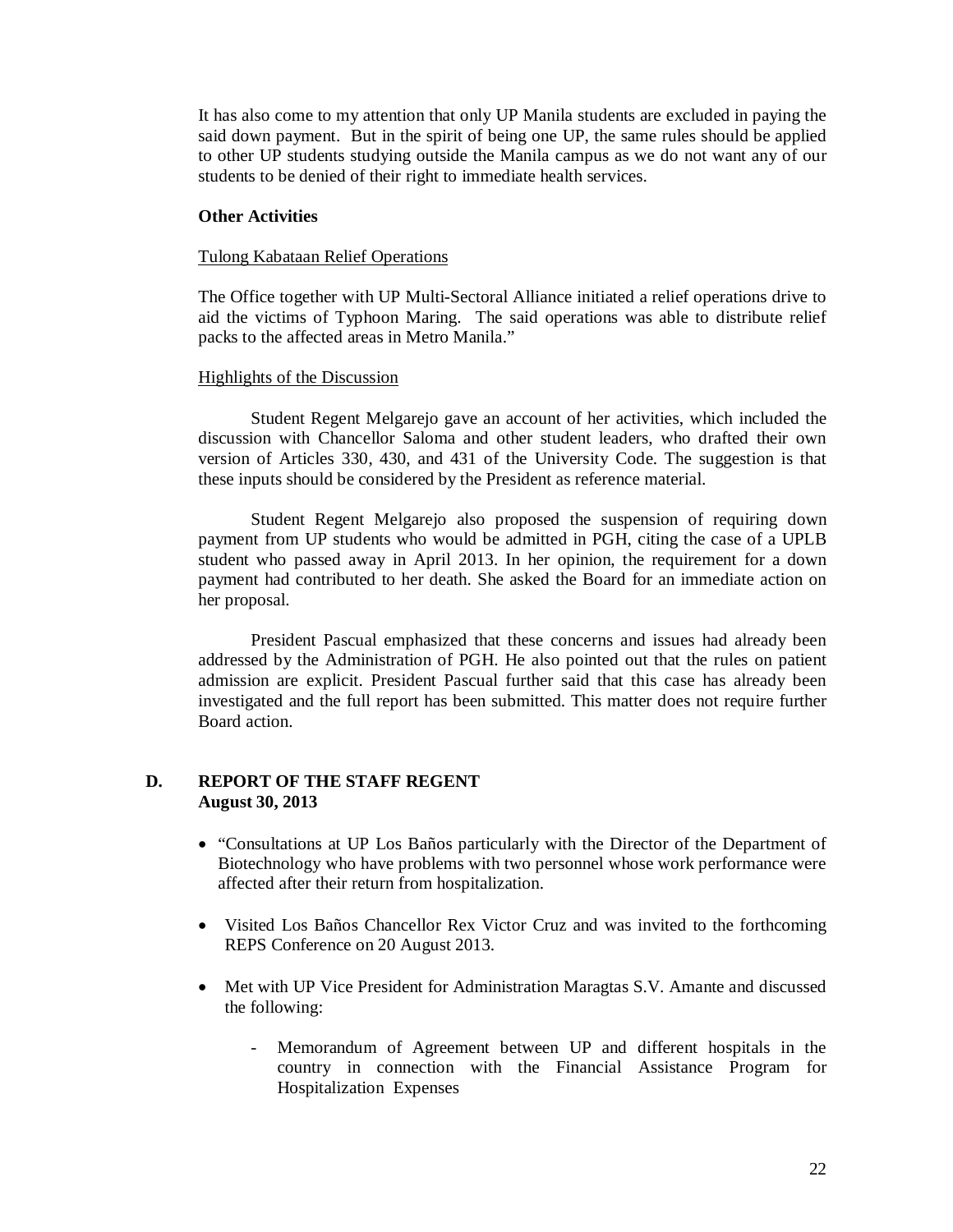- Proposal to increase the fellowship allowance of Administrative Staff (P2,500) per semester to P2,500/month) and Research and Extension Personnel Services (P2,500 per semester to P3,000/month)
- Amendments to the Service Recognition Pay coverage including expansion of illness coverage and age of retirement coverage.
- Met with UPV Chancellor Rommel Espinosa to reiterate request of former Staff Regent Clodualdo Cabrera for the provision of transportation allowance to Batan Mariculture Station Personnel in Batan, Aklan who go to Kalibo, Aklan, which has a 40 kilometer distance from Batan, to claim their weekly salary coursed through the ATM. Chancellor Espinosa gave a positive response to the request.
- Attendance to the REPS Conference in Los Baños did not push through because of Typhoon Maring which prevented the travel on August 20.
- Met with President Alfredo E. Pascual for a briefing of the UP Budget for 2014
- Met with UP-Philippine General Hospital personnel in connection with the implementation of the new hospital rates for Class D patients and their continued call to revert this to the old rates where Class D patients are free of charge for laboratories and consultations. Requested these PGH personnel for additional data including how much additional amount is earned by PGH for charging Class D patients which should really be charged to the social services and financed by the government. Also discussed was the HMO proposal for PGH staff which will possibly be taken from their Philhealth dividend share.
- Conducted a consultation with UP Mindanao personnel and the following issues mentioned:
	- some BOR approved incentives were not released to UP Mindanao personnel because of budget constraints
	- Deviated items were not filled
	- 50% of the personnel are on casual status
	- CU cannot afford study grants for its personnel
	- Hazard pay for health workers were not implemented
- Met with UP Mindanao Chancellor Sylvia Concepcion including the Budgeet Chief and the HRDO Chief regarding the concerns of UP Mindanao personnel. It was learned that the CU is in dire need of additional budget. Because of these budgetary constraints, the following were not being implemented:
	- Hazard Pay for personnel
	- RATA increase for heads of units/offices/departments
	- Fellowship and study grants
	- Correction of deviated items

The money saved from not correcting the items deviated goes to monetization, overload teaching, merit incentives, rice, groceries, FAPHE and other benefits.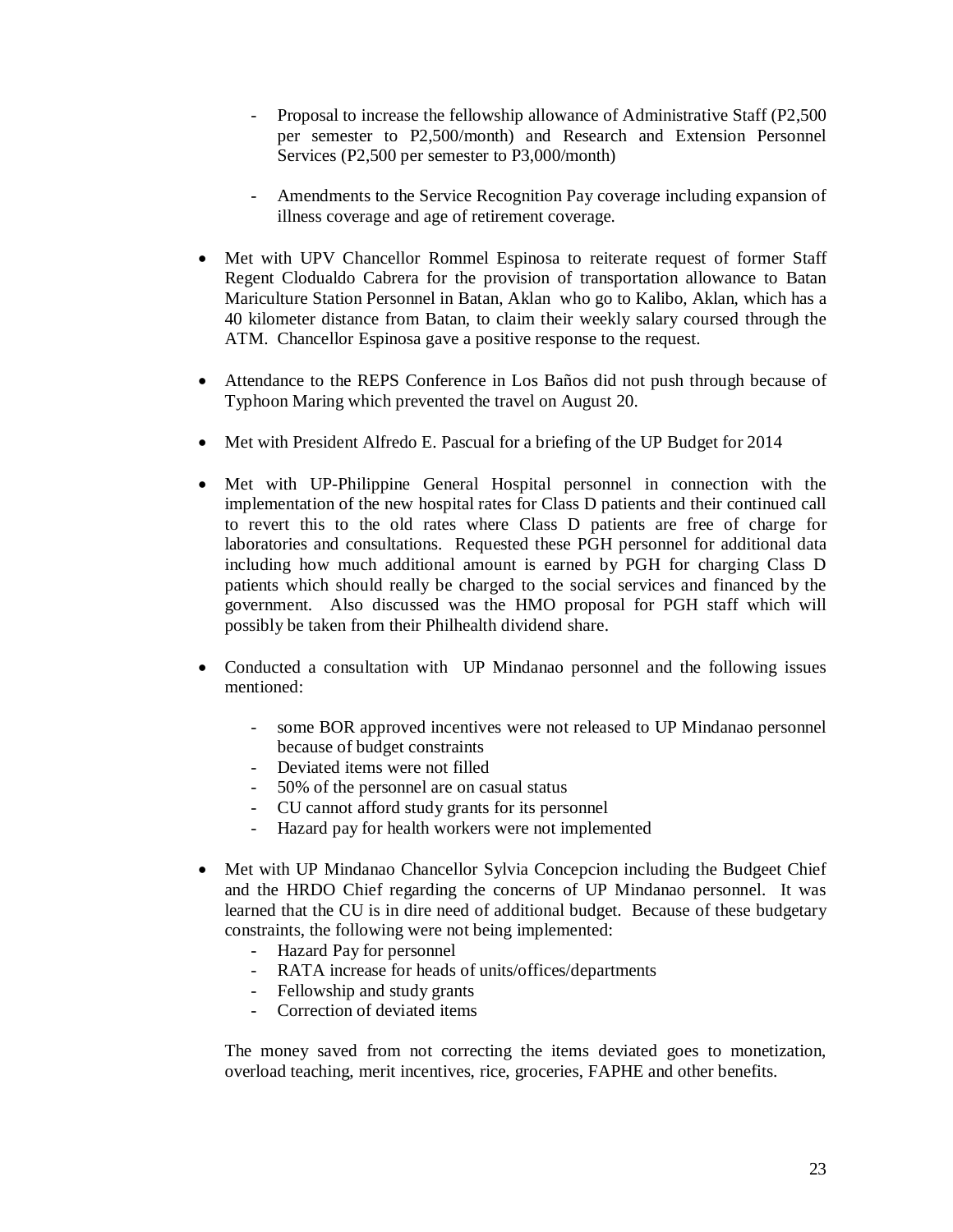Chancellor Concepcion also appeals for items for their administrative personnel and REPS who have been serving the CU for more than 10 years, some even 15 years but has remained casual and contracts. This is very difficult since these items be asked from the DBM. There was also a question whether available items from other CUs can be given to Mindanao. More than a thousand items are unfilled in other CUs of UP. With the 'One UP Policy', can it be done that some of these CUs unutilized items be transferred to UP Mindanao? I hope that the Board can help UP Mindanao's problem.

- Attended Budget Hearing in Congress on August 27, 2013.
- Met with UP Health Service Director, Dr. Catabui in connection with the proposed amendments on the guidelines of the Service Recognition Pay. Discussions included actual cases of personnel who have not received SRP because their respective sickness were not included in the PhilHealth prescribed list for SRP grants as well as their ages do not qualify for the grant. It was recommended that personnel whose medical condition prevents them from doing work specified in their job description and whose work performance are affected by such illness be allowed to retire and receive SRP benefit. The inability to perform because of the medical condition will be certified by the 1) employee's head of office, 2) by a medical expert, and 3) by the Directors of UP Health Services."

### Highlights of the Discussion

The Staff Regent informed the Board that she had visited UP Los Baños, Visayas, Mindanao and PGH and had consultations with the Research and Extension Personnel (REPS) and Admin Staff. The most talked about issue was the UP budget. She mentioned that there was a proposal submitted to the Office of the Vice President for Administration regarding an increase of Fellowship Allowance for Administrative Staff. Currently, an Administrative Staff receives Php2, 500 per semester as fellowship allowance. There is a proposal to provide Php2, 500 per month, similar to a faculty member receiving P5, 000 per month.

Additional concerns as elaborated by the Staff Regent during her campus consultations:

- Class D patients of PGH can avail of free laboratories and consultation fees (The Staff Regent is in the process of collecting additional data on this issue.)
- The total earnings of PGH derived from laboratory and consultation fees paid by Class D patients must be charged to social services.
- Some CNA incentives have yet to be received by UP Mindanao constituents due to budget constraints.
- 50% of administrative personnel are still casuals in UP Mindanao
- Unpaid Hazard Pay in UP Mindanao
- RATA increase for Heads of offices and departments have not been released in UP Mindanao
- Uncorrected deviated items (slacks) because these were allocated for monetization, overload merit incentives, rice and groceries, and FAPHE
- Possibility of other CUs giving their items to UP Mindanao
- Proposed revision of Service Recognition Pay Guidelines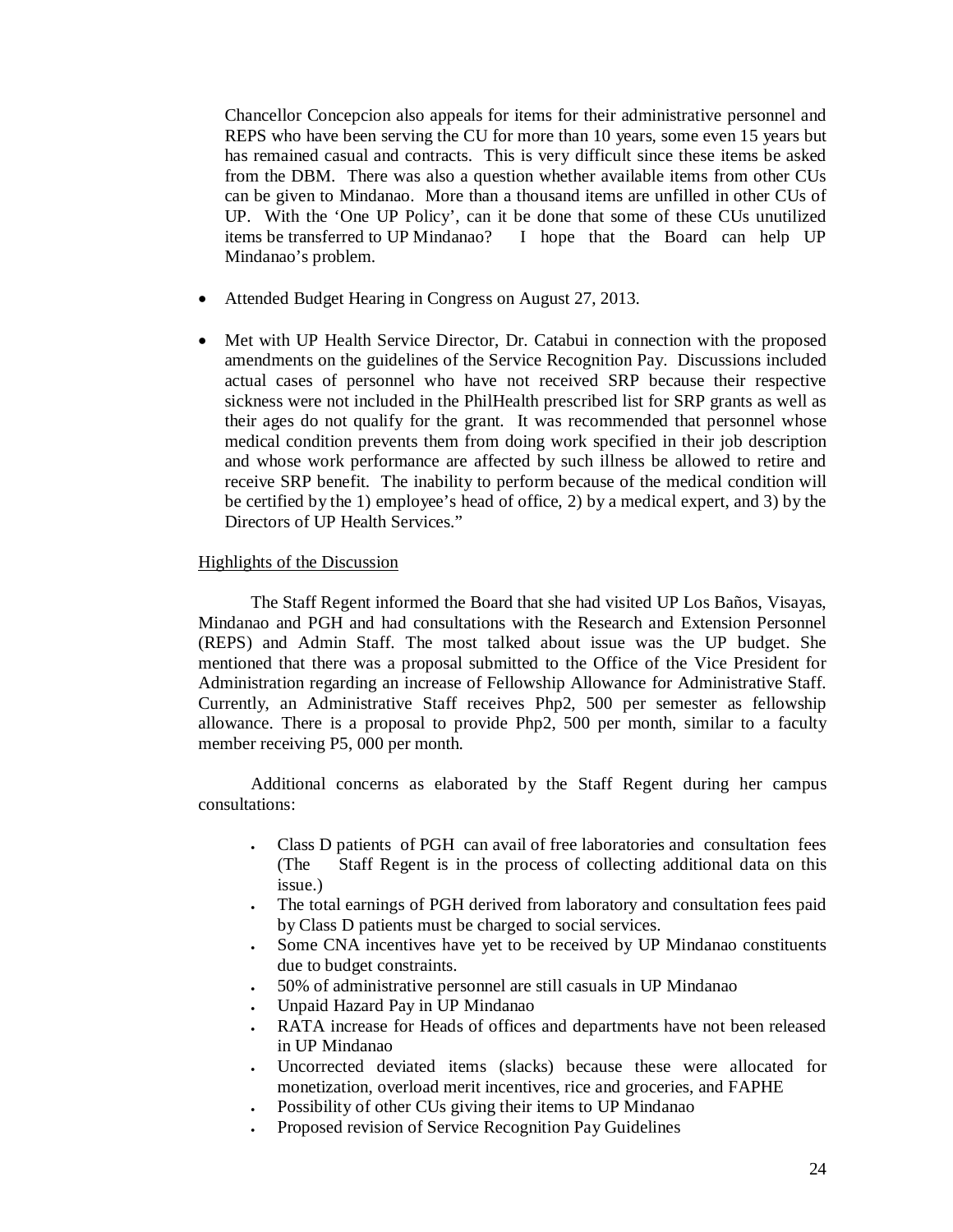President Pascual assured the Board that many of these concerns presented by Staff Regent Ramirez have been addressed and the Administration will continue to attend to pending concerns.

# **MATTERS SUBMITTED FOR APPROVAL BY THE BOARD**

## **The Board ACADEMIC MATTERS**

The Board **APPROVED** the following:

**A. Establishment and Awarding of a Professorial Chair to be known as the** *Sun Life Brilliance Award* **at the College of Science (particularly for the BS in Mathematics course), and the School of Statistics (particularly for the BS in Statistics course), UP Diliman**

| Donor                      | Sun Life Financial – Philippines Foundation, Inc.                                     |
|----------------------------|---------------------------------------------------------------------------------------|
| <b>Amount of Donation:</b> | P2,160,000                                                                            |
| <b>Beneficiary Units :</b> | College of Science (Institute of Mathematics) and School<br>of Statistics, UP Diliman |

Key Terms:

- a. Only the earnings can be used in implementation, except the first two years' awards that can be drawn from the donation;
- b. The awarding shall be rotated between the Institute of Mathematics (two years) and the School of Statistics (one year); and
- c. The implementation shall be in accordance with University rules.

Fund Management: U.P. Foundation, Inc.

### **B. Establishment of the** *Analog Devices Inc. Microelectronics Design Professorial Chair a***t the College of Engineering, UP Diliman**

| Donor                      | $\mathcal{L}$ | Analog Devices Gen. Trias, Inc.                                                                |
|----------------------------|---------------|------------------------------------------------------------------------------------------------|
| <b>Amount of Donation:</b> |               | $P$ 240,000 per year for three (3) years                                                       |
| Beneficiary Unit :         |               | Electrical and Electronics Engineering Institute (EEEI),<br>College of Engineering, UP Diliman |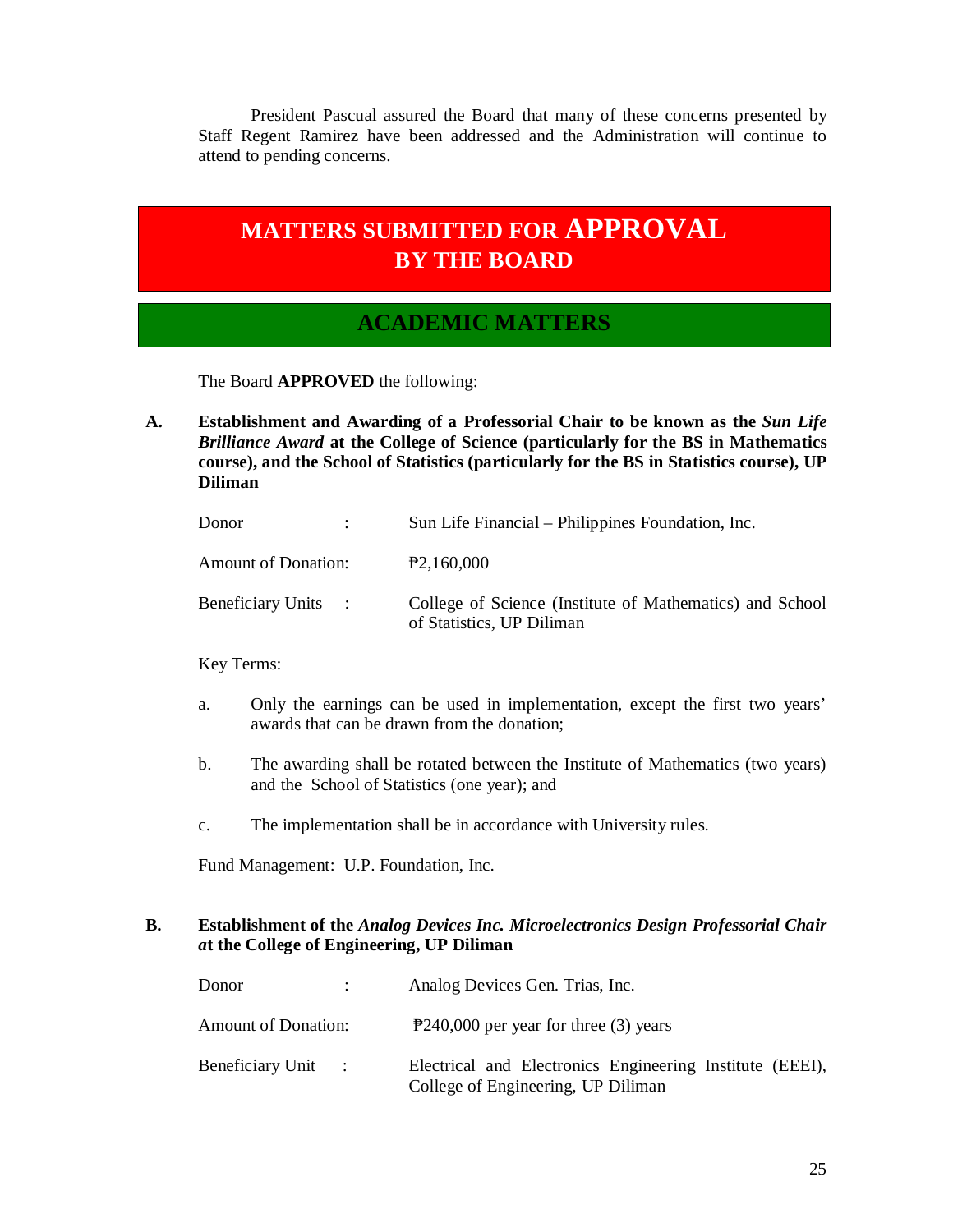Particulars:

- a. The donated sum shall be utilized solely and exclusively for the purpose intended by the Donor; and
- b. The awarding shall observe University policies and processes on professorial chairs that are consistent with the above.

Fund Management: U.P. Engineering Research and Development Foundation, Inc.

## **FISCAL MATTERS**

The Board **APPROVED** the following:

**A. Programming of UP Diliman CY 2012 Excess Income under the Revolving Fund (RF) in the Amount of ₱14,025,334.32, Certified as Available by the UPD Accounting Office, to be utilized as follows:**

| A.I. a General Administration & Support Services         |                             |
|----------------------------------------------------------|-----------------------------|
| <b>Personal Services</b>                                 | P4,025,334.32               |
| To cover obligations for Service Recognition Pay of      |                             |
| retired administrative personnel and other PS            |                             |
| expenditures                                             |                             |
|                                                          |                             |
| <b>Maintenance and Other Operating Expenses</b>          | P10,000,000.00              |
| To cover funding deficiencies for both existing $\&$ new |                             |
| programs and projects, for payment of security and       |                             |
| janitorial services and other MOOE expenses              |                             |
|                                                          |                             |
| TOTAL                                                    | P <sub>14</sub> ,025,334.32 |

It is understood that the disbursements from this programmed funds shall be subject to the usual accounting and auditing laws, rules and regulations.

**B. Reprogramming of Unexpended Balances of UP Diliman in the Amount of ₱9,329,439.34, Certified as Available by the UPD Budget Office and Accounting Office, to be utilized as follows:**

| A.I. a General Administration & Support Services                                                                     |               |
|----------------------------------------------------------------------------------------------------------------------|---------------|
| <b>Personal Services</b>                                                                                             | P9,329,439.34 |
| To cover obligations for Service Recognition Pay of<br>retired administrative personnel and other PS<br>expenditures |               |
| <b>TOTAL</b>                                                                                                         | P9,329,439.34 |

It is understood that the disbursements from this reprogrammed amount shall be subject to the usual accounting and auditing laws, rules and regulations.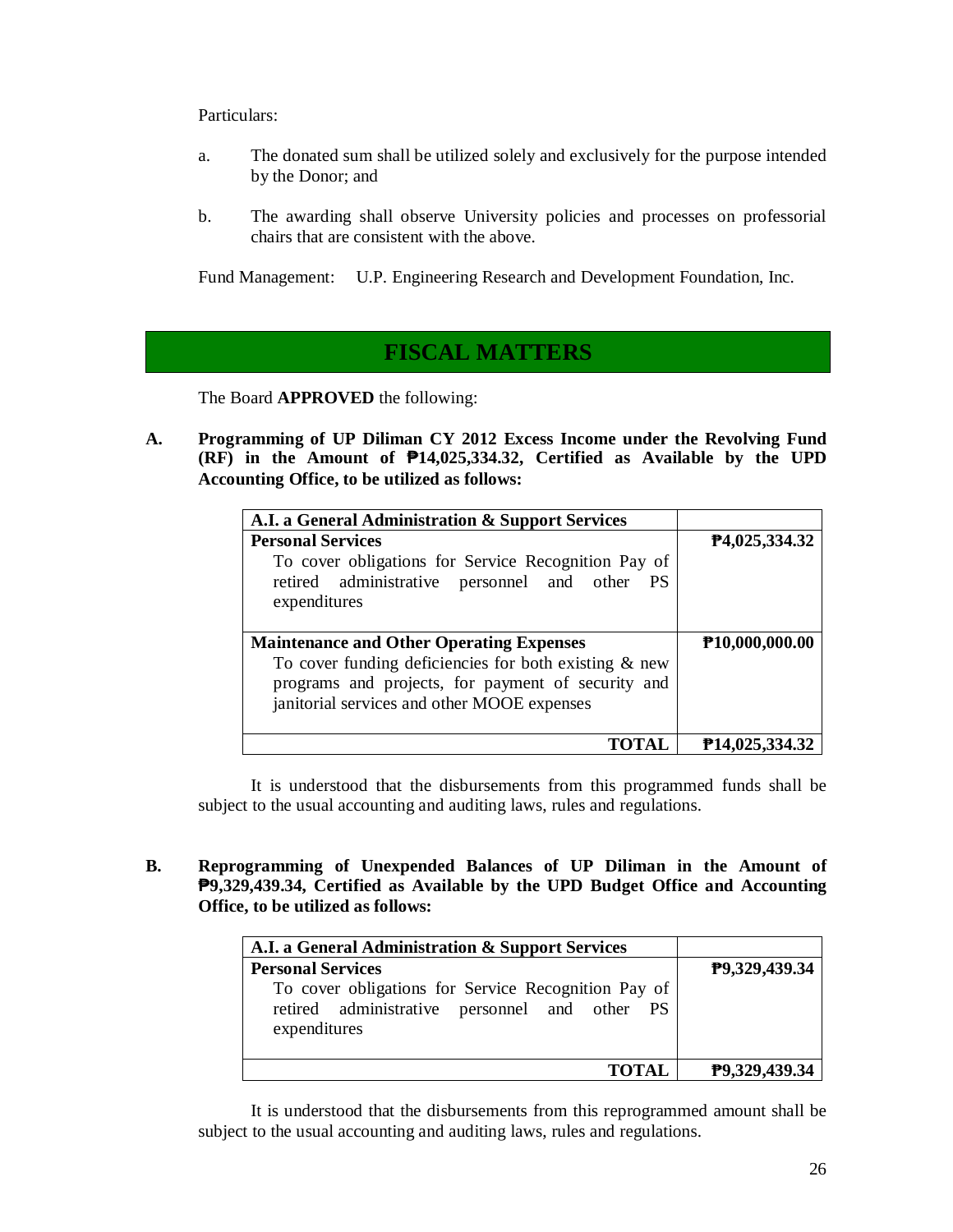### **C. Request of the Staff Regent for the following:**

### **1. Release of the Second Merit Incentive for 2013 in the Amount of ₱5,000.00 to All Qualified Employees**

Staff Regent Ramirez, in her letter dated 1 August 2013 to the Board of Regents, requested for approval of the payment of the Second Merit Incentive for CY 2013 in the amount of ₱5,000.00 to all qualified employees on October 2013.

The merit incentive is given to qualified UP personnel in recognition of their dedicated service to the University. This will also inspire them to be more efficient, productive, and creative.

The President endorsed the request for approval of the Board of Regents on 1 August 2013.

### **2. Release of the 3rd and 4th Tranches of Rice Subsidy for 2013 in the Amount of ₱1,500 per Employee**

The President endorsed for the approval of the Board of Regents the request of Staff Regent Ramirez for the release of the  $3<sup>rd</sup>$  and  $4<sup>th</sup>$  tranches of rice subsidy for CY 2013 in the amount of  $\overline{P}1,500$  per sack per employee.

#### Highlights of the Discussion

The Staff Regent requested to include in the guidelines under "Coverage" the non-UP Contractual/Project-Based personnel to avail of these incentives subject to availability of funds.

The Vice President for Administration stressed that the policies to be complied with should be within the limits of the budget.

Vice President Bersales informed the Board that the different constituent universities (CUs) have already incorporated these two incentives in their Internal Operating Budgets and they will give incentives only to qualified employees. The contractual employees are not included.

Staff Regent Ramirez replied that the 2011 guidelines provided for this inclusion but subject to availability of funds.

The President and the Chair raised the question of how "subject to availability of funds" work. If one unit gives incentives but other units do not, this would create a big problem for the University. Therefore, a policy must be in place; otherwise, it would elicit demoralization among constituents.

President Pascual added that there is no blanket approval for contractual staff. Vice President Bersales, with the concurrence of Vice President Amante, pointed out that it had been their practice to recommend the inclusion of benefits, if any, in the contract of a contractual employee upon signing an agreement with UP.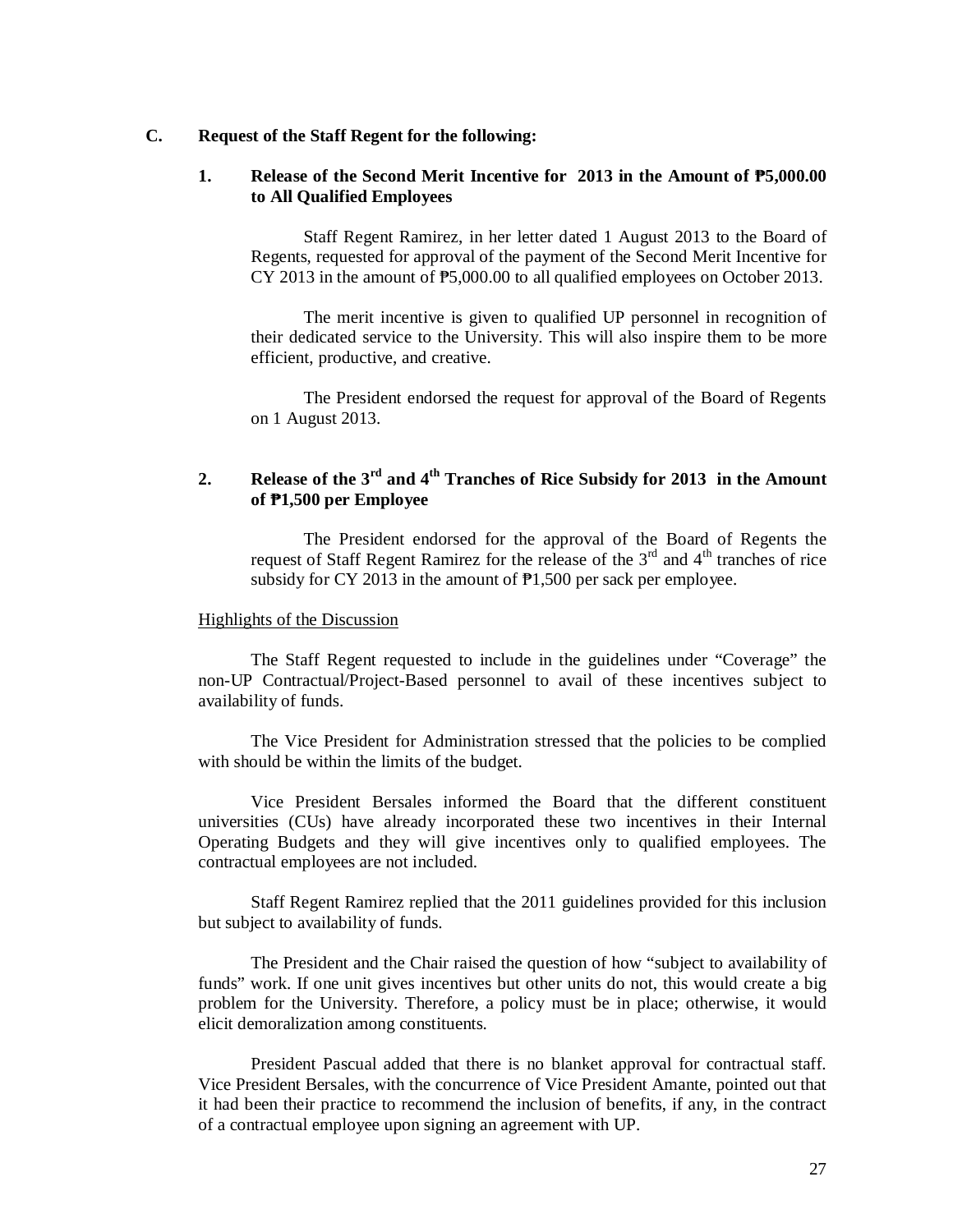## **ADMINISTRATIVE MATTERS**

The Board **APPROVED** the following:

### **A. Request for Temporary Waiver of Faculty Tenure Rule in favor of the following:**

### *UP Los Baños*

Asst. Prof. **JOHNNY F. BALIDION**, Assistant Professor 1, Crop Protection Cluster, College of Agriculture, effective 1 June 2013 until 31 May 2014

### **B. Appointment of Faculty**

**1. Transfer to Permanent Status**

#### *UP Diliman*

- Asst. Prof. **TINA S. CLEMENTE** as Assistant Professor 4, Asian Center, effective 30 August 2013
- Asst. Prof. **KRISTOFFER R. ESQUEJO** as Assistant Professor 1, College of Social Sciences and Philosophy, effective 30 August 2013
- Asst. Prof. **ROMYLYN A. METILA** as Assistant Professor 2, College of Education, effective 30 August 2013

### *UP Los Baños*

- Asst. Prof. **KRISTINE R. ALAGAD** as Assistant Professor 1, College of Arts and Sciences, effective 30 August 2013
- Asst. Prof. **MYRA E. DAVID** as Assistant Professor 3, College of Public Affairs and Development, effective 30 August 2013
- Asst. Prof. **STEPHANIE ROSE T. DIZON** as Assistant Professor 1, College of Arts and Sciences, effective 30 August 2013
- Asst. Prof. **JOHN MARK T. LAMPOS** as Assistant Professor 3, College of Arts and Sciences, effective 30 August 2013
- Asst. Prof. **HERBERT S. PALINES** as Assistant Professor 2, College of Arts and Sciences, effective 30 August 2013

### *UP Manila*

Assoc. Prof. **ADRIAN E. MANAPAT** as Associate Professor 3, College of Medicine, effective 30 August 2013

### *UP Visayas*

Asst. Prof. **VICTOR MARCO N. FERRIOLS** as Assistant Professor 1, College of Fisheries and Ocean Sciences, effective 30 August 2013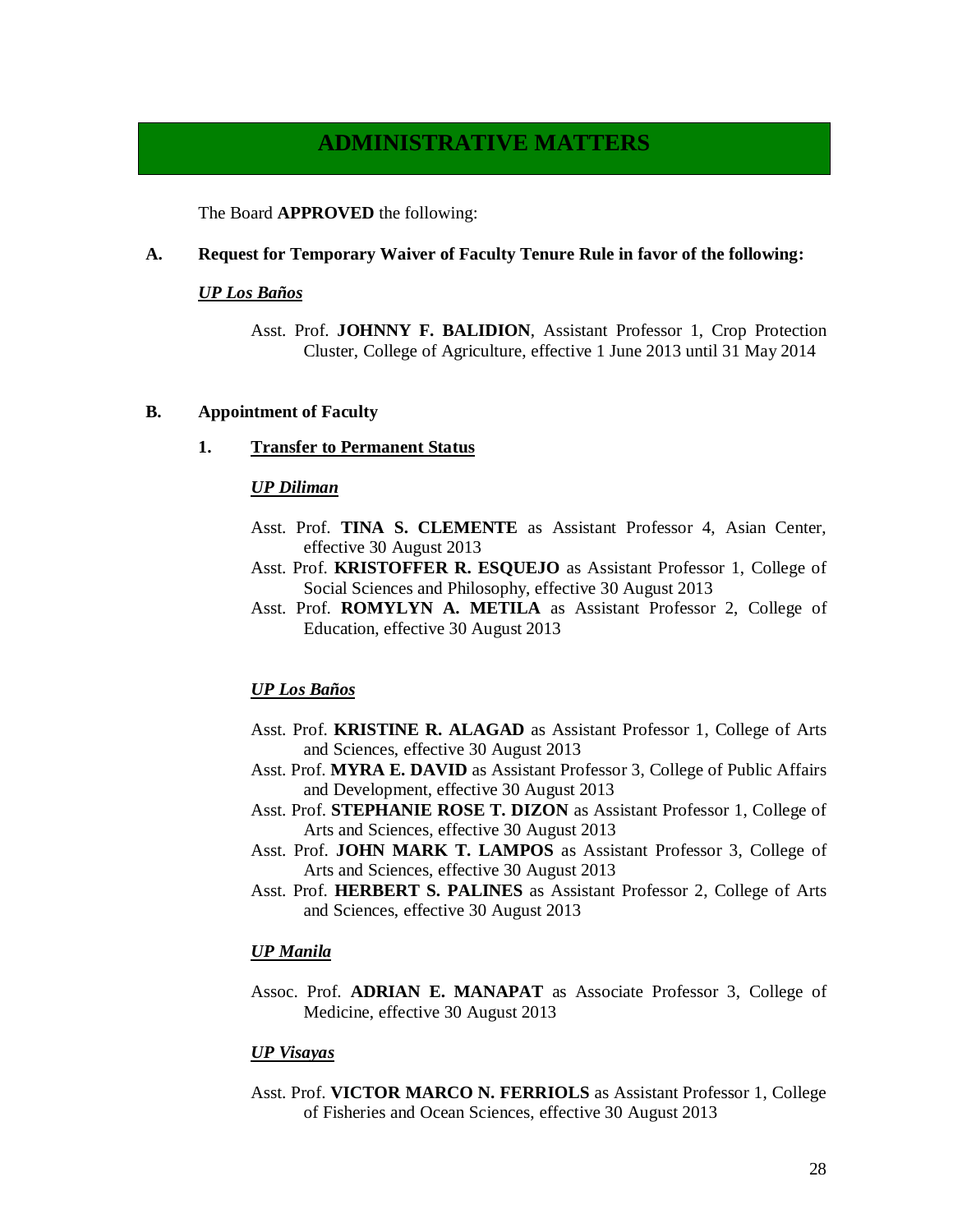- Asst. Prof. **JOSEPHINE T. FIRMASE** as Assistant Professor 1, College of Arts and Sciences, effective 30 August 2013
- Assoc. Prof. **ERLINDA C. LACIERDA** as Associate Professor 2, College of Fisheries and Ocean Sciences, effective 30 August 2013

### **2. Extension of Appointment Beyond Compulsory Retirement Age of 65**

### *UP Diliman*

- Prof. **WILFREDO I. JOSE** as Professor 8 (Salary Grade 28-8), College of Engineering, effective 1 June 2013 until 31 May 2014
- Prof. **EPICTETUS E. PATALINGHUG** as Professor 12, (Salary Grade 29-8), Cesar E.A. Virata School of Business, effective 25 June 2013 until 31 October 2013

### **3. Original Appointment Beyond Compulsory Retirement Age of 65**

### *UP Diliman*

- Prof. **RUPERTO P. ALONZO** as Professorial Lecturer 5, School of Economics, effective 1 June 2013 until 31 May 2014
- Prof. **JAMES A. ROUMASSET** as Visiting Professor, School of Economics, effective 1 July 2013 until 31 June 2014, without compensation but with the following support requested: (a) P85,000 – roundtrip fare; (b) P25,200 – accommodation for 21 days; (c) P4,200 – transportation for 21 days; (d) P16,800 – meals for 21 days
- Prof. **JESUS SIMEON VILLA** as Visiting Professor, School of Economics, effective 1 November 2013 until 31 April 2014, without compensation but with the following support requested: (a) P137,280.00 – roundtrip airfare; (b) P72,000 – accommodation; (c) P48,000 – meals for 180 days; and P12,000 – transportation
- Prof. **DENNIS M. VILLA-IGNACIO** as Professorial Lecturer 1, College of Law, effective 1 June 2013 until 31 May 2014
- Prof. **MICHEL WALDSCHMIDT** as Visiting Professor, Institute of Mathematics, College of Science, effective 15 July 2013 until 02 August 2013, without compensation but with the following support requested: (a) P1,000 – allowance/working day and (b) P22,500 – accommodation

#### **4. Renewal of Appointment Beyond Compulsory Retirement Age of 65**

### *UP Diliman*

- Prof. **FELIPE M. DE LEON, JR.** as Professorial Lecturer 4, Asian Institute of Tourism, effective 1 June 2013 until 31 May 2014
- Prof. **CORAZON F. GATCHALIAN** as Professorial Lecturer 4, College of Home Economics, effective 1 June 2013 until 31 May 2014
- Prof. **CESAR A. HERNANDO** as Professorial Lecturer 1, College of Fine Arts, effective 1 June 2013 until 31 May 2014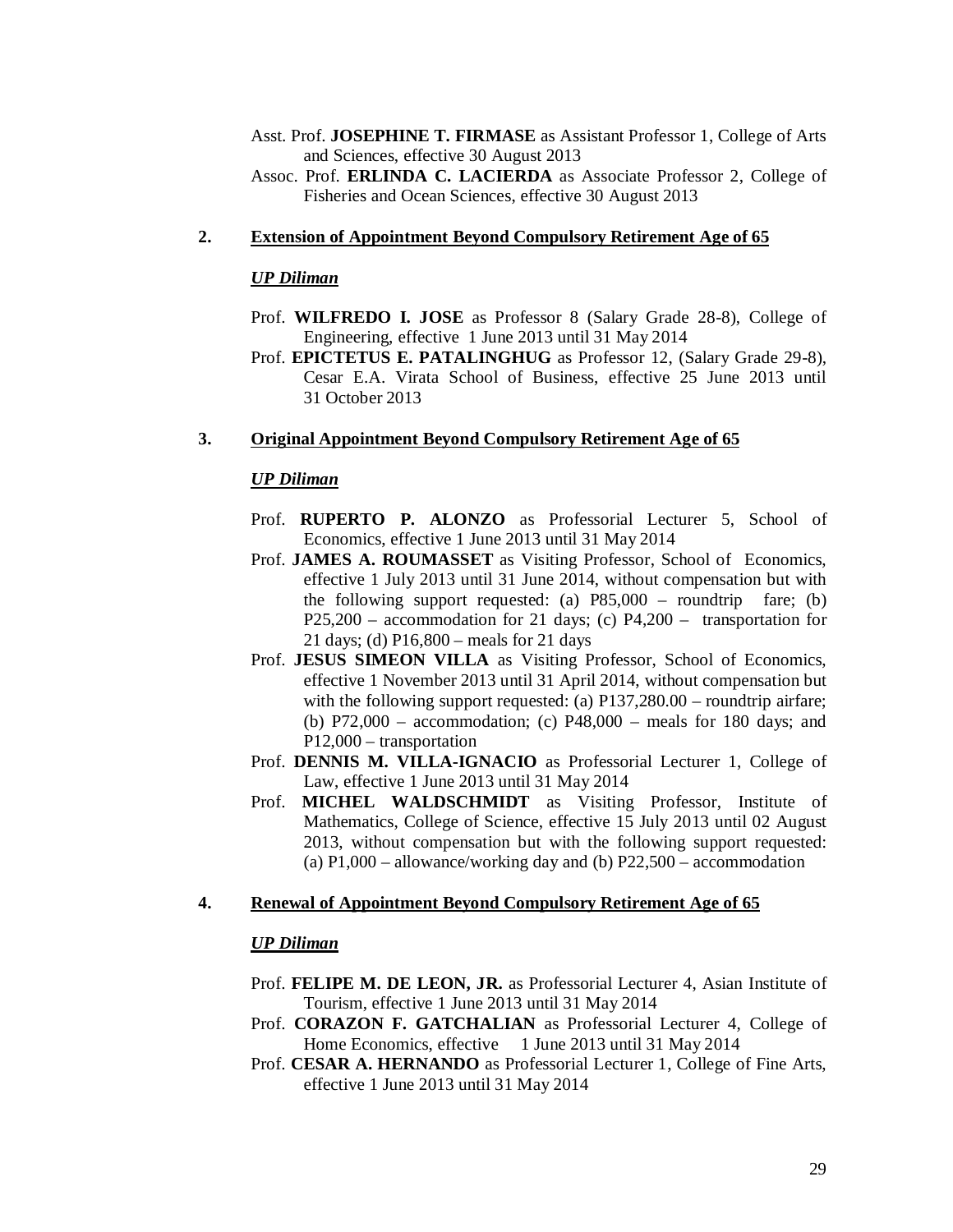- Prof. **MA. VICTORIA B. JARDIOLIN-VILLA** as Professorial Lecturer 5, Cesar E.A. Virata School of Business (Held in Abeyance  $-1289<sup>th</sup> BOR$ meeting, 29 July 2013)/College of Business Administration, effective 1 April 2013 until 31 March 2014
- Prof. **NONILON V. QUEAÑO** as Professorial Lecturer 3, College of Arts and Letters, effective 1 June 2013 until 31 May 2014
- Prof. **VIVIEN M. TALISAYON** as Professorial Lecturer 5, College of Education, effective 1 June 2013 until 31 May 2014
- Prof. **AMARYLLIS T. TORRES** as Professorial Lecturer 5, College of Social Work and Community Development, effective 1 June 2013 until 31 May 2014

### *UP Los Baños*

- Prof. **CASIANO S. ABRIGO, JR.** as Adjunct Professor, College of Engineering and Agro-Industrial Technology, without compensation, effective 1 June 2013 until 31 May 2014
- Prof. **ANTONIO J. ALCANTARA** as Professorial Lecturer 5, School of Environmental Science and Management (SESAM), effective 1 June 2013 until 31 May 2014
- Prof. **RAFAEL D. GUERRERO** as Professorial Lecturer 5, School of Environmental Science and Management, effective 1 June 2013 until 31 May 2014

### *UP Open University*

- Prof. **CARIDAD M. NATIVIDAD** as Professorial Lecturer 5, Faculty of Education, effective 8 June 2013 until 13 December 2013
- Prof. **VIVIEN M. TALISAYON** as Professorial Lecturer 5, Faculty of Education, effective 8 June 2013 until 12 October 2013

### **5. Reappointment Beyond Compulsory Retirement Age of 65**

### *UP Diliman*

Prof. **ATHENA LYDIA C. CASAMBRE** as Professorial Lecturer 5, College of Social Sciences and Philosophy, effective 1 July 2013 until 31 May 2014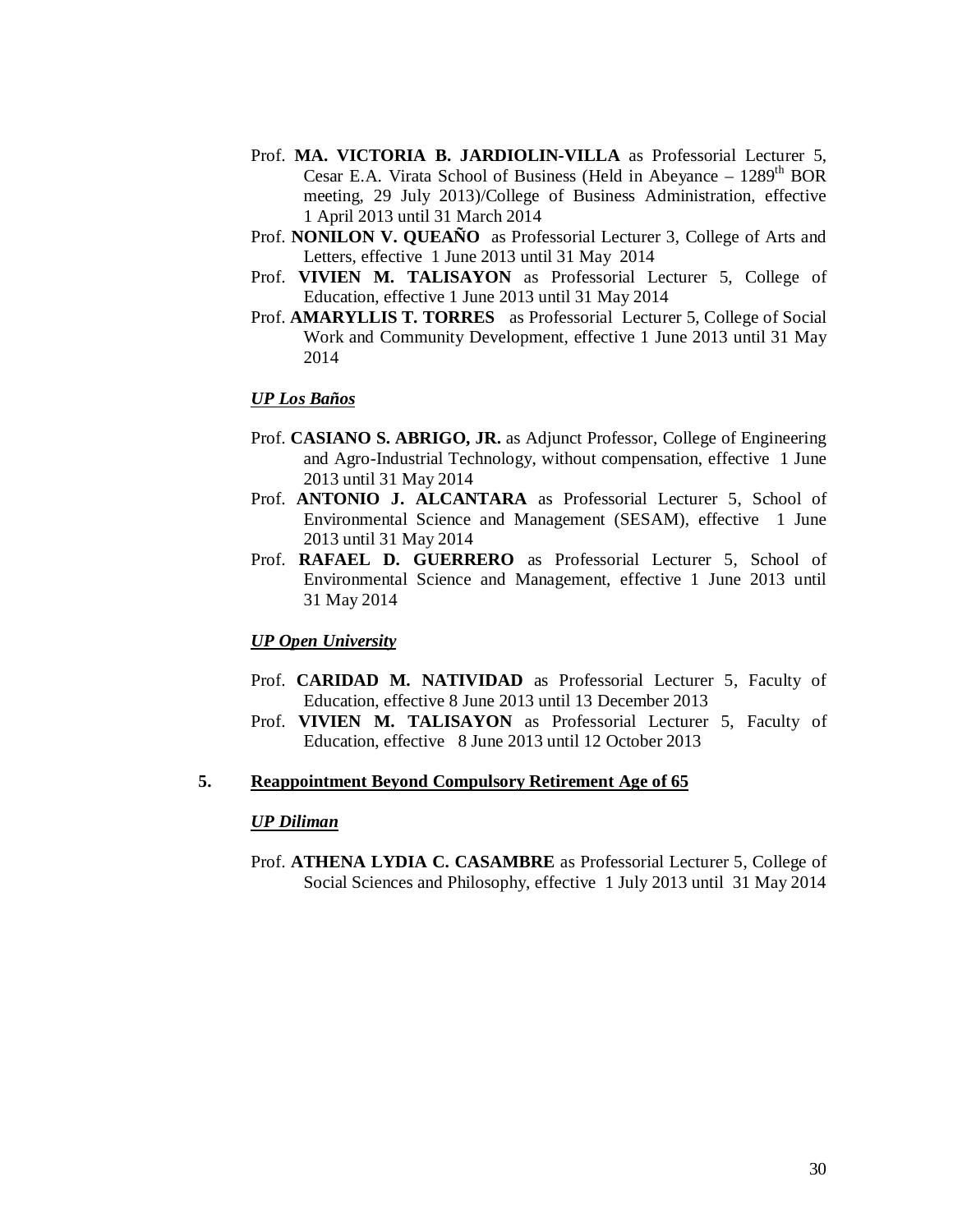# **MATTERS SUBMITTED FOR CONFIRMATION BY THE BOARD**

## **ACADEMIC MATTERS**

The Board **CONFIRMED** the following:

### **A. Confirmation of Graduation** *Ad Referendum* **of Ms. KRESTIA VICTORIA Y. LLANTO for the Degree of Bachelor of Science in Mining Engineering, UP Diliman, as of the end of Summer 2013**

Her graduation has been recommended by the Faculty of the College of Engineering in their letter dated 29 July 2013 and by the University Council, *ad referendum.*

The deadline for the submission of application for the Board Examination was on 2 August 2013, the deadline set by the Professional Regulatory Commission (PRC).

The President approved the graduation of Ms. Llanto on 1 August 2013.

| UNIT           |   | <b>TITLE</b>                                                                                  | PROJECT/AMOUNT/<br><b>DURATION</b>                                                                     |
|----------------|---|-----------------------------------------------------------------------------------------------|--------------------------------------------------------------------------------------------------------|
|                | 1 | Agreement on Academic<br>Cooperation (First Renewal)                                          | Project: Academic Cooperation                                                                          |
|                |   | between the University of the<br>Philippines through<br>the<br>College of Engineering and the | Effectivity: Valid for three (3)<br>years from the date of signature by<br>the representatives of both |
| $_{\rm IIP}$   |   | Ecole Nationale Superieure<br>Des Beaux-Arts, Paris                                           | institutions                                                                                           |
| <b>Diliman</b> |   |                                                                                               | Date notarized: 20 June 2013                                                                           |

### **B. Academic Agreements/Contracts**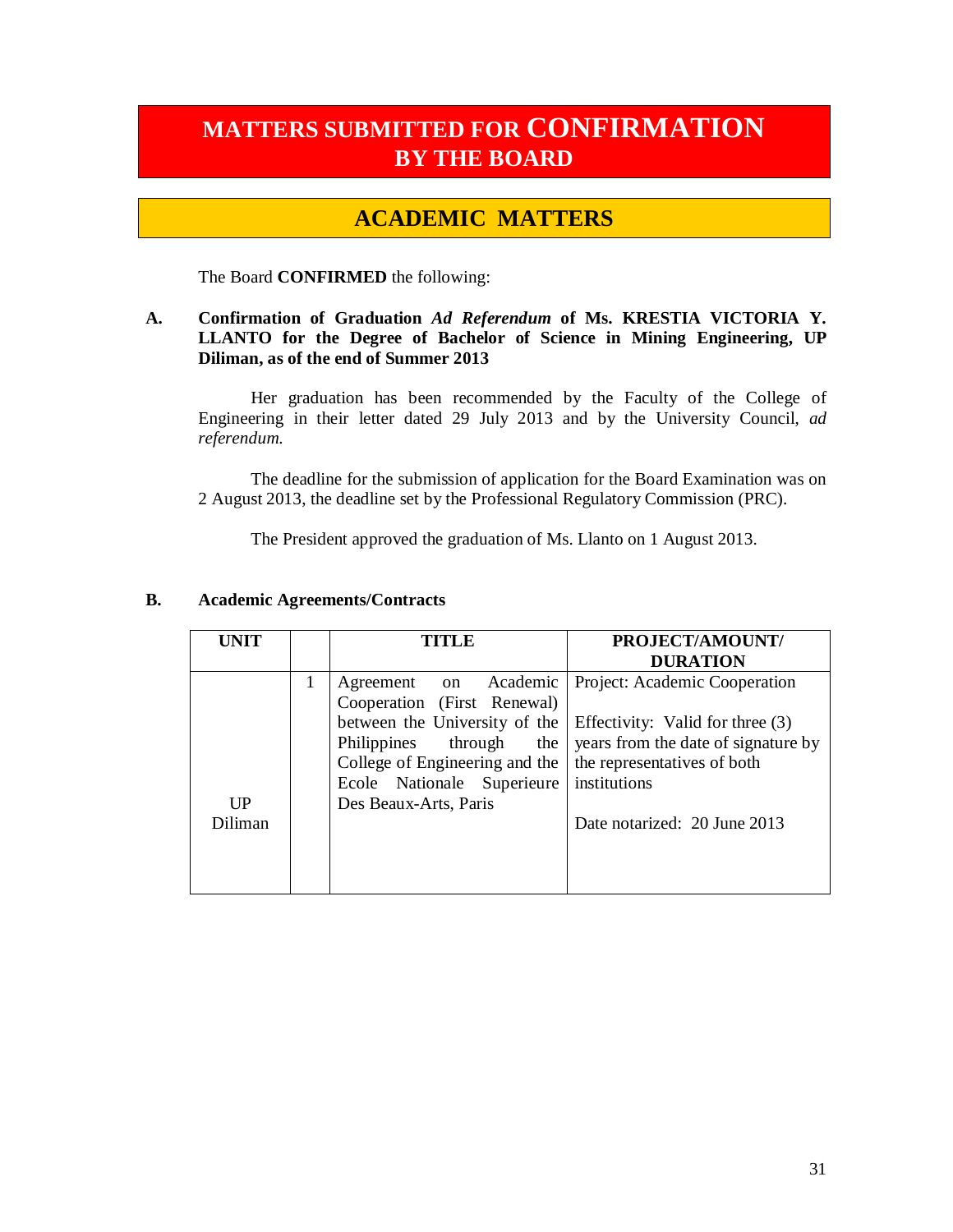| <b>UNIT</b>   |                | <b>TITLE</b>                                                                                                                                                                                                                                                                                                     | PROJECT/AMOUNT/<br><b>DURATION</b>                                                                                                                                                                                                                                                                                                                                                                                                                                                                                                                                                            |
|---------------|----------------|------------------------------------------------------------------------------------------------------------------------------------------------------------------------------------------------------------------------------------------------------------------------------------------------------------------|-----------------------------------------------------------------------------------------------------------------------------------------------------------------------------------------------------------------------------------------------------------------------------------------------------------------------------------------------------------------------------------------------------------------------------------------------------------------------------------------------------------------------------------------------------------------------------------------------|
|               | $\overline{2}$ | Memorandum of Agreement<br>between the University of the<br>Philippines<br>through<br>the<br>College of Education and the<br>Department<br>of<br>Education<br>(DepEd)                                                                                                                                            | Project:<br>Summer<br>Training<br>Multigrade<br>Program<br>for<br>Teachers<br>Amount: P11,500.00 for tuition<br>fees and other school fees of<br>each scholar<br>Period: Summer 2013                                                                                                                                                                                                                                                                                                                                                                                                          |
| UP<br>Diliman | 3              | of<br>(2)<br>Memoranda<br>Two<br>the<br>Agreement<br>between<br>University of the Philippines<br>and the Philippine Council for<br>Health<br>Research<br>and<br>Development (PCHRD)<br>Proponent: DNA Analysis<br>of the Natural<br>Laboratory<br>Science Research<br>Institute,<br>College of Science (NSRI-CS) | Date notarized: 14 June 2013<br>$(1)$ Forensic DNA<br>Analysis<br>Procedures<br>for<br>Human<br>Remains Identification<br>Project Leader: Ms. Gayvelline C.<br>Calacal, RMT, MSc<br>Amount: P10,025,413.00<br>Effectivity: Effective<br>upon<br>confirmation of the Board and<br>shall be in full force and effect<br>until the completion of the<br>project<br>Date notarized: 25 October 2012<br><b>DNA</b><br>$(2)$ Y<br>Chromosomal<br>Variation of Filipinos Across<br>Families<br>Using<br>Rapidly<br>Mutating<br>(RM)<br>Y<br>Chromosome Specific Short<br>Tandem Repeat (STR) Markers |
|               |                |                                                                                                                                                                                                                                                                                                                  | Project Leader: Dr. Maria Corazon<br>A. De Ungria<br>Amount: P8,416,623.00                                                                                                                                                                                                                                                                                                                                                                                                                                                                                                                    |
|               |                |                                                                                                                                                                                                                                                                                                                  | Effectivity:<br>Effective<br>upon<br>confirmation of the Board and<br>shall be in full force and effect<br>until the completion of the<br>project                                                                                                                                                                                                                                                                                                                                                                                                                                             |
|               |                |                                                                                                                                                                                                                                                                                                                  | Date notarized: 24 October 2012                                                                                                                                                                                                                                                                                                                                                                                                                                                                                                                                                               |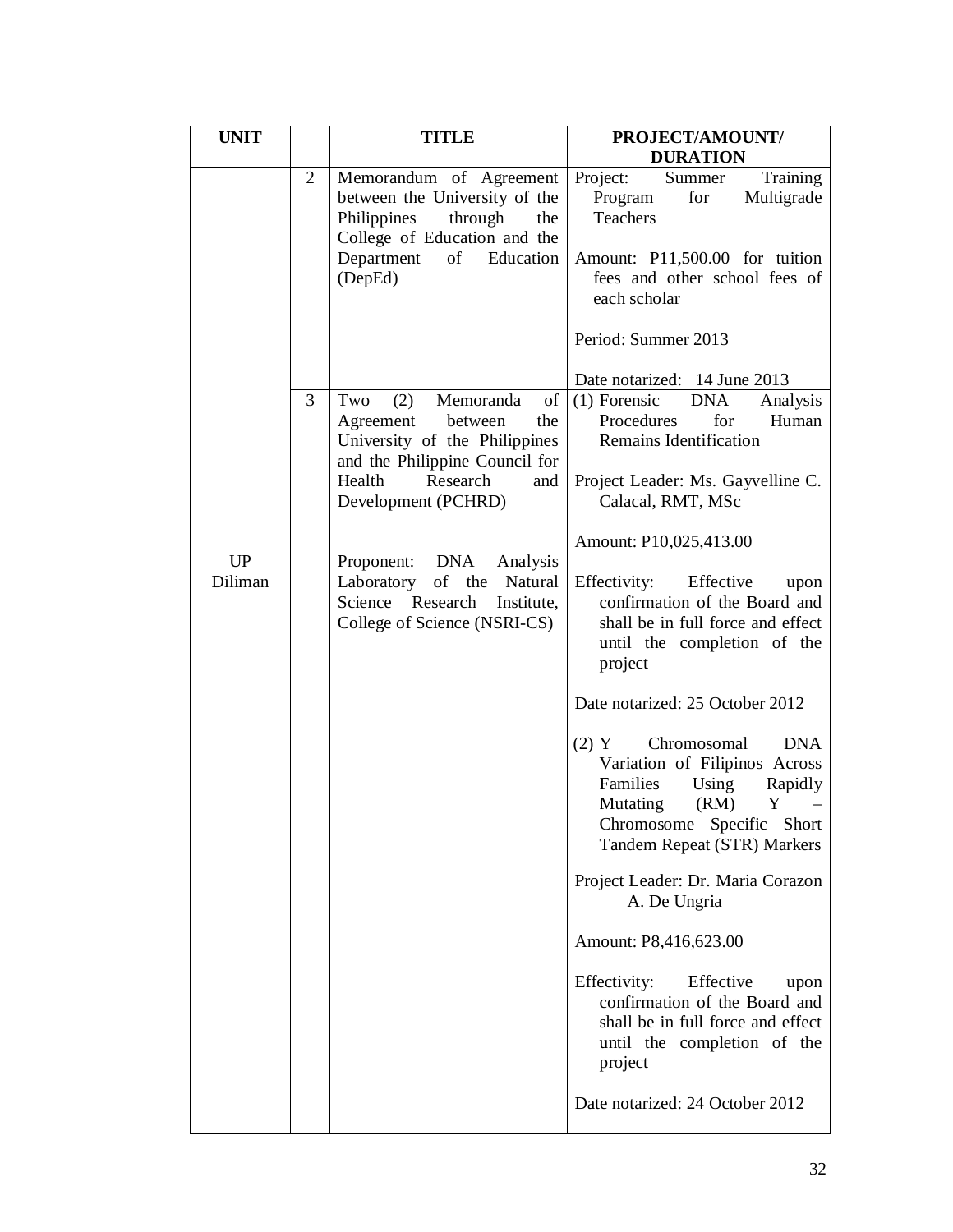| <b>UNIT</b>          |                | <b>TITLE</b>                                                                                                                                                                                                                                                  | PROJECT/AMOUNT/                                                                                                                                                                                                                                                                                                                                                                    |
|----------------------|----------------|---------------------------------------------------------------------------------------------------------------------------------------------------------------------------------------------------------------------------------------------------------------|------------------------------------------------------------------------------------------------------------------------------------------------------------------------------------------------------------------------------------------------------------------------------------------------------------------------------------------------------------------------------------|
|                      |                |                                                                                                                                                                                                                                                               | <b>DURATION</b>                                                                                                                                                                                                                                                                                                                                                                    |
|                      | $\overline{4}$ | Memorandum of Agreement<br>between the University of the<br>Philippines<br>the<br>through<br>College of Home Economics<br>the<br><b>CNA</b><br>Culinary<br>and<br>Services, Inc.                                                                              | Project: Hands-on training for the<br>basics of espresso coffee<br>making<br>Effectivity: The agreement shall<br>automatically terminate at the<br>end of its term without need for<br>further notice or demand from<br>the University.                                                                                                                                            |
|                      |                |                                                                                                                                                                                                                                                               | Date notarized: 29 May 2013                                                                                                                                                                                                                                                                                                                                                        |
| <b>UP</b><br>Diliman | 5              | Project Contract between the<br>University of the Philippines<br>through the College<br>of<br>Engineering and the JICA<br>Project Office for ASEAN<br>University Network/Southeast<br>Asia Engineering Education<br>Development Network<br>$(AUN/SEED - Net)$ | Project:<br>Graduate Study<br>Program<br>Master's<br>for<br>Degree/Doctoral<br>Degree<br>(AUN/SEED – Net Project No.<br><b>UPG1301)</b><br>Amount: P6,055,504.00<br>Effectivity: The contract shall be<br>in force on the signing date with<br>endorsed signatures of<br>the<br>parties until 15 March 2014                                                                        |
|                      |                |                                                                                                                                                                                                                                                               | Date signed: 11 June 2013                                                                                                                                                                                                                                                                                                                                                          |
|                      | 6              | AUN/SEED-Net Cooperative<br>Framework<br>between<br>the<br>University of the Philippines<br>the<br><b>AUN/SEED-Net</b><br>and<br><b>Member Institutions</b>                                                                                                   | Activity Plan for the<br>Project:<br>AUN/SEED-Net Project -<br>Phase 3<br>Duration: March 2013 - March<br>2018                                                                                                                                                                                                                                                                     |
|                      |                |                                                                                                                                                                                                                                                               | Date notarized: 12 December 2012                                                                                                                                                                                                                                                                                                                                                   |
| <b>UP Visayas</b>    | 1              | Memorandum<br>of<br>Understanding<br>between<br>the<br>University of the Philippines<br>Visayas and the Aquaculture<br>Department of the Southeast<br>Asian Fisheries Development<br>Center                                                                   | Project:<br>Collaboration<br>on<br>Instruction, Training and Other<br><b>Extension Services</b><br>Effectivity: The MOU shall be<br>effective immediately upon its<br>signing by appropriate officers<br>each<br>of the<br>οf<br>signatory<br>institutions and shall remain<br>effective for five (5) years from<br>the date of last signature.<br>Date notarized: 28 January 2013 |
|                      |                |                                                                                                                                                                                                                                                               |                                                                                                                                                                                                                                                                                                                                                                                    |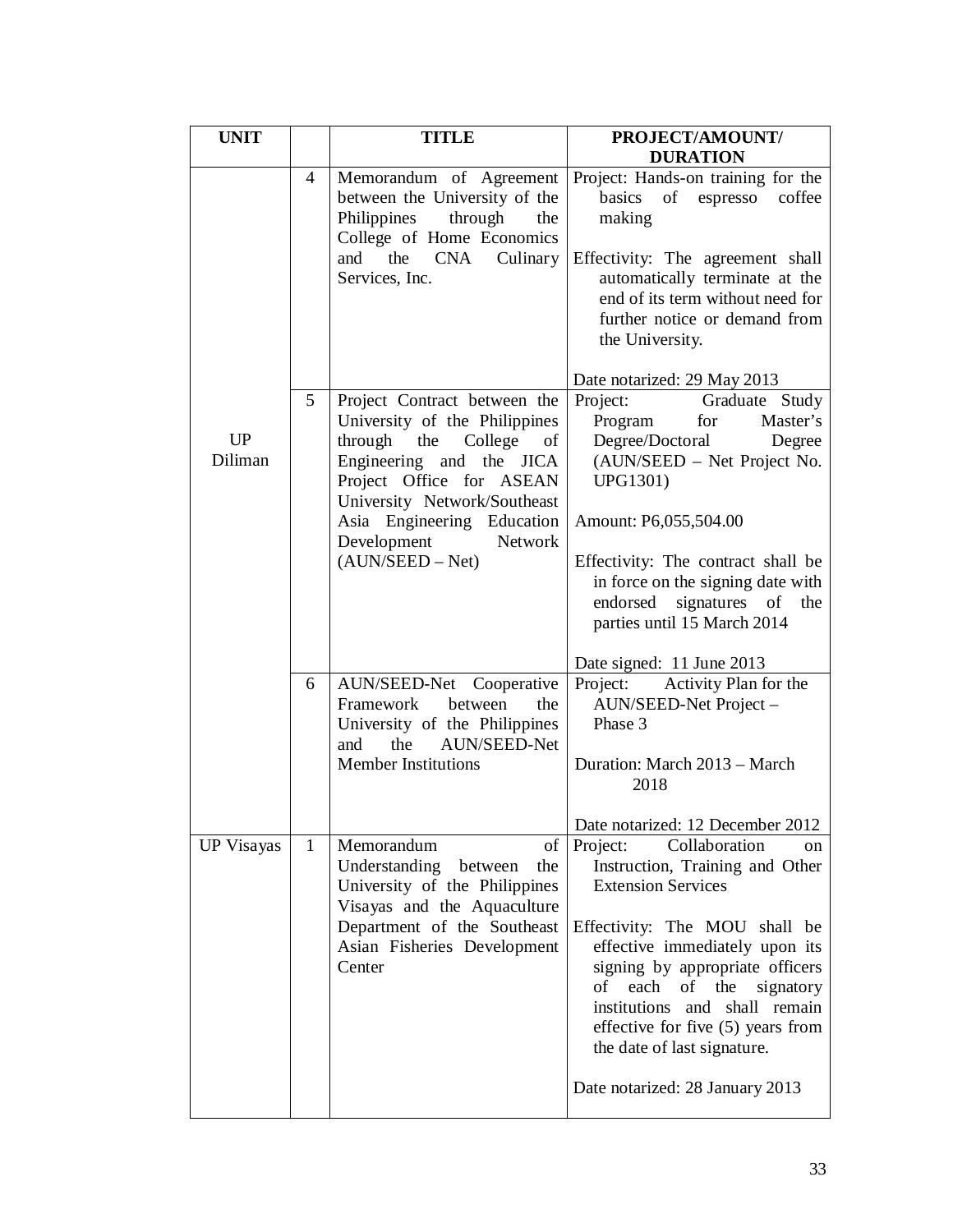| <b>UNIT</b>                  |                | <b>TITLE</b>                                                                                                                                                                                                                 | PROJECT/AMOUNT/<br><b>DURATION</b>                                                                                                                                                                                      |
|------------------------------|----------------|------------------------------------------------------------------------------------------------------------------------------------------------------------------------------------------------------------------------------|-------------------------------------------------------------------------------------------------------------------------------------------------------------------------------------------------------------------------|
|                              | 1              | of<br>Memorandum<br>Understanding between<br>the<br>University of the Philippines<br>Open University and the Hanoi<br>Open University<br>$(HOU)$ ,<br>Vietnam                                                                | Project: Academic Cooperation<br>Effectivity: Effective on the date<br>signing<br>and<br>οf<br>be<br>may<br>terminated at any time<br>by<br>mutual consent<br>Date signed: 26 April 2013                                |
| <b>UP</b> Open<br>University | $\overline{2}$ | of<br>Memorandum<br>Understanding between the<br>University of the Philippines<br>Open University and<br>the<br>Southeast<br>Asian<br>Regional<br>Center for Graduate Study and<br>Research<br>Agriculture<br>in<br>(SEARCA) | Project: Institutional Cooperation<br>Duration: Effective for five (5)<br>years from the date of signing<br>authorized<br>the<br>by<br>representatives of the parties<br>Date notarized: 23 May 2013                    |
|                              | 3              | Memorandum of Agreement<br>between the University of the<br>Philippines Open University<br>the<br><b>Smart</b><br>and<br>Communications, Inc.                                                                                | of<br>Project:<br>Co-Development<br>"Android<br>Mobile<br>courses<br>Application Development" and<br>"Technopreneurship"<br>Duration: Effective for two (2)<br>years from its execution<br>Date notarized: 3 April 2013 |

# **MATTERS SUBMITTED FOR INFORMATION OF THE BOARD**

The Board **NOTED** the following:

### **A. Deeds of Donation**

- **1. Deed of Donation between the University of the Philippines Foundation, Inc. (Donee) and the Sun Life Financial – Philippines Foundation, Inc. (Donor)** 
	- Purpose: Establishment and Awarding of a Professorial Chair to be known as the *Sun Life Brilliance Award* at the College of Science (particularly for the BS in Mathematics course) and the School of Statistics (particularly for the BS in Statistics course), UP Diliman

Amount: **P2**,160,000.00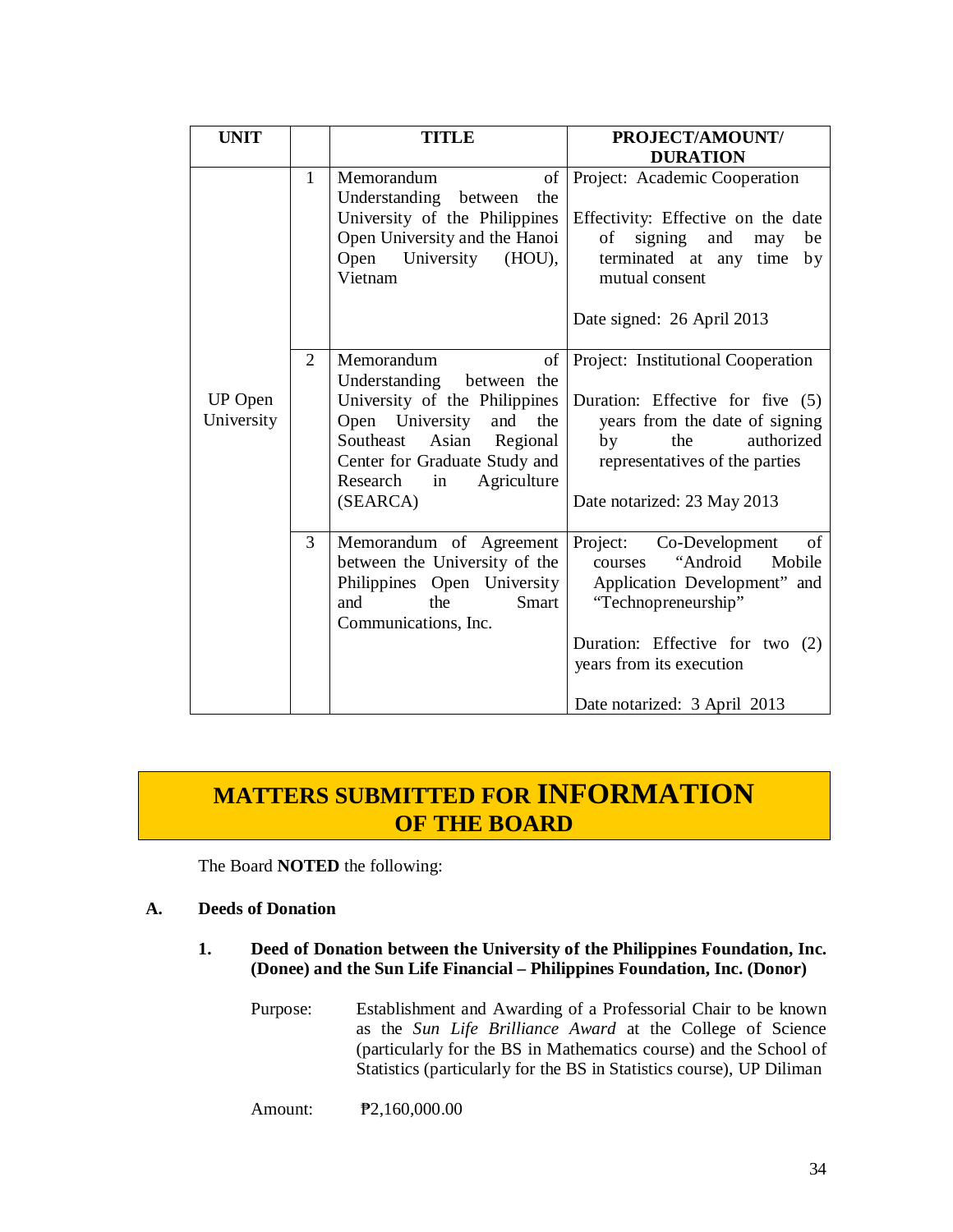### Particulars:

- a. The DONATION shall be used to support the establishment and awarding of a professorial chair: to be known as the Sun Life Brilliance Award, at the College of Science (particularly for the BS in Mathematics course) and the School of Statistics (particularly for the BS in Statistics course), the "academic units" collectively, University of the Philippines Diliman. The establishment and awarding of the Sun Life Brilliance Award shall be limited to the University of the Philippines ("UP") Diliman and excludes U.P. Manila, U.P. Los Baños, U.P. Visayas, U.P. Mindanao, U.P. Open University and U.P. Cebu;
- b. The DONEE shall manage the DONATION and only its earnings from PHILIPPINE PESOS: Exactly Two Million (PHP2,000,000) of the DONATION may be used in awarding the Sun Life Brilliance Award;
- c. For the first two (2) years from establishing the Sun Life Brilliance Award, PHILIPPINE PESOS: Exactly One Hundred Sixty Thousand (PHP160,000) shall be utilized for awarding the chairs in the said years, at PHILIPPINE PESOS: Exactly Eighty Thousand (PHP80,000) per year;
- d. Only one of the academic units mentioned in Section 1 of the Deed may enjoy the establishment and award of the Sun Life Brilliance Award at any given time. The Sun Life Brilliance Award shall be rotated between the College of Science (Mathematics) and School of Statistics, starting with the College of Science. The College of Science shall hold the Award for two (2) years per rotation and the School of Statistics shall hold for one (1) year per rotation; and
- e. The Sun Life Brilliance Award shall be awarded in accordance with the applicable policies and guidelines of the University of the Philippines in effect as of such awarding, not inconsistent with the above-enumerated terms.

Date notarized: 24 July 2013

- **2. Deed of Donation between the U.P. Engineering Research & Development Foundation, Inc. (UPERDFI) (Donee) and the Analog Devices Gen. Trias, Inc. (Donor)** 
	- Purpose: Establishment of the *Analog Devices Inc. Microelectronics Design Professorial Chair a*t the College of Engineering, UP Diliman

Amount of Donation: P240,000 per year for three (3) years

Beneficiary Unit: Electrical and Electronics Engineering Institute (EEEI), College of Engineering, UP Diliman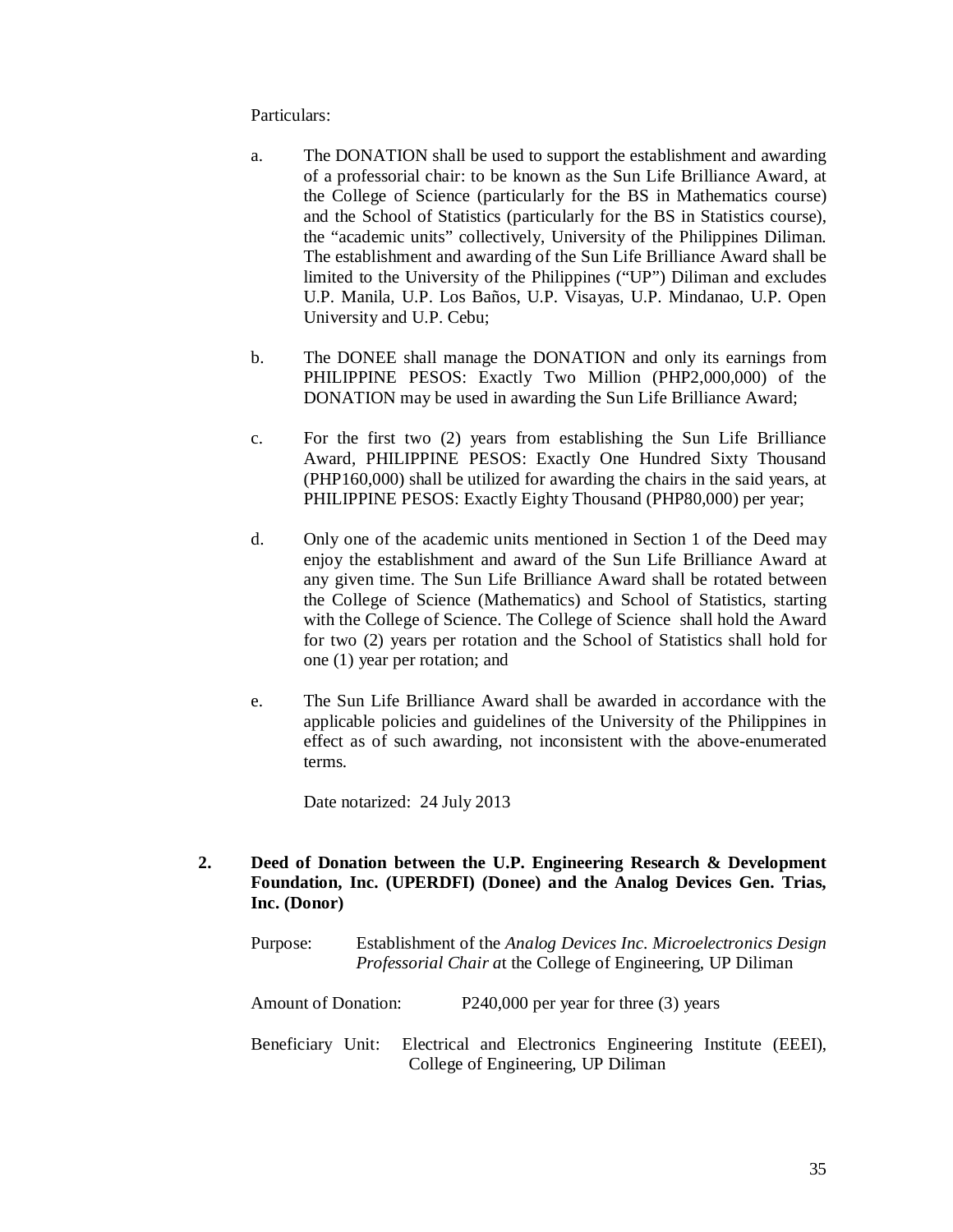Particulars:

- a. The Donee shall hold in trust the amount received from the Donor exclusively for the Analog Devices Inc. Microelectronics Design Professorial Chair, through which the Donor shall channel the donated funds and its replenishment;
- b. The Donee hereby warrants that the donated sum shall be used solely and exclusively for the Analog Devices Inc. Microelectronics Design Professorial Chair;
- c. The selection of the Professorial Chair grantee shall be handled by the University of the Philippines College of Engineering in accordance with the University rules and having particular regard to the preference of the Donor that the Chair is awarded to a qualified Faculty-in-Charge of the Microelectronics Laboratory; and
- d. The Donee acknowledges that it shall be liable for all taxes that may be imposed relative to the Deed of Donation.

### **B. Delegated Authority to the President or Chancellor subject to INFORMATION of the Board**

### **1. Contracts/Agreements**

*(Delegated Authority to the President or Chancellor subject to information of the Board [cost not exceeding P75 Million Pesos, 1286th BOR Meeting, 28 February 2013])*

| $\overline{\text{CU}}$ |                | <b>Name of Contractor/s</b>                                                                               | PROJECT/AMOUNT/                          |
|------------------------|----------------|-----------------------------------------------------------------------------------------------------------|------------------------------------------|
|                        |                |                                                                                                           | <b>DURATION</b>                          |
|                        | $\mathbf{1}$   | Extension of Contract for Services<br>between the University of the<br>Philippines Diliman and the Glocke | <b>Extension of Contract for Service</b> |
|                        |                | Security Systems, Inc.                                                                                    | Amount: P18,014,155.63                   |
|                        |                |                                                                                                           | Extension Period: Five (5) months        |
|                        |                |                                                                                                           | from 7:00 am of 01 February              |
|                        |                |                                                                                                           | 2013<br>to $7:00$ am of 01 July          |
|                        |                |                                                                                                           | 2013                                     |
| <b>UP Diliman</b>      | $\overline{2}$ | Supplemental Contract for Security                                                                        | Contract Service: Additional one         |
|                        |                | Services between the University of                                                                        | (1) Security Guard to be deployed        |
|                        |                | the Philippines Diliman and the                                                                           | at the Institute of Environmental        |
|                        |                | Glocke Security Systems, Inc.                                                                             | Science and Meteorology (IESM)           |
|                        |                |                                                                                                           | Period: 7:00 a.m. of 1 June 2013 to      |
|                        |                |                                                                                                           | 7:00 a.m. of 1 July 2013                 |
|                        |                |                                                                                                           | Amount: P273,384.00                      |
|                        |                |                                                                                                           | Date Notarized: 19 June 2013             |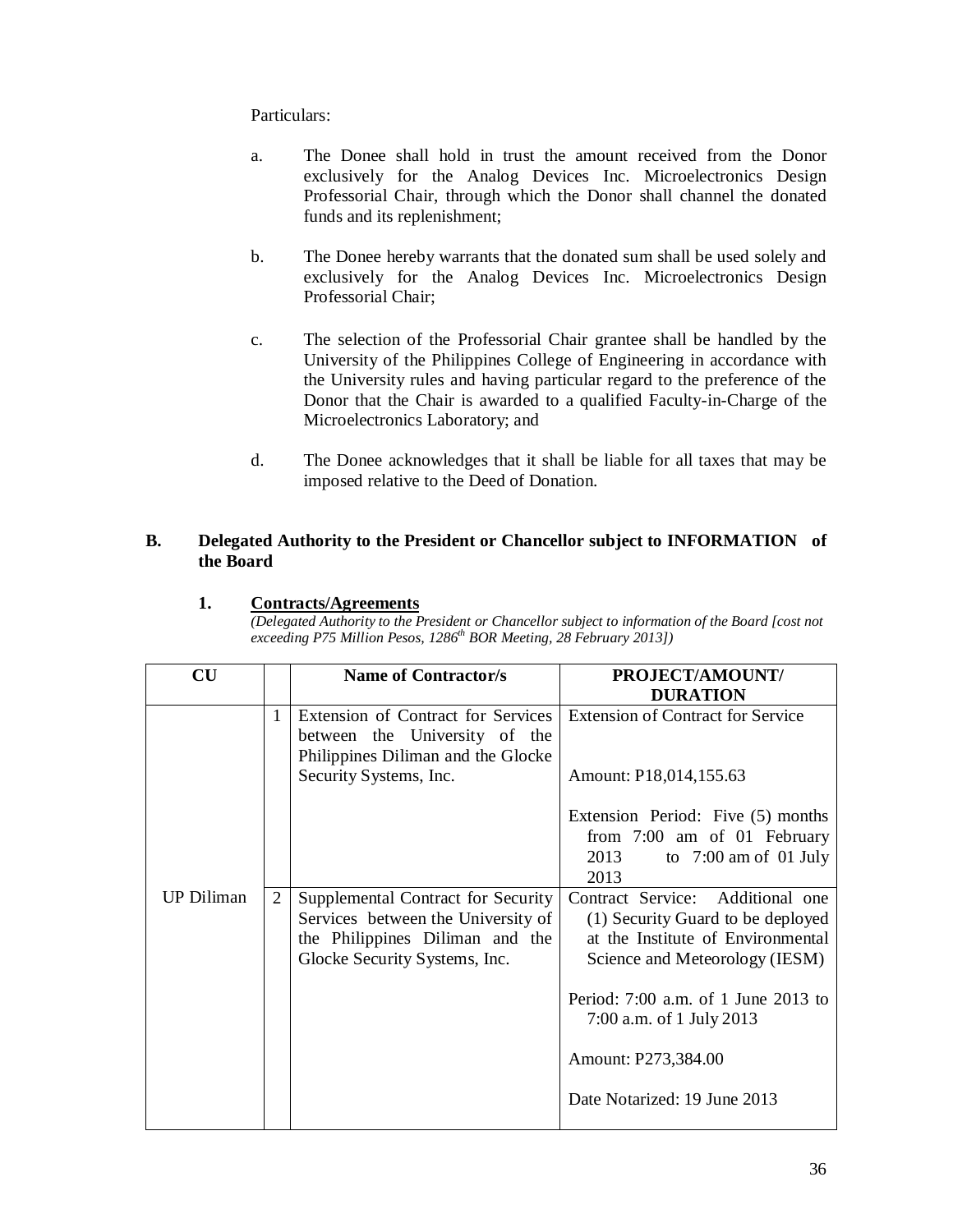| <b>UNIT</b>           |              | <b>TITLE</b>                                                                                                                                                                                                                                                                                                   | PROJECT/AMOUNT/<br><b>DURATION</b>                                                                                                                                                                      |
|-----------------------|--------------|----------------------------------------------------------------------------------------------------------------------------------------------------------------------------------------------------------------------------------------------------------------------------------------------------------------|---------------------------------------------------------------------------------------------------------------------------------------------------------------------------------------------------------|
|                       | $\mathbf{1}$ | General Construction Agreement<br>between the University of the<br>Philippines Open University and<br>R.C. De Villa Construction &<br><b>Development Corporation</b>                                                                                                                                           | Project: Repair of comfort rooms<br>and replacement of door jambs<br>including installation of canopy at<br>the Oblation Hall<br>Amount: P455,929.00<br>Duration: Sixty (60) Calendar days              |
| UP Open<br>University | 2            | Consultancy<br>Contract<br>and<br>Amendatory Agreement between<br>the University of the Philippines<br>Open University and Mr. Ronaldo<br>C. De Jesus<br>Note: An amendment was executed<br>to correct the erroneous amount<br>entered in the original contract<br>(from)<br>P400,000.00<br>to<br>P372,000.00) | Project: Consultancy Contract for<br>the Data Management System of<br>Office of the University<br>the<br>Registrar<br>Contract Amount: P372,000.00<br>Duration: Six (6) months                          |
|                       | 3            | Contract for Security Services<br>between the University of the<br>Philippines Open University and<br>the Organic Security and Detective<br>Agency, Inc.                                                                                                                                                       | Security Services for the UPOU<br><b>Offices</b><br><b>UPOU</b><br>located<br>the<br>at<br>Headquarters in Los Baños, Laguna<br>Amount: P1,152,000.00<br>Duration: 01 April 2013 to<br>31<br>March 2014 |

## **2. Notice of Award**

| <b>CU</b>                    | <b>GRANTEE</b>                                                                                       | PROJECT/AMOUNT/<br><b>DURATION</b>    |
|------------------------------|------------------------------------------------------------------------------------------------------|---------------------------------------|
| <b>UP</b> Open<br>University | <b>Construction</b><br><b>Ammarsons</b><br><b>Services Incorporated</b><br>BAC Resolution No. 13-008 | Construction of UPOU Community<br>Hub |
|                              |                                                                                                      | Contract Amount: P21,204,238.67       |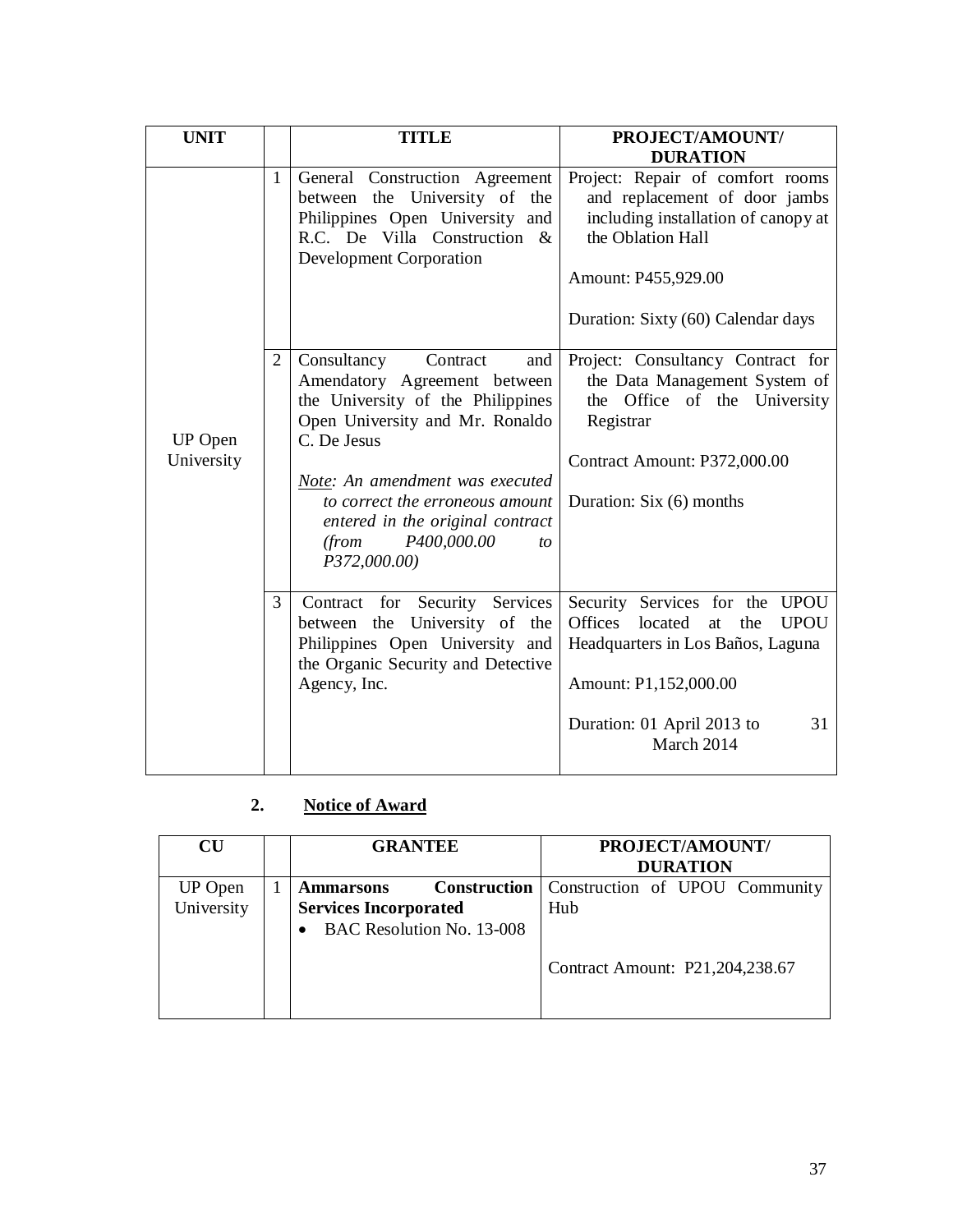#### Highlights of the Discussion

### **ON MATTERS FOR INFORMATION OF THE BOARD**

The Board concurred with the Regent Chief Justice that only matters of substance should go to the Board. The Chair commended the Secretary and the Secretariat for a shortened agenda and further stressed that it could still be shortened.

The Secretary assured the Board that she will reduce the agenda items without prejudice to providing information and producing them upon demand.

## **OTHER MATTERS**

### **A. Request of President Alfredo E. Pascual for Authority to Travel to Burundi, Africa from 28-30 October 2013 to Attend the Board of Trustees Meeting of the International Rice Research Institute (IRRI)**

The President requests permission to travel on official time to Burundi, Africa from 28-30 October 2013 to attend the Board of Trustees Meeting of the International Rice Research Institute (IRRI) of which the UP President is ex officio member.

Except for the salary during the period, there will be no other government expense involved in this trip because IRRI will cover all costs related to this travel.

The President also requests permission to use his official passport and be exempted from travel tax.

### **Board action: APPROVED**

### **B. On the Operational Definition of "Consultation"**

Chair Licuanan called for an operational definition of "consultation." She asked if there is a need to have a policy statement or a rule of thumb on what is an acceptable sampling and who are the groups that should be consulted when, for example, the Board decides to revert to the Chancellors matters for due consultation.

President Pascual proposed that when the Board talks of consultation with the sectors, it has to be with the elected representatives of the organized sector.

Chair Licuanan noted that in that case, the definition would still be open-ended because the matter is left to the ones in charge of a sector.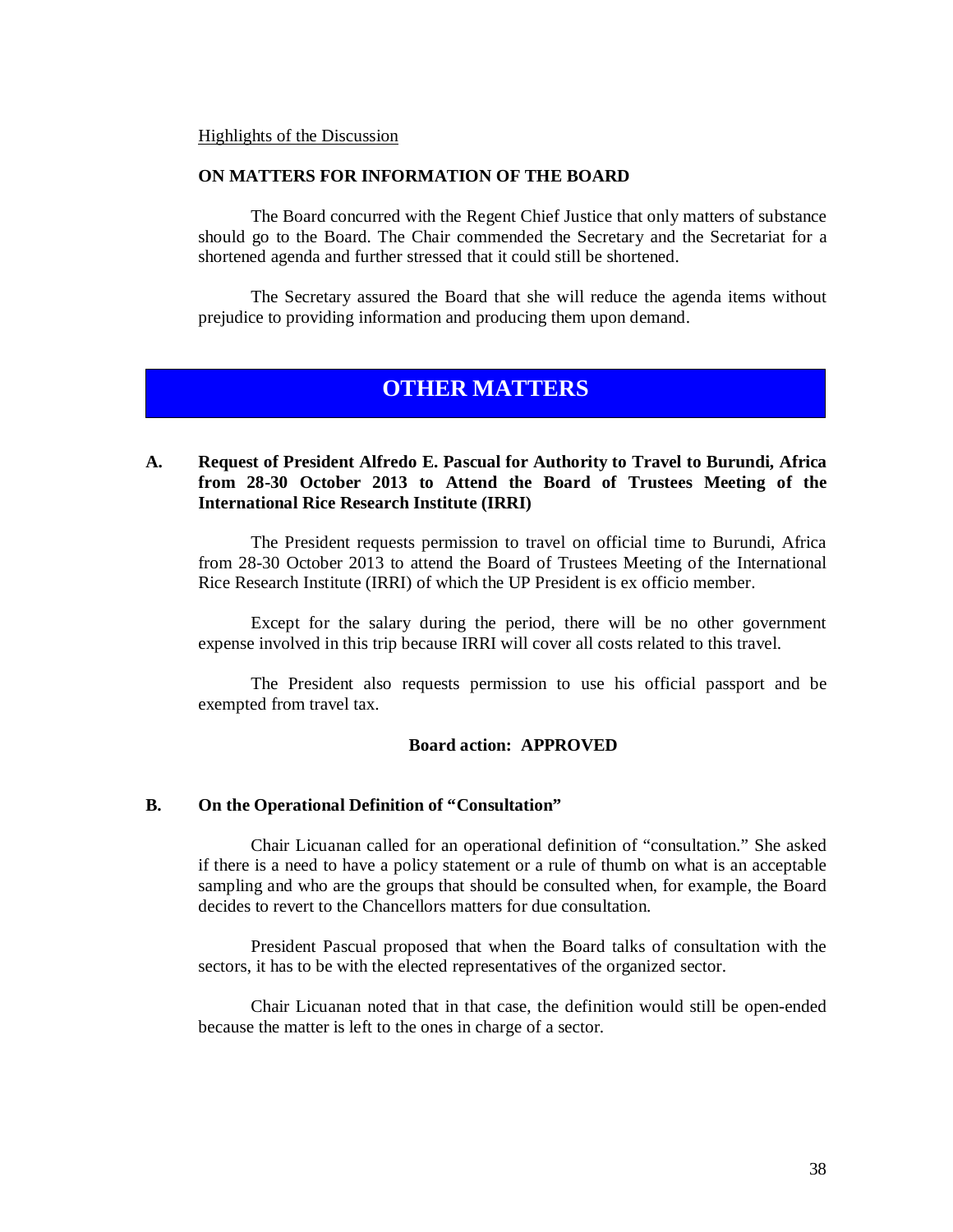Secretary De Las Llagas raised this clarificatory question to the Board to lessen the various interpretations attached to the word "consultation." She believes there has to be an operational definition of what due consultation is, especially on the extent of consultation. Should it be consultation of, for example, the student population or should it emanate from an organized student group per college and per campus?

President Pascual added that the Philippines is a representative democracy, so democratic consultation has to be done through duly elected representatives of the sectors, in a college through the college student council, and in a constituent university through the university student council. There is no System-wide assembly of students, but they get together to elect their Student Regent. He emphasized that Sectoral Regents are not office bearers of their respective sectors. He further said that it is a requirement that the Student, Staff and Faculty Regents could not be officers of any organization/union. The Sectoral Regents represent their respective sectors and not the organization they belong to.

Chair Licuanan added that there should be a clearer understanding of the role of the Sectoral Regents. Essentially, their role is different from being a sectoral representative. She cited an example to illustrate her point that it is not the responsibility of every sectoral regent to bring the concerns of their respective sectors to the Board since there are university mechanisms and processes to address these issues or concerns. They bring to the Board their perspectives when discussions are on University-wide or System-wide issues. It is not the sectoral regent bringing sectoral issues to the Board.

President Pascual mentioned another important point to consider, that is, the Sectoral Regents are part of the management or governance structure of the University and that requires adherence to a certain code of decorum.

Chair Licuanan concluded by saying that "Consultation is through formal leadership of the various sectors."

### **C. On the Special Meeting of the Board**

The President and the Secretary shall provide Chair Licuanan the agenda for the Special Meeting on 25 October 2013. The venue will be arranged by the Secretary's Office.

### **D. On the Participation of Athletes in the University Athletic Association of the Philippines (UAAP)**

Regent Senator Cayetano expressed that she would be attending a press conference after the Board meeting to support a UP swimmer, who was not allowed to represent UP in the UAAP because the UAAP Board came up with a new residency rule for athletes. According to this new rule, high school graduates of participating UAAP schools, who have transferred to a different member university, are now required two years of residency before they can play for the University where they are currently enrolled.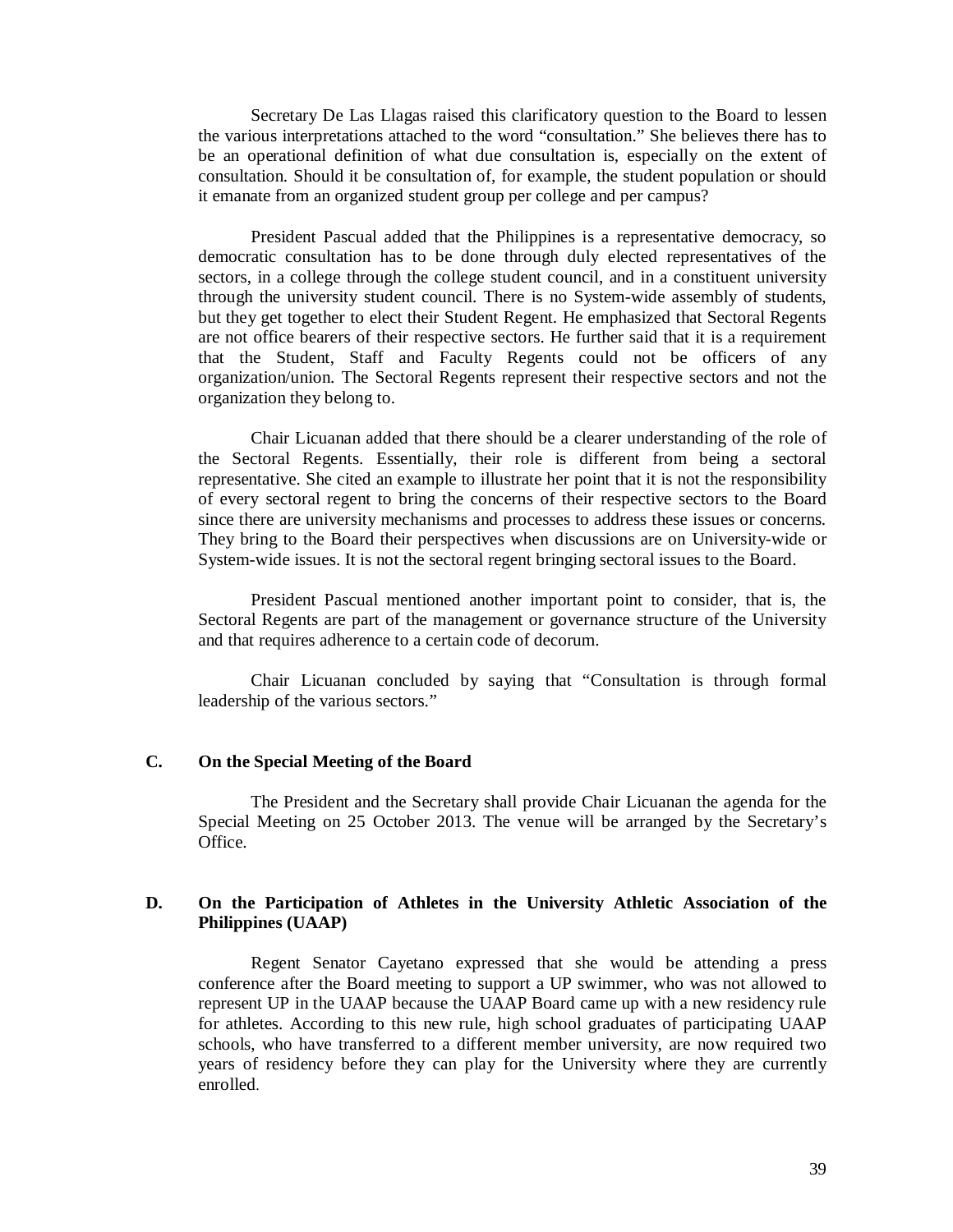Regent Senator Cayetano explained that this two-year residency rule was a reaction to Jerie Pingoy, who helped the Far Eastern University to win the championship during his junior and senior years in high school, but decided to transfer to Ateneo de Manila University for college. As a result of this new rule, a particular UP champion swimmer will not be joining in the UAAP unless there is a TRO.

Regent Senator Cayetano is supporting the swimmer but also wants the Board, or at least the President or the Legal Counsel, to be aware about these matters. UP has to pay attention to its athletes and protect them. She said she is putting Php12 Million into UP's sports facilities to entice more athletes to come in the University because sports is a unifying activity.

President Pascual informed the Board that there were other swimmers, who were being prevented by the UAAP Board from joining swimming competitions in the UAAP, because they had participated in the Universiade games of the International University Sports Federation (FISU). These swimmers were part of the Philippine athletic delegation of the Federation of School Sports Association of the Philippines (FESSAP). He said that when these athletes went to Universiade, they represented the Philippines. Yet, they were prevented from participating in the UAAP. FESSAP is the Philippine affiliate of FISU, not UAAP.

Regent Senator Cayetano said that perhaps the President could tell the UAAP Board to break this exclusive control of athletes and give them the freedom to participate in any sports events. President Pascual told the Board that he had already instructed the Chancellor, who is representing UP in the UAAP Board, to do so.

At this juncture, Regent Senator Cayetano informed the Board that she is looking at a Student Athletes Bill of Rights in the Senate to better support and protect student athletes.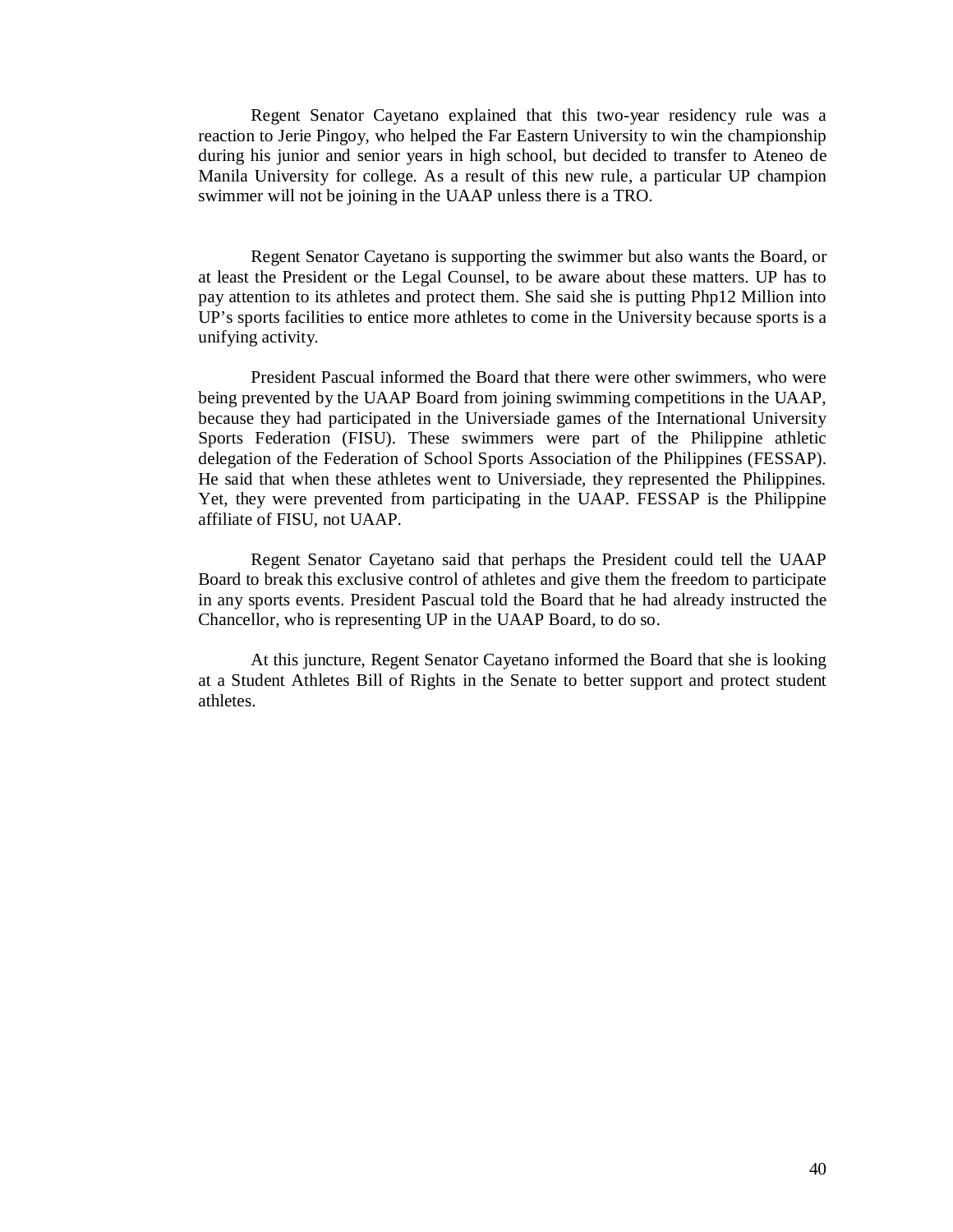## **ADMINISTATIVE ORDERS**

### **A. ADMINISTRATIVE ORDER NO. PAEP 13-73**

| Date    |                      | 8 August 2013                                                                                                             |
|---------|----------------------|---------------------------------------------------------------------------------------------------------------------------|
| To      | $\ddot{\cdot}$       | The Chancellors<br>The Dean, UP Cebu<br>Attention: Vice Chancellors for Administration<br><b>HRDO</b> Directors and Chief |
| cc      | $\ddot{\phantom{a}}$ | Vice Presidents, Secretary of the University                                                                              |
| From    |                      | (Sgd.) ALFREDO E. PASCUAL<br>President                                                                                    |
| Subject | $\ddot{\cdot}$       | <b>Moratorium on Authority to Fill Requests for Administrative</b><br><b>Staff and REPS</b>                               |

The new UP Personnel Services Itemization and Plantilla of Personnel (PSIPOP) is now in the final stages of preparation, based on updated HR headcounts, including unfilled items as of 01 June 2013. The new PSIPOP will be submitted to the DBM by September 2013.

Please hold in abeyance any action on authority to fill (ARF) requests, for the administrative staff and REPS, pending the submission of the new UP PSIPOP to the DBM.

Kindly disseminate to all Deans, Directors and concerned officials in your respective CUs.

For your guidance and strict compliance.

\*\*\*\*\*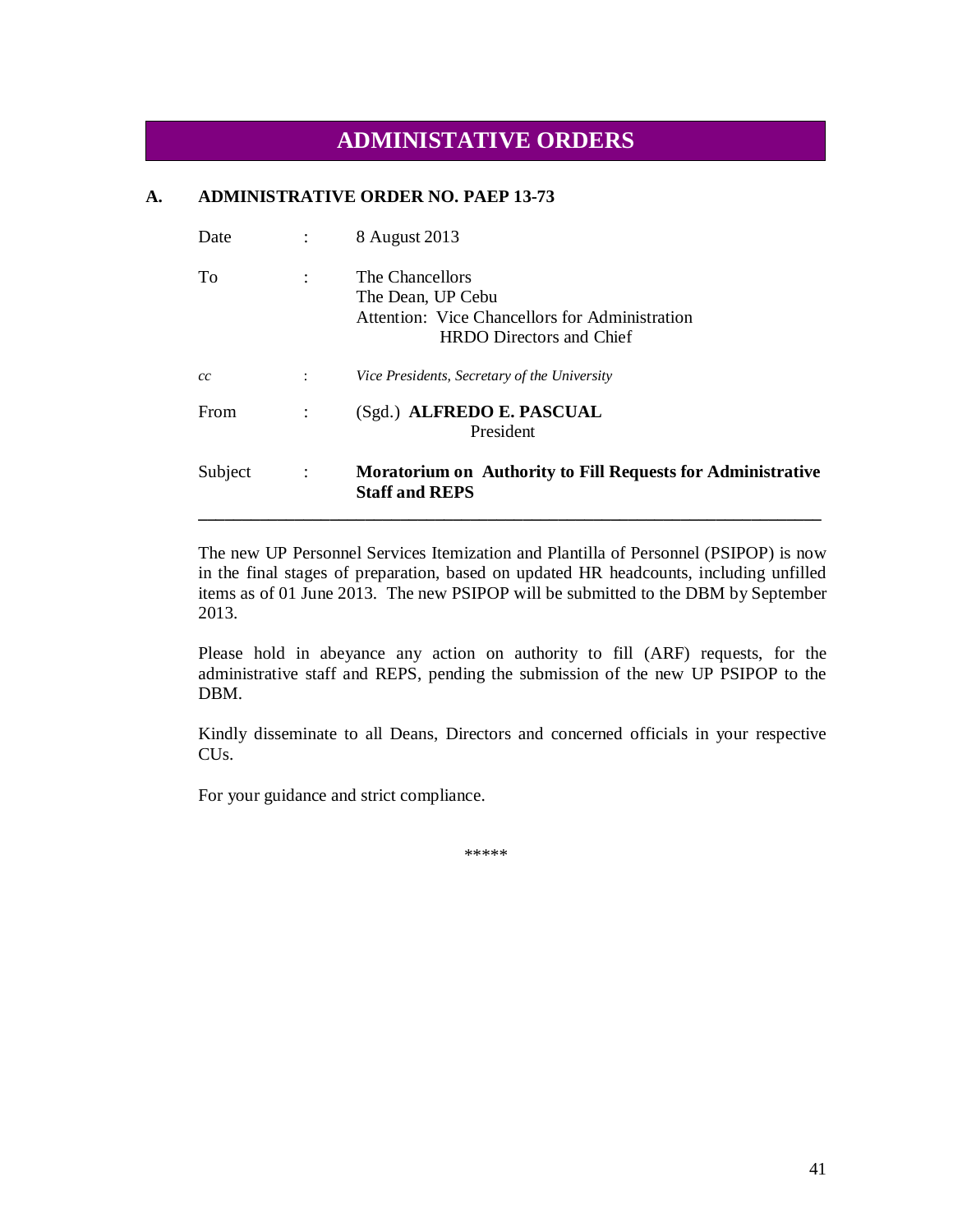### **B. ADMINISTRATIVE ORDER NO. PAEP 13-75**

| Subject | $\ddot{\cdot}$       | Officer-in-Charge of the University 15-16 August 2013                                                                                                                                     |
|---------|----------------------|-------------------------------------------------------------------------------------------------------------------------------------------------------------------------------------------|
| From    | $\ddot{\cdot}$       | (Sgd.) ALFREDO E. PASCUAL<br>President                                                                                                                                                    |
| cc      | $\ddot{\phantom{a}}$ | <b>OVPAA</b><br><b>OVPPF</b><br><b>OVPA</b><br><i>OVPD</i><br><i><b>OVPLA</b></i><br><b>All Chancellors</b><br>The Dean, UP Cebu<br><i>OSU</i><br>CBO<br>Accounting Office<br><b>HRDO</b> |
| To      | $\ddot{\cdot}$       | Prof. Nestor O. Rañeses<br><b>Assistant Vice President for Administration</b>                                                                                                             |
| Date    | ÷                    | 14 August 2013                                                                                                                                                                            |

I hereby appoint you Officer-in-Charge of the University from 15-16 August 2013 while I am in Tagaytay City for the UP System Strategic Workshop 3.

\*\*\*\*\*

### **C. ADMINISTRATIVE ORDER NO. PAEP 13-76**

| Date        |                | 28 August 2013                                                                                                                                                                                                                                                                                                                                                                                                                                     |
|-------------|----------------|----------------------------------------------------------------------------------------------------------------------------------------------------------------------------------------------------------------------------------------------------------------------------------------------------------------------------------------------------------------------------------------------------------------------------------------------------|
| To          |                | Through the Chancellors and UP Cebu Dean<br>Vice-Chancellor Benito Pacheco, UP Diliman<br>Vice-Chancellor Maria Victoria Espaldon, UP Los Baños<br>Vice-Chancellor Vicente Belizario, Jr. UP Manila<br>Vice-Chancellor Ricardo Babaran, UP Visayas<br>Vice-Chancellor Wilfredo Alangui, UP Baguio<br>Vice-Chancellor Karen Cayamanda, UP Mindanao<br>Vice-Chancellor Melinda Lumanta, UP Open University<br>Associate Dean Lorna Almocera, UP Cebu |
| cc          |                | Vice President for Academic Affairs                                                                                                                                                                                                                                                                                                                                                                                                                |
| <b>From</b> |                | (Sgd.) ALFREDO E. PASCUAL<br>President                                                                                                                                                                                                                                                                                                                                                                                                             |
| Subject     | $\ddot{\cdot}$ | Ad Hoc Committee to Prepare a Proposal for a Pacific Center<br>for Biodiversity and Resilience                                                                                                                                                                                                                                                                                                                                                     |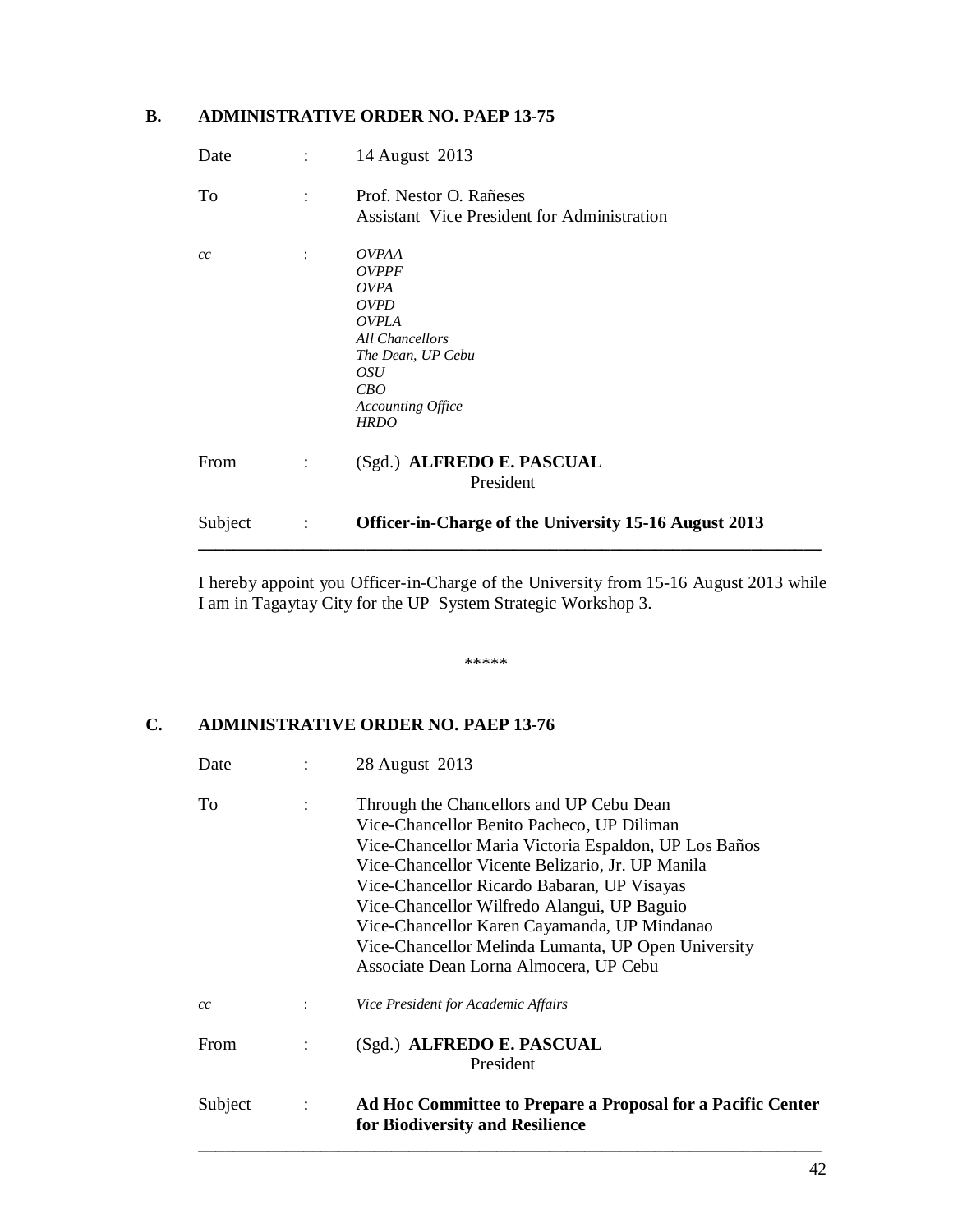The University of the Philippines has an excellent opportunity to propose a new "Pacific Center for Biodiversity and Resilience" that will address both biodiversity conservation and disaster resilience in an integrated manner, through the whole range of activities from policy research, basic research, extension service, and higher education.

Members of the Association of Pacific Rim Universities (APRU), among others, are potential partners and collaborators in this initiative.

The Asian Development Bank (ADB) and other international developments agencies, together with the Philippine government, are potential supporters.

To ensure that the proposed Center maximizes the synergies with existing research programs, projects and units in all the Constituent Universities of UP, I hereby task the above-named Vice-Chancellors for Research, or Academic Affairs or Instruction, as the case may be, to constitute themselves as the Ad Hoc Committee to prepare a proposal for the establishment in UP of a Pacific Center for Biodiversity and Resilience (PCBR). Further, I hereby assign Vice-Chancellor Benito M. Pacheco, UP Diliman, to serve as Chair of the Committee.

Ideally this Center may be funded starting in 2014. I look forward to the proposal from the Committee at the soonest possible time.

The Committee may invite resource persons and seek the help of any office or unit in the UP System n the performance of its task.

Committee expenses, if any, may be charged against the funds of the Office of the President. This Administrative Order also entitles the Committee, its resource persons and secretariat/support staff to payment of honoraria based on approved rates in the University.

### **D. ADMINISTRATIVE ORDER NO. PAEP 13-77**

| Subject | $\ddot{\cdot}$ | Search Committee for the Deanship of the School of<br><b>Management, UP Mindanao</b> – President's Representative |
|---------|----------------|-------------------------------------------------------------------------------------------------------------------|
| From    |                | (Sgd.) ALFREDO E. PASCUAL<br>President                                                                            |
| cc      |                | Chancellor Sylvia B. Concepcion, UP Mindanao                                                                      |
| To      | $\ddot{\cdot}$ | Dr. Lilian A. de las Llagas<br>Secretary of the University and of the Board of Regents                            |
| Date    |                | 30 August 2013                                                                                                    |

I hereby appoint you as the President's representative in the search committee for the dean of the School of Management, UP Mindanao.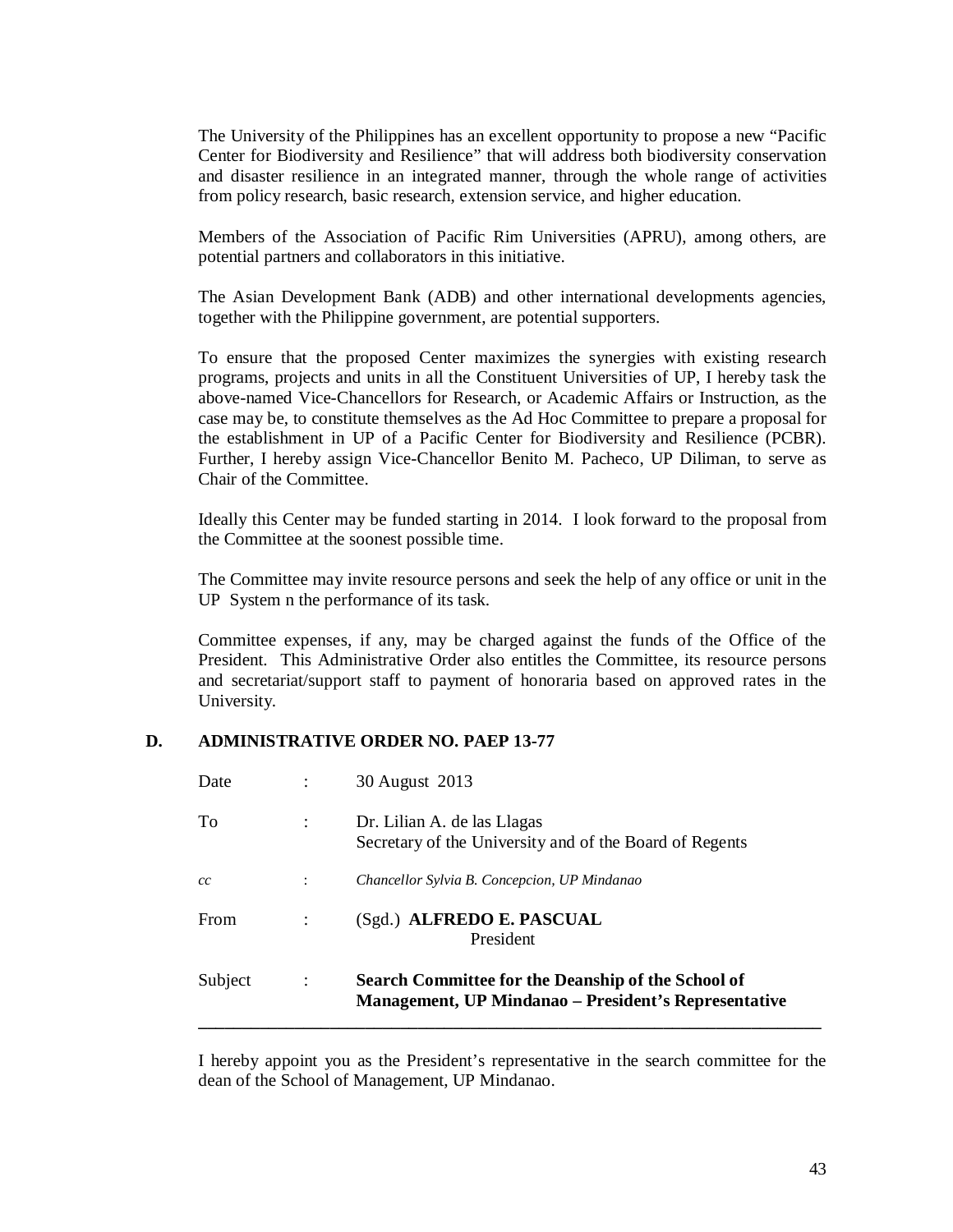Expenses, if any, as well as honoraria, shall be borne by the Office of the President.

Thank you.

\*\*\*\*\*

### **E. ADMINISTRATIVE ORDER NO. PAPE 13-78**

| Date    |                      | 30 August 2013                                                                                                                                                |
|---------|----------------------|---------------------------------------------------------------------------------------------------------------------------------------------------------------|
| To      | $\ddot{\cdot}$       | Dr. Carla Dimalanta, College of Science, UP Diliman<br>Dr. Clarissa David, College of Mass Communication, UP Diliman<br>Dr. Elsie Jimenez, Professor Emeritus |
| From    |                      | (Sgd.) ALFREDO E. PASCUAL<br>President                                                                                                                        |
| Subject | $\ddot{\phantom{a}}$ | <b>Constitution of a Committee to Review Proposals for the</b><br>Creative Work and Research Scholarship Program (CWRSP)<br>and Monitoring of Deliverables    |

Pursuant to the approval of the 2013 OVPAA Special Project 2, please constitute yourselves into a Committee with Dr. Carla Dimalanta as Chair and Dr. Clarissa David as Co-Chair. The Committee is expected to do the following:

- a. Evaluate the proposals recommended by UP constituent units and endorse to the Vice President for Academic Affairs those proposals that meet the CWRSP criteria. The Vice President shall review the recommendations of the Committee and send them to the President for approval.
- b. Establish a database of the approved CWRSP grants and come up with a mechanism to automatically send a reminder to the grantees for the submission of their deliverables (e.g., progress report 6 months after receipt of the grant; reminder for submission of pre-print/manuscript/creative work/exhibit on  $12<sup>th</sup>$ month);
- c. Evaluate the deliverables/final output of the CWRSP grantees two months after the grant period ends.

Evaluation of proposals shall be done in two cycles each year: soon after the 30 April and 31 October deadlines for submission of proposals.

The Committee Chair, Co-Chair and Members shall be entitled to honoraria consistent with the rates for standing committee (Level 2) approved by the Board of Regents at its 1199<sup>th</sup> meeting on 26 August 2005.

The Committee shall be allotted P20,000 for MOOE. The Committee honoraria and MOOE shall be charged against the 2013 OVPAA Special Projects Fund.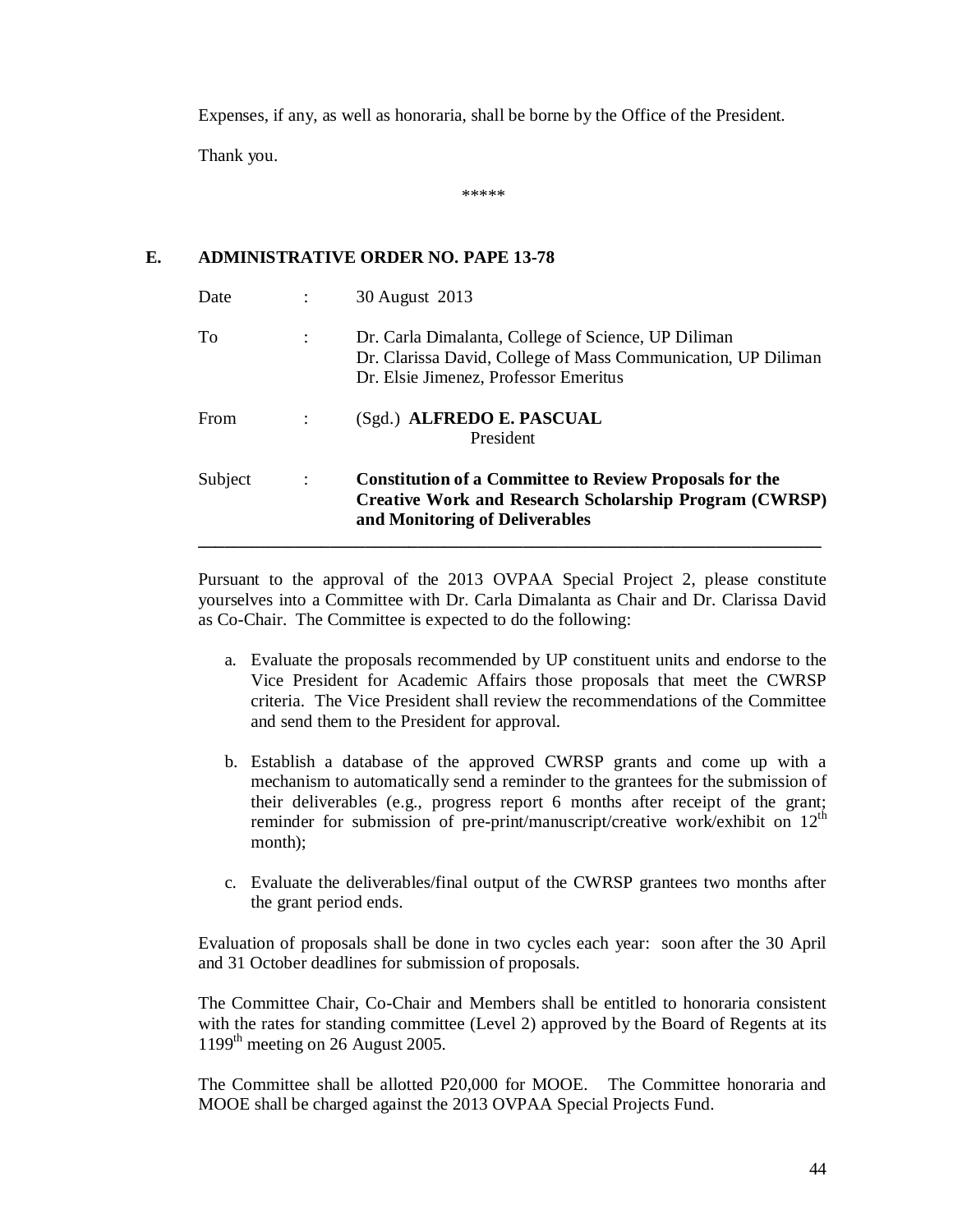# **MEMORANDA**

### **A. MEMORANDUM NO PAEP 13-21**

- Date : 7 August 2013
- To : All Vice Presidents All Chancellors The Dean, UP Cebu The Director, Philippine General Hospital The Secretary of the University and of the Board of Regents

From : (Sgd.) **ALFREDO E. PASCUAL** President

### Subject: **UP System Strategic Workshop 3**

Please be reminded of the UP System Strategic Workshop 3 to be held on 15-17 August 2013 at the Summit Ridge Hotel in Tagaytay City.

**\_\_\_\_\_\_\_\_\_\_\_\_\_\_\_\_\_\_\_\_\_\_\_\_\_\_\_\_\_\_\_\_\_\_\_\_\_\_\_\_\_\_\_\_\_\_\_\_\_\_\_\_\_\_\_\_\_\_\_\_\_\_\_\_\_\_\_\_\_\_\_**

Attached for your reference is the Workshop Program and Schedule of Activities.

Thank you and I look forward to your active participation.

\*\*\*\*\*

### **. MEMORANDUM NO PAEP 13-22**

- Date : 7 August 2013
- To : The Board of Regents University of the Philippines Diliman, Quezon City
- From : (Sgd.) **ALFREDO E. PASCUAL** President

Subject: **Request for authority to travel to Burundi, Africa from 28-30 October 2013 to attend the Board of Trustees Meeting of the International Rice Research Institute (IRRI)**

**\_\_\_\_\_\_\_\_\_\_\_\_\_\_\_\_\_\_\_\_\_\_\_\_\_\_\_\_\_\_\_\_\_\_\_\_\_\_\_\_\_\_\_\_\_\_\_\_\_\_\_\_\_\_\_\_\_\_\_\_\_\_\_\_\_\_\_\_\_\_\_**

I respectfully request permission to travel on official time to Burundi, Africa on 28-30 October 2013, exclusive of travel time, to attend the meeting of the Board of Trustees of the International Rice Research Institute (IRRI) of which the UP President is ex-officio member.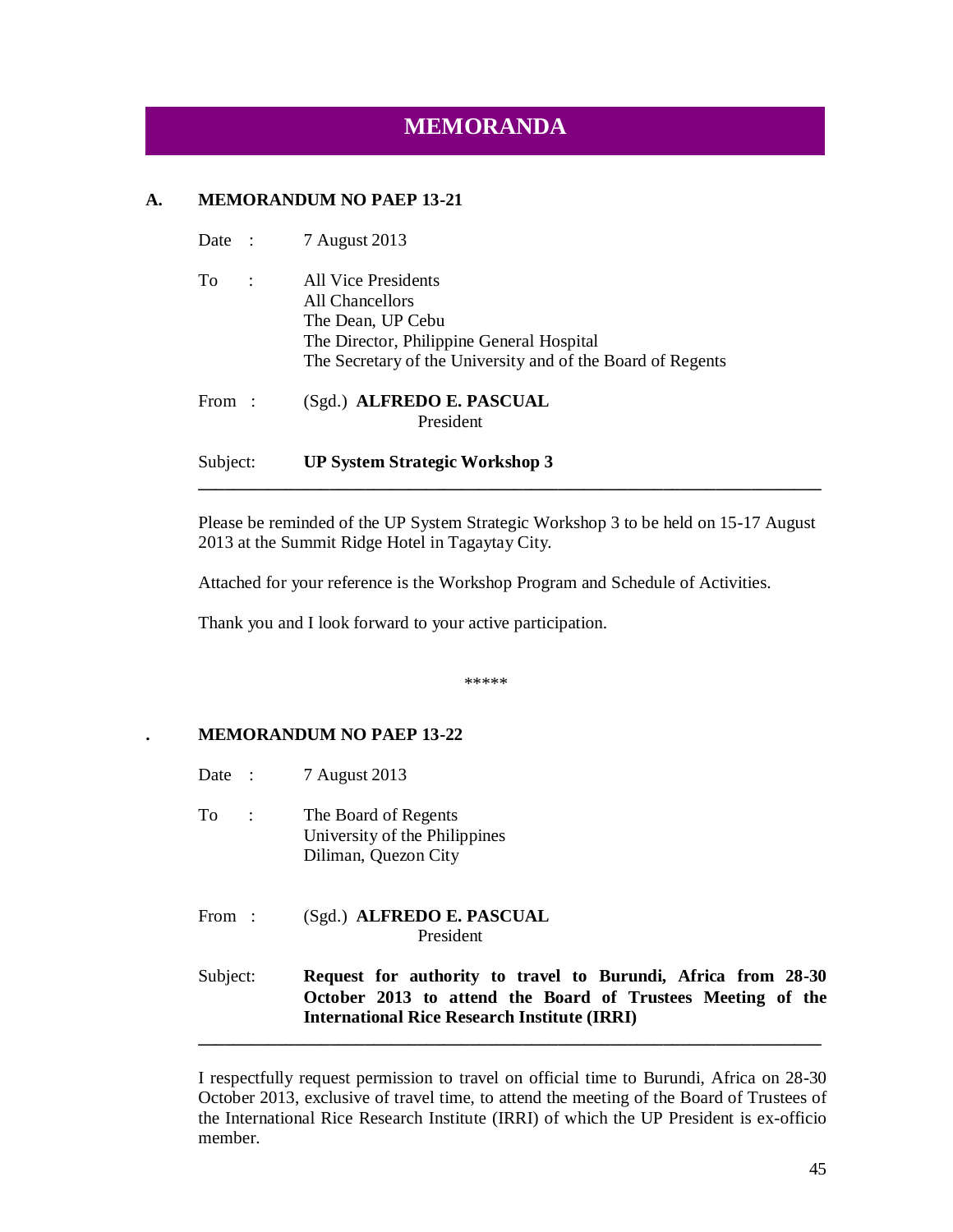Except for my salary during the period, there will be no other government expenses involved in this trip because IRRI will cover all costs related to this travel.

May I also request permission to use official passport and the exempted from travel tax.

Thank you.

\*\*\*\*\*

### **C. MEMORANDUM NO PAEP 13-23**

| Subject: |                          | <b>Queries on the Faculty Medical Arts Building (FMAB)</b> |
|----------|--------------------------|------------------------------------------------------------|
| From:    |                          | (Sgd.) ALFREDO E. PASCUAL<br>President                     |
| To       | $\sim 1000$ km s $^{-1}$ | Dr. Manuel B. Agulto<br>Chancellor, UP Manila              |
|          |                          | Date: 23 August 2013                                       |

The Office of the Vice President for Legal Affairs (OVPLA) has referred to my Office your request that the issue of the Faculty Medical Arts Building (FMAB) be referred to the Board of Regents for consideration and policy direction.

**\_\_\_\_\_\_\_\_\_\_\_\_\_\_\_\_\_\_\_\_\_\_\_\_\_\_\_\_\_\_\_\_\_\_\_\_\_\_\_\_\_\_\_\_\_\_\_\_\_\_\_\_\_\_\_\_\_\_\_\_\_\_\_\_\_\_\_\_\_\_\_**

Considering the two (2) legal opinions already issued by the OVPLA on this matter (copy attached), it is my opinion that the matter is not yet ripe for the Board of Regents (BOR action and may be resolved as follows:

- 1. The certificate of acceptance for the works done on the FMAB should be issued if the same is in compliance with Sec. 1, Art. 3 of the Contract of Lease, the Terms of Reference (TOR) and the Architectural Plans and Drawings as approved by the BOR.
- 2. If the additional space occupied by the lessee (Daniel Mercado Medical Center) is within/inside the FMAB (formerly the Dispensary Building) the same is within the scope of the Contract of Lease as the intent of the Board of Regents was to rent out the whole Dispensary Building less the space occupied by the PGH Main Pharmacy. Thus, no additional rent will be charged to the lessee.
- 3. If the additional space occupied by the lessee is outside of the FMAB, then the appropriate Office in UP Manila should determine the exact/total space being occupied by the lessee and the cost of rental for the said occupied space. After this determination, UP Manila should give notice to the lessee of the fact that it is occupying additional space and start negotiations on the additional rental for the same.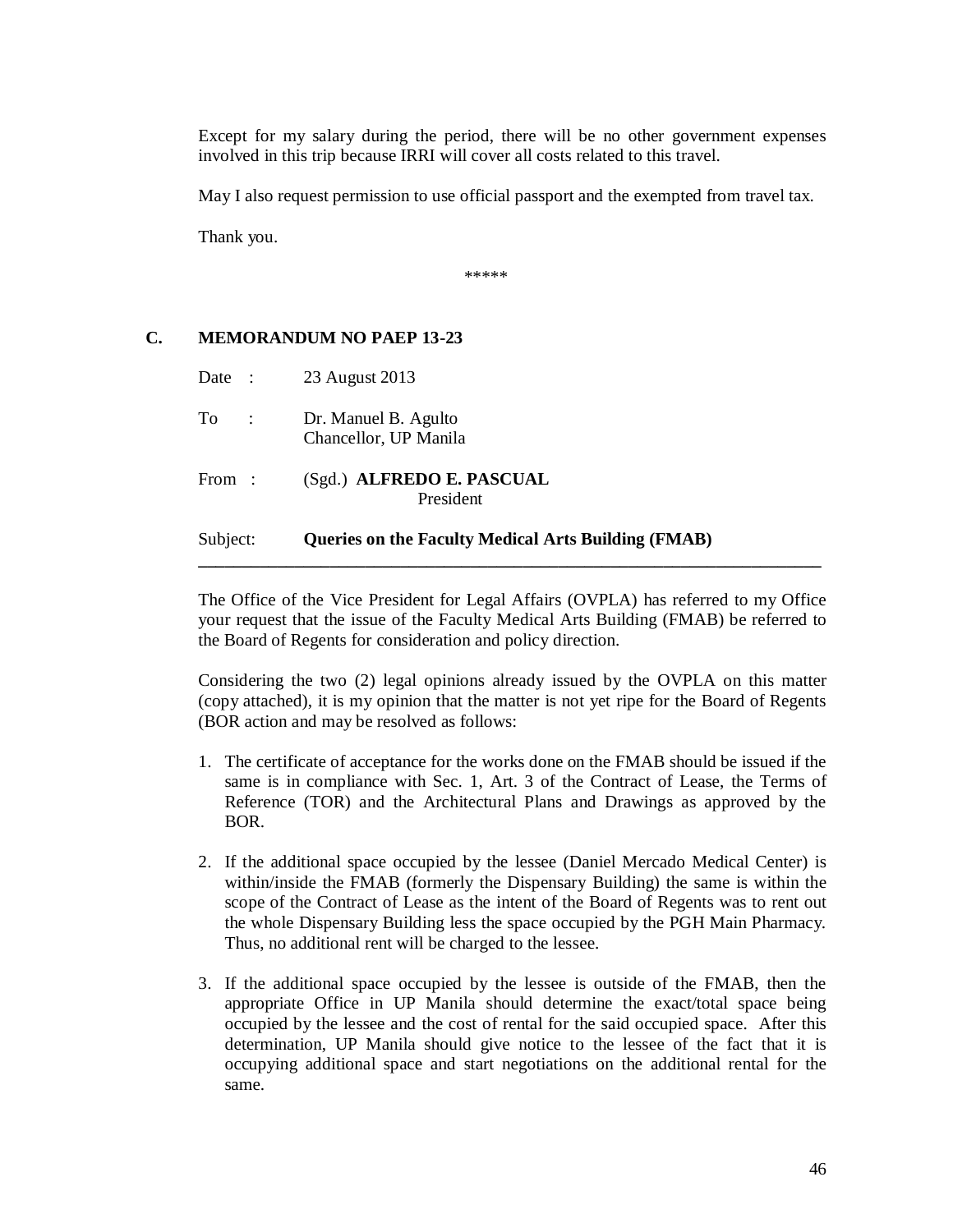4. Notice should be immediately given to the lessee to ask it to refrain from using the acronym "UPMC" or to ask it to change its acronym to avoid confusion and misleading the public as to the relationship between UPMC and UP Manila.

For your guidance.

Attachments:

OVPLA Memorandum No. HDDU-2013-C-161 dated 04 June 2013 for Dr. Lilian A. de las Llagas OVPLA Memorandum No. HDDU-2012-C- dated 15 October 2012 for Dr. Manuel B. Agulto

\*\*\*\*\*

### **D. MEMORANDUM NO PAEP 13-24**

- Date : 24 August 2013
- To : Chancellors Dean, UP Cebu
- From : (Sgd.) **ALFREDO E. PASCUAL** President

### Subject: **Follow-up Actions on the Academic Excellence Discussions at the UP Strategic Workshop 3**

1. Per discussion and agreement during our Strategic Workshop 3 held in Tagaytay City last 15-17 August 2013, I attach a summary follow-up actions to be implemented by each of the UP Constituent Universities (CUs) related to our strategic thrust towards academic excellence.

**\_\_\_\_\_\_\_\_\_\_\_\_\_\_\_\_\_\_\_\_\_\_\_\_\_\_\_\_\_\_\_\_\_\_\_\_\_\_\_\_\_\_\_\_\_\_\_\_\_\_\_\_\_\_\_\_\_\_\_\_\_\_\_\_\_\_\_\_\_\_\_**

- 2. The Office of the Vice President for Academic Affairs (OVPAA) will gladly assist you in resolving whatever questions, issues or concerns that you may encounter in reviewing and setting priorities in your particular academic programs.
- 3. Thank you.

Encl: a/s

\*\*\*\*\*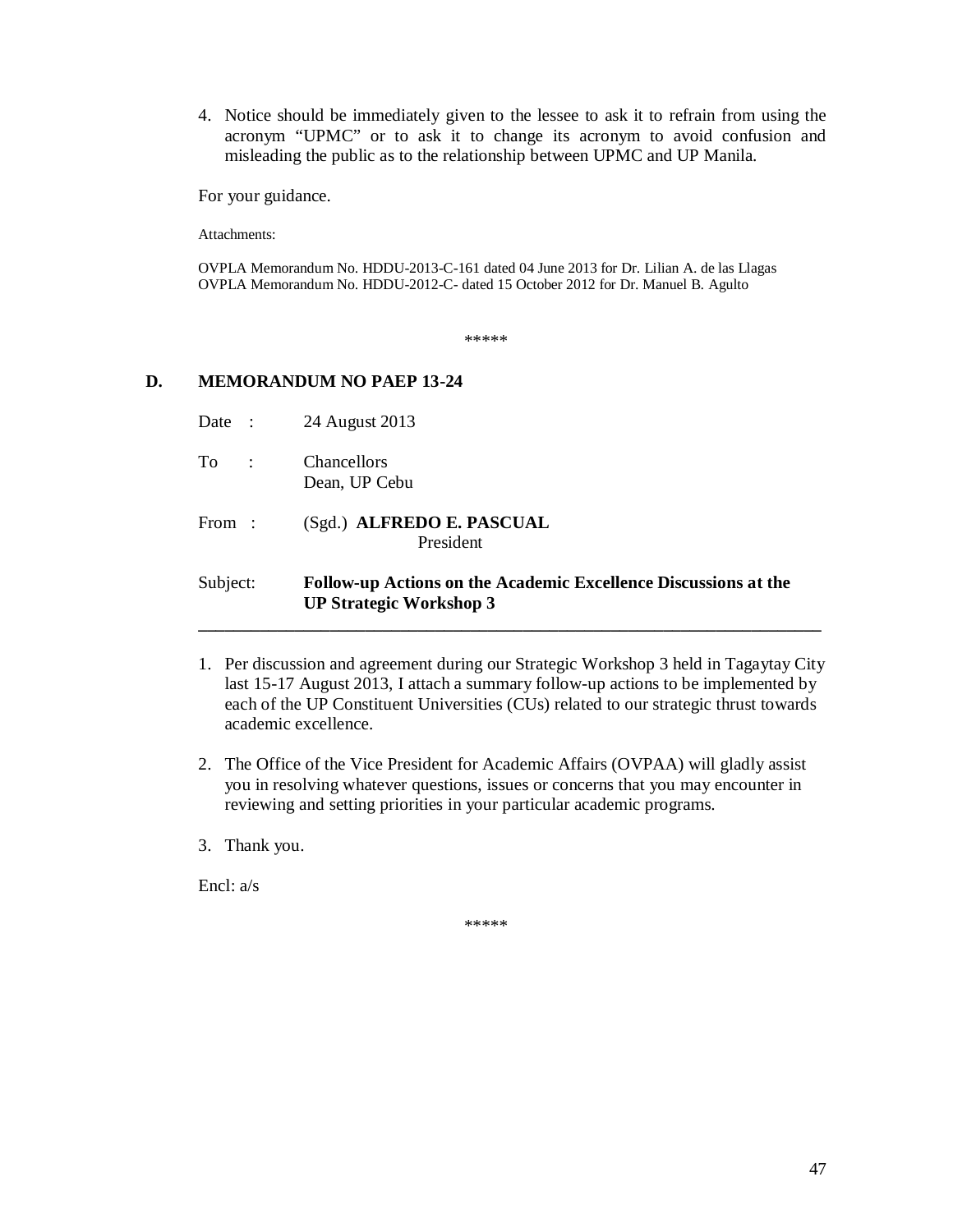### **E. MEMORANDUM NO PAEP 13-25**

| Subject: |                      | <b>Proposal to Change UP Academic Calendar</b>      |  |
|----------|----------------------|-----------------------------------------------------|--|
| From:    |                      | (Sgd.) ALFREDO E. PASCUAL<br>President              |  |
| cc       | $\ddot{\phantom{a}}$ | Vice Presidents, University Secretary               |  |
| To.      | $\mathbb{R}^2$       | Chancellors and Dean of UP Cebu<br>Vice Chancellors |  |
| Date :   |                      | 30 August 2013                                      |  |

May I please remind you of the attached policy proposal to change the UP Academic Calendar to synchronize it with UP's regional and global academic partners.

This proposal has reached some of you earlier through the President's Advisory Council Meeting but a wider dissemination is still needed to ensure that all stakeholders are consulted.

Kindly conduct extensive consultations among your constituents, particularly the faculty, students, and administrators.

Can we have your feedback on the result of your consultations on or before 31 October 2013? Based on these results, we will finalize the policy proposal to be presented to your respective University Councils around December 2013 for their endorsement. We plan to submit the UC-approved proposal to the Board of Regents for its consideration in the first quarter of 2014.

Thank you for your cooperation.

**oo0oo**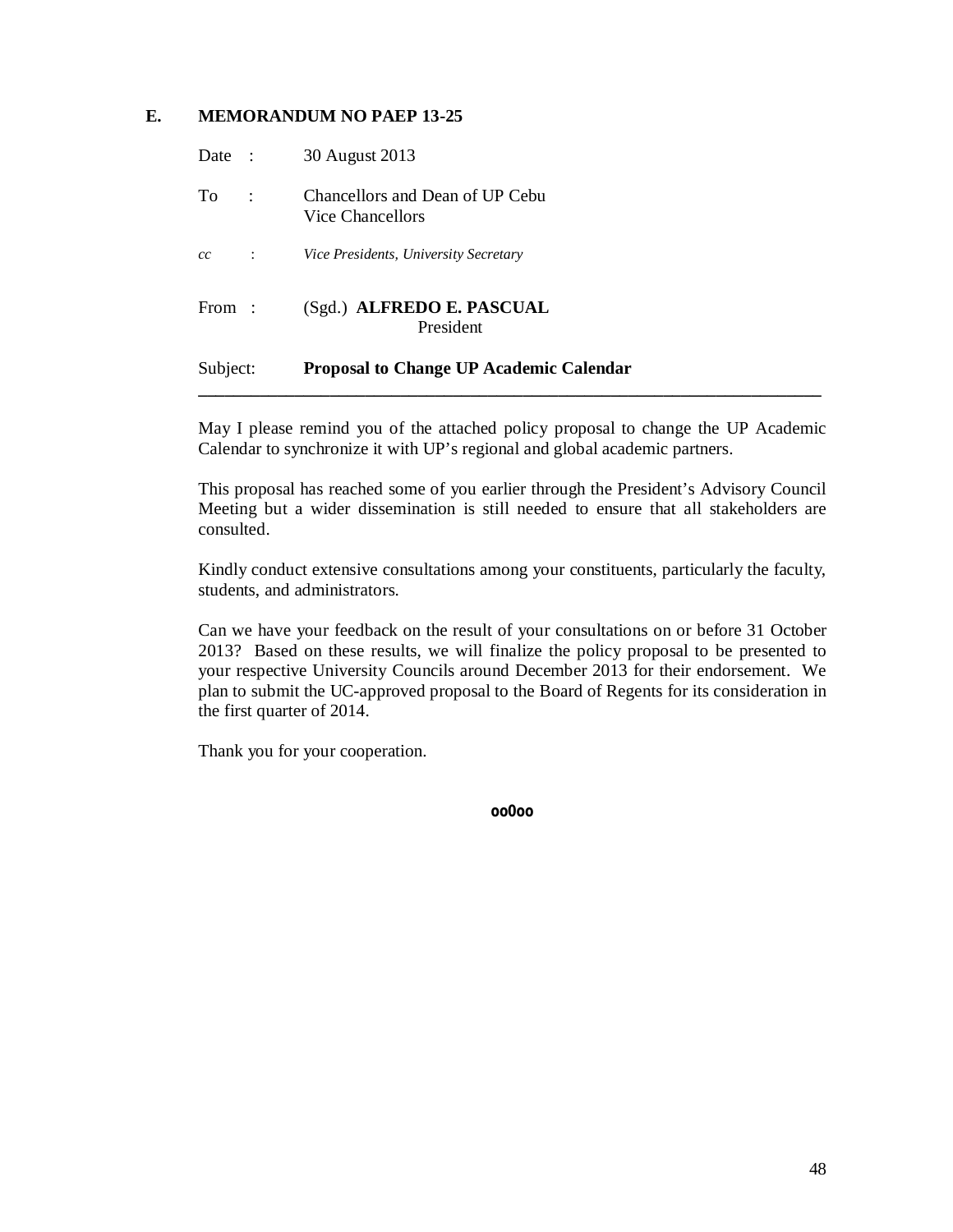### **UNIVERSITY ADMINISTRATION**

#### **BOARD OF REGENTS**

**Hon. PATRICIA B. LICUANAN, Chair** Chair, Commission on Higher Education

 **Hon. ALFREDO E. PASCUAL, Co-Chair** President, University of the Philippines

 **Hon. PIA S. CAYETANO** Chair, Senate Committee on Education, Arts and Culture

 **Hon. ROMAN T. ROMULO** Chair, House Committee on Higher and Technical Education

> **Hon. PONCIANO E. RIVERA, JR.** President, UP Alumni Association

> > **Hon. REYNATO S. PUNO** Member

 **Hon. MAGDALENO E. ALBARRACIN, JR.** Member

 **Hon. GIZELA M. GONZALEZ-MONTINOLA** Member

> **Hon. LOURDES E. ABADINGO** Faculty Regent

 **Hon. KRISTA IRIS V. MELGAREJO** Student Regent

 **Hon. ANNA RAZEL L. RAMIREZ** Staff Regent

**Prof. LILIAN A. DE LAS LLAGAS, PhD, LLB** Secretary of the University and of the BOR



### **The University of the Philippines**  *Gazette*

**is Published by the Office of the Secretary of the University University of the Philippines** Quezon Hall, UP Diliman Campus, Quezon City

#### **UNIVERSITY OFFICIALS**

#### **UP SYSTEM**

**Prof. ALFREDO E. PASCUAL, MBA**  Doctor of Pedagogy (honoris causa) President

**Prof. GISELA P. CONCEPCION, PhD** Vice President for Academic Affairs

**Prof. LISA GRACE S. BERSALES, PhD** Vice President for Planning and Finance

**Prof. MARAGTAS SV AMANTE, PhD** Vice President for Administration

**Prof. ELVIRA A. ZAMORA, DBA** Vice President for Development

**Prof. J. PROSPERO E. DE VERA III, DPA** Vice President for Public Affairs

**Prof. HECTOR DANNY D. UY, LLB, MNSA** Vice President for Legal Affairs

**Prof. LILIAN A. DE LAS LLAGAS, PhD, LLB** Secretary of the University and of the BOR

#### \*\*\*\*\*\*\*

#### **CONSTITUENT UNIVERSITIES**

**PROF. CAESAR A. SALOMA, PhD** Chancellor, UP Diliman

**PROF. REX VICTOR O. CRUZ, PhD** Chancellor, UP Los Baños

**PROF. MANUEL B. AGULTO, MD** Chancellor, UP Manila

**PROF. ROMMEL A. ESPINOSA, PhD** Chancellor, UP Visayas

**PROF. GRACE J. ALFONSO, PhD** Chancellor, UP Open University

**PROF. SYLVIA B. CONCEPCION, PhD** Chancellor, UP Mindanao

**PROF. RAYMUNDO D. ROVILLOS, PhD** Chancellor, UP Baguio

> **PROF. LIZA D. CORRO, LLB** Dean, UP Cebu